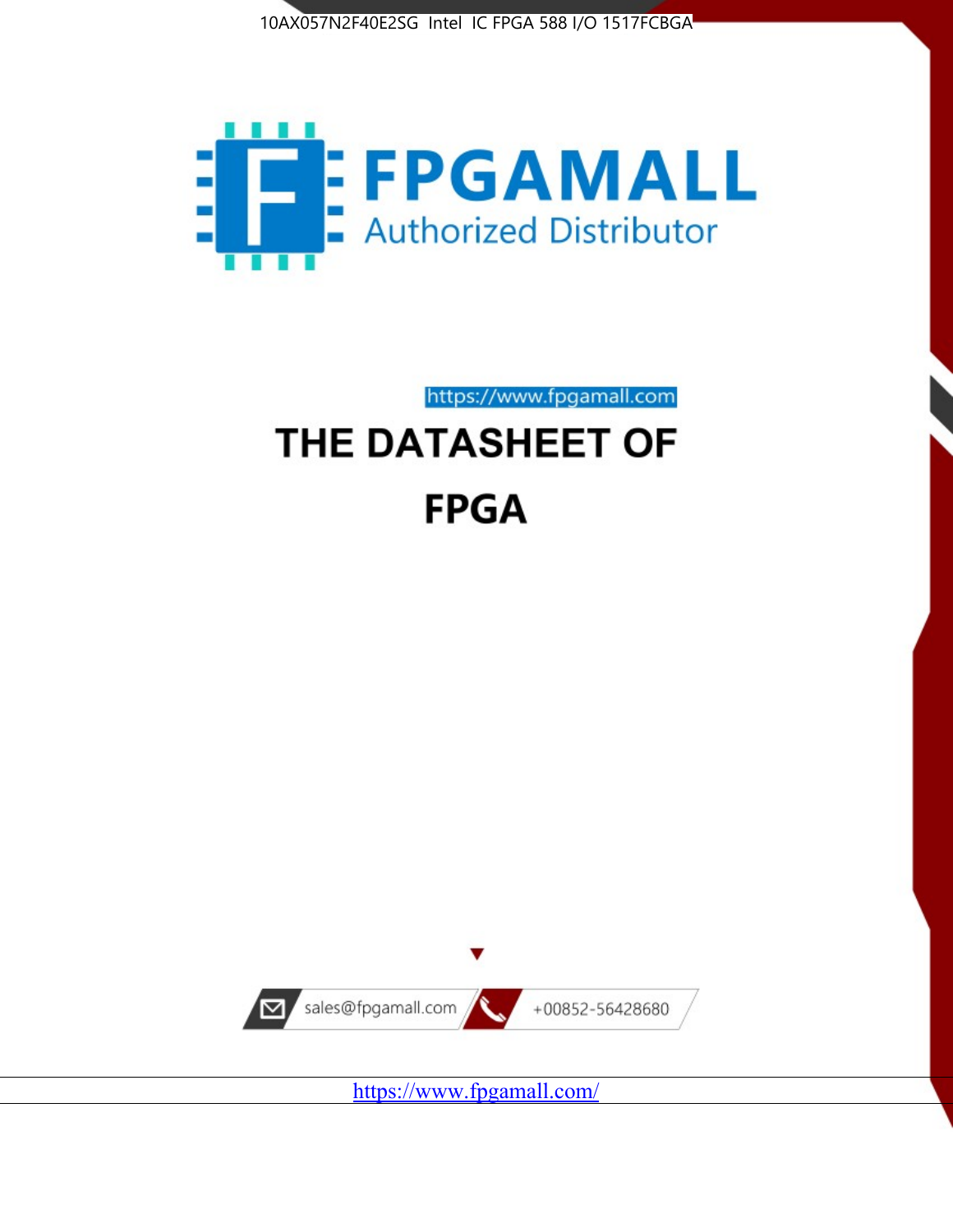10AX057N2F40E2SG Intel IC FPGA 588 I/O 1517FCBGA



# **Intel® Arria® 10 Device Overview**



**A10-OVERVIEW | 2018.12.06** Latest document on the web: **[PDF](https://www.intel.com/content/dam/www/programmable/us/en/pdfs/literature/hb/arria-10/a10_overview.pdf)** | **[HTML](https://www.intel.com/content/www/us/en/programmable/documentation/sam1403480274650.html)**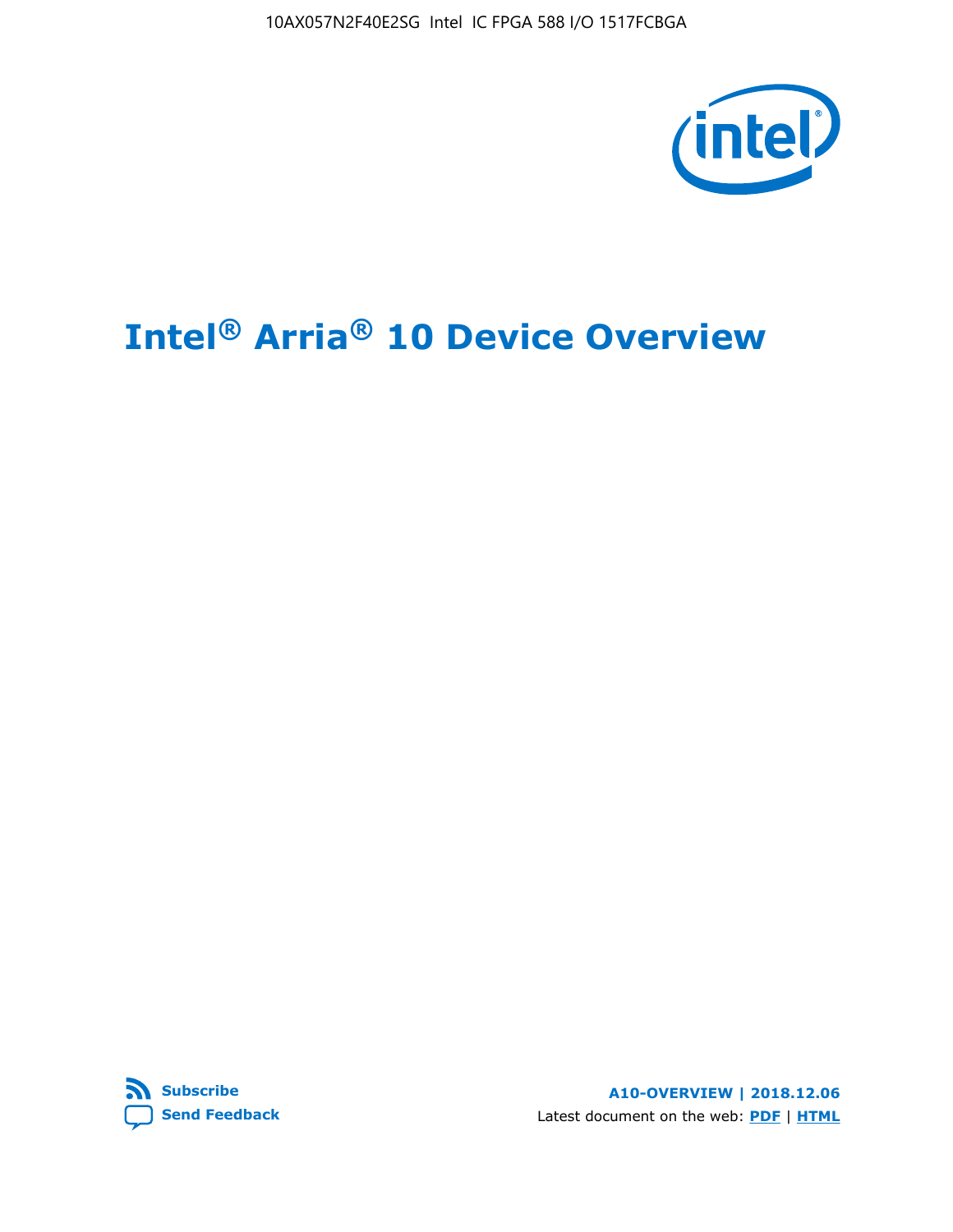

**Contents** 

# **Contents**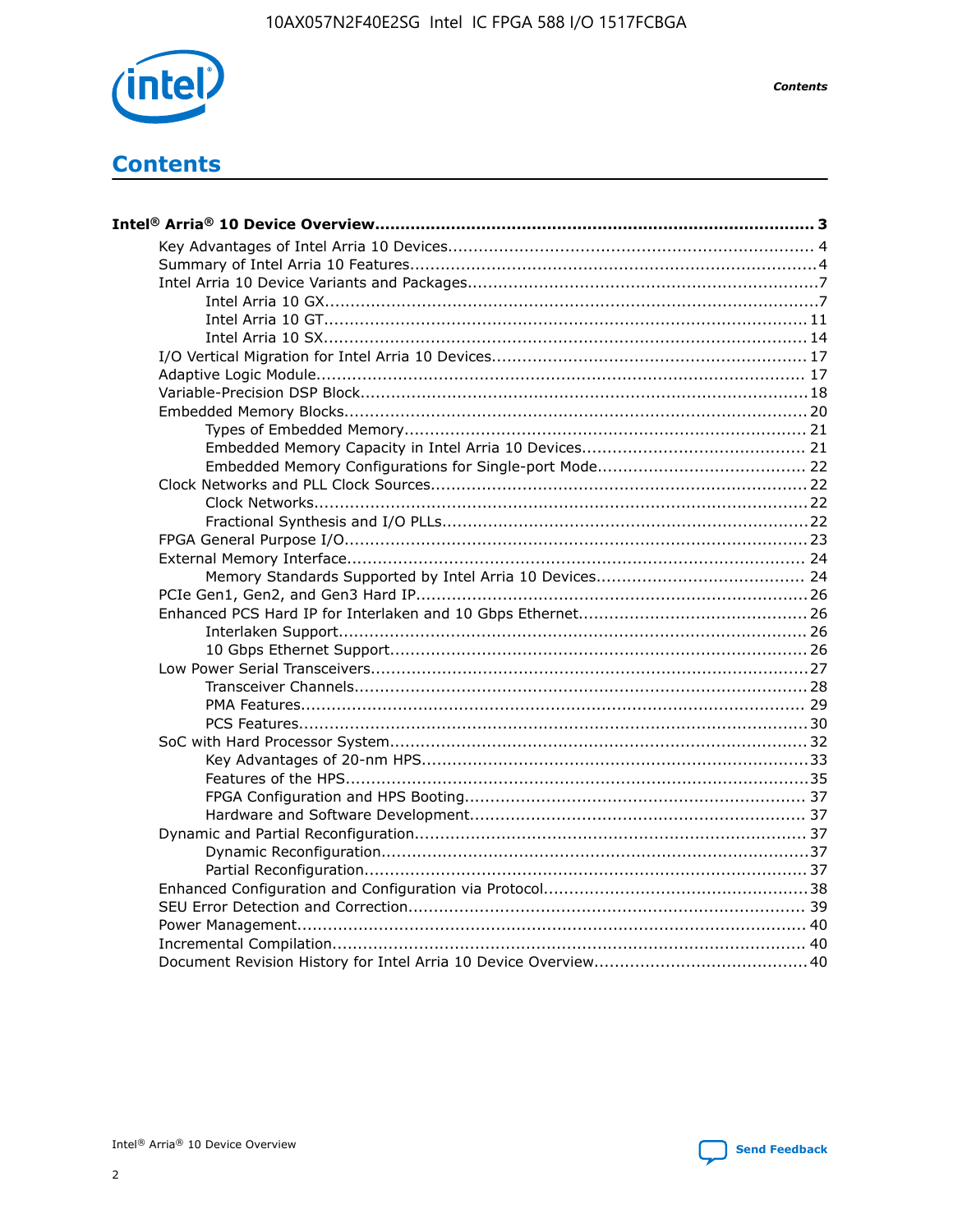**A10-OVERVIEW | 2018.12.06**

**[Send Feedback](mailto:FPGAtechdocfeedback@intel.com?subject=Feedback%20on%20Intel%20Arria%2010%20Device%20Overview%20(A10-OVERVIEW%202018.12.06)&body=We%20appreciate%20your%20feedback.%20In%20your%20comments,%20also%20specify%20the%20page%20number%20or%20paragraph.%20Thank%20you.)**



# **Intel® Arria® 10 Device Overview**

The Intel<sup>®</sup> Arria<sup>®</sup> 10 device family consists of high-performance and power-efficient 20 nm mid-range FPGAs and SoCs.

Intel Arria 10 device family delivers:

- Higher performance than the previous generation of mid-range and high-end FPGAs.
- Power efficiency attained through a comprehensive set of power-saving technologies.

The Intel Arria 10 devices are ideal for high performance, power-sensitive, midrange applications in diverse markets.

| <b>Market</b>         | <b>Applications</b>                                                                                               |
|-----------------------|-------------------------------------------------------------------------------------------------------------------|
| Wireless              | Channel and switch cards in remote radio heads<br>٠<br>Mobile backhaul<br>٠                                       |
| Wireline              | 40G/100G muxponders and transponders<br>٠<br>100G line cards<br>٠<br><b>Bridging</b><br>٠<br>Aggregation<br>٠     |
| <b>Broadcast</b>      | Studio switches<br>٠<br>Servers and transport<br>٠<br>Videoconferencing<br>٠<br>Professional audio and video<br>٠ |
| Computing and Storage | Flash cache<br>٠<br>Cloud computing servers<br>٠<br>Server acceleration<br>٠                                      |
| Medical               | Diagnostic scanners<br>٠<br>Diagnostic imaging<br>٠                                                               |
| Military              | Missile guidance and control<br>٠<br>Radar<br>٠<br>Electronic warfare<br>٠<br>Secure communications<br>٠          |

#### **Table 1. Sample Markets and Ideal Applications for Intel Arria 10 Devices**

#### **Related Information**

- [Intel Arria 10 Device Handbook: Known Issues](http://www.altera.com/support/kdb/solutions/rd07302013_646.html) Lists the planned updates to the *Intel Arria 10 Device Handbook* chapters.
- [Intel Arria 10 GX/GT Device Errata and Design Recommendations](https://www.intel.com/content/www/us/en/programmable/documentation/agz1493851706374.html#yqz1494433888646)
- [Intel Arria 10 SX Device Errata and Design Recommendations](https://www.intel.com/content/www/us/en/programmable/documentation/cru1462832385668.html#cru1462832558642)

Intel Corporation. All rights reserved. Intel, the Intel logo, Altera, Arria, Cyclone, Enpirion, MAX, Nios, Quartus and Stratix words and logos are trademarks of Intel Corporation or its subsidiaries in the U.S. and/or other countries. Intel warrants performance of its FPGA and semiconductor products to current specifications in accordance with Intel's standard warranty, but reserves the right to make changes to any products and services at any time without notice. Intel assumes no responsibility or liability arising out of the application or use of any information, product, or service described herein except as expressly agreed to in writing by Intel. Intel customers are advised to obtain the latest version of device specifications before relying on any published information and before placing orders for products or services. \*Other names and brands may be claimed as the property of others.

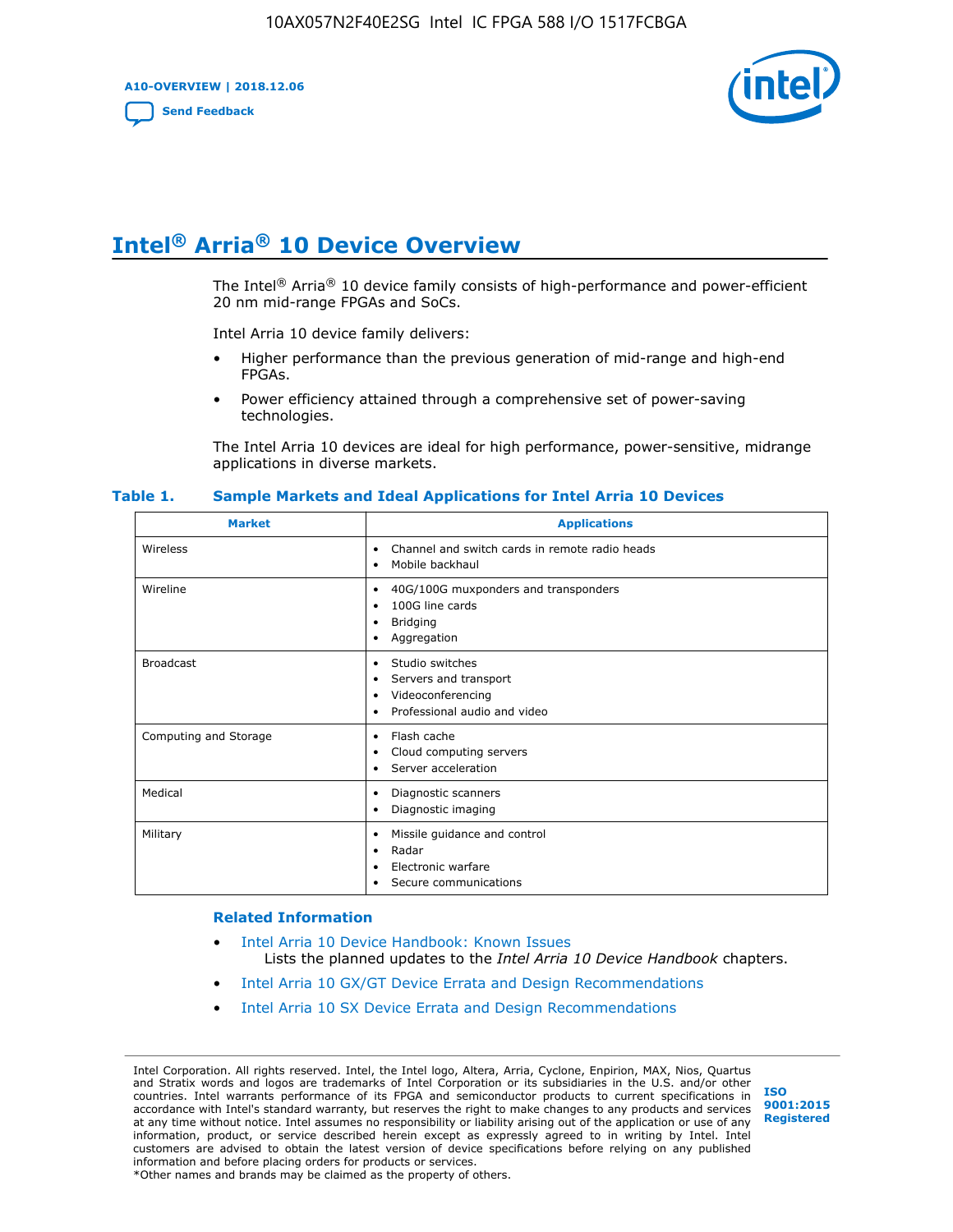

# **Key Advantages of Intel Arria 10 Devices**

# **Table 2. Key Advantages of the Intel Arria 10 Device Family**

| <b>Advantage</b>                                                                                          | <b>Supporting Feature</b>                                                                                                                                                                                                                                                                                                |  |  |  |  |  |
|-----------------------------------------------------------------------------------------------------------|--------------------------------------------------------------------------------------------------------------------------------------------------------------------------------------------------------------------------------------------------------------------------------------------------------------------------|--|--|--|--|--|
| Enhanced core architecture                                                                                | Built on TSMC's 20 nm process technology<br>٠<br>60% higher performance than the previous generation of mid-range FPGAs<br>٠<br>15% higher performance than the fastest previous-generation FPGA<br>٠                                                                                                                    |  |  |  |  |  |
| High-bandwidth integrated<br>transceivers                                                                 | Short-reach rates up to 25.8 Gigabits per second (Gbps)<br>٠<br>Backplane capability up to 12.5 Gbps<br>٠<br>Integrated 10GBASE-KR and 40GBASE-KR4 Forward Error Correction (FEC)<br>٠                                                                                                                                   |  |  |  |  |  |
| Improved logic integration and<br>hard IP blocks                                                          | 8-input adaptive logic module (ALM)<br>٠<br>Up to 65.6 megabits (Mb) of embedded memory<br>٠<br>Variable-precision digital signal processing (DSP) blocks<br>Fractional synthesis phase-locked loops (PLLs)<br>Hard PCI Express Gen3 IP blocks<br>Hard memory controllers and PHY up to 2,400 Megabits per second (Mbps) |  |  |  |  |  |
| Second generation hard<br>processor system (HPS) with<br>integrated ARM* Cortex*-A9*<br>MPCore* processor | Tight integration of a dual-core ARM Cortex-A9 MPCore processor, hard IP, and an<br>٠<br>FPGA in a single Intel Arria 10 system-on-a-chip (SoC)<br>Supports over 128 Gbps peak bandwidth with integrated data coherency between<br>$\bullet$<br>the processor and the FPGA fabric                                        |  |  |  |  |  |
| Advanced power savings                                                                                    | Comprehensive set of advanced power saving features<br>٠<br>Power-optimized MultiTrack routing and core architecture<br>٠<br>Up to 40% lower power compared to previous generation of mid-range FPGAs<br>٠<br>Up to 60% lower power compared to previous generation of high-end FPGAs                                    |  |  |  |  |  |

# **Summary of Intel Arria 10 Features**

## **Table 3. Summary of Features for Intel Arria 10 Devices**

| <b>Feature</b>                  | <b>Description</b>                                                                                                                                                                                                                                                                                                                                                                                       |
|---------------------------------|----------------------------------------------------------------------------------------------------------------------------------------------------------------------------------------------------------------------------------------------------------------------------------------------------------------------------------------------------------------------------------------------------------|
| Technology                      | TSMC's 20-nm SoC process technology<br>٠<br>Allows operation at a lower $V_{\text{CC}}$ level of 0.82 V instead of the 0.9 V standard $V_{\text{CC}}$ core voltage                                                                                                                                                                                                                                       |
| Packaging                       | 1.0 mm ball-pitch Fineline BGA packaging<br>0.8 mm ball-pitch Ultra Fineline BGA packaging<br>Multiple devices with identical package footprints for seamless migration between different<br><b>FPGA</b> densities<br>Devices with compatible package footprints allow migration to next generation high-end<br>Stratix $\mathcal{R}$ 10 devices<br>RoHS, leaded $(1)$ , and lead-free (Pb-free) options |
| High-performance<br>FPGA fabric | Enhanced 8-input ALM with four registers<br>٠<br>Improved multi-track routing architecture to reduce congestion and improve compilation time<br>Hierarchical core clocking architecture<br>Fine-grained partial reconfiguration                                                                                                                                                                          |
| Internal memory<br>blocks       | M20K-20-Kb memory blocks with hard error correction code (ECC)<br>Memory logic array block (MLAB)-640-bit memory                                                                                                                                                                                                                                                                                         |
|                                 | continued                                                                                                                                                                                                                                                                                                                                                                                                |



<sup>(1)</sup> Contact Intel for availability.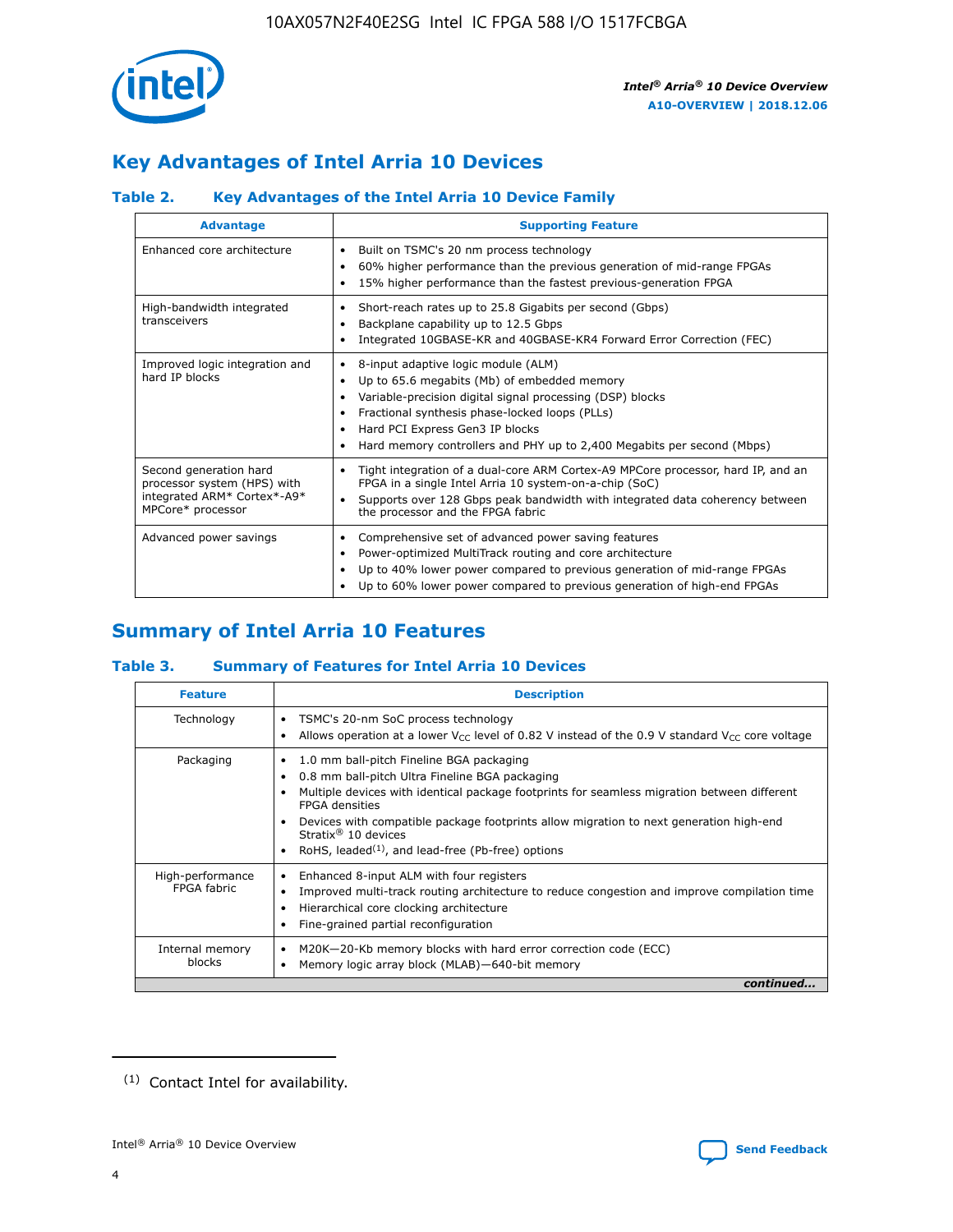$\mathsf{r}$ 



| <b>Feature</b>                         |                                                                                                                | <b>Description</b>                                                                                                                                                                                                                                                                                                                                                                                                                                                                                                                                                                                                                                                                                                                                                                                                                     |  |  |  |  |  |  |
|----------------------------------------|----------------------------------------------------------------------------------------------------------------|----------------------------------------------------------------------------------------------------------------------------------------------------------------------------------------------------------------------------------------------------------------------------------------------------------------------------------------------------------------------------------------------------------------------------------------------------------------------------------------------------------------------------------------------------------------------------------------------------------------------------------------------------------------------------------------------------------------------------------------------------------------------------------------------------------------------------------------|--|--|--|--|--|--|
| Embedded Hard IP<br>blocks             | Variable-precision DSP                                                                                         | Native support for signal processing precision levels from $18 \times 19$ to<br>54 x 54<br>Native support for 27 x 27 multiplier mode<br>64-bit accumulator and cascade for systolic finite impulse responses<br>(FIRs)<br>Internal coefficient memory banks<br>$\bullet$<br>Preadder/subtractor for improved efficiency<br>Additional pipeline register to increase performance and reduce<br>power<br>Supports floating point arithmetic:<br>- Perform multiplication, addition, subtraction, multiply-add,<br>multiply-subtract, and complex multiplication.<br>- Supports multiplication with accumulation capability, cascade<br>summation, and cascade subtraction capability.<br>- Dynamic accumulator reset control.<br>- Support direct vector dot and complex multiplication chaining<br>multiply floating point DSP blocks. |  |  |  |  |  |  |
|                                        | Memory controller                                                                                              | DDR4, DDR3, and DDR3L                                                                                                                                                                                                                                                                                                                                                                                                                                                                                                                                                                                                                                                                                                                                                                                                                  |  |  |  |  |  |  |
|                                        | PCI Express*                                                                                                   | PCI Express (PCIe*) Gen3 (x1, x2, x4, or x8), Gen2 (x1, x2, x4, or x8)<br>and Gen1 (x1, x2, x4, or x8) hard IP with complete protocol stack,<br>endpoint, and root port                                                                                                                                                                                                                                                                                                                                                                                                                                                                                                                                                                                                                                                                |  |  |  |  |  |  |
|                                        | Transceiver I/O                                                                                                | 10GBASE-KR/40GBASE-KR4 Forward Error Correction (FEC)<br>PCS hard IPs that support:<br>$\bullet$<br>- 10-Gbps Ethernet (10GbE)<br>- PCIe PIPE interface<br>$-$ Interlaken<br>- Gbps Ethernet (GbE)<br>- Common Public Radio Interface (CPRI) with deterministic latency<br>support<br>- Gigabit-capable passive optical network (GPON) with fast lock-<br>time support<br>13.5G JESD204b<br>$\bullet$<br>8B/10B, 64B/66B, 64B/67B encoders and decoders<br>Custom mode support for proprietary protocols                                                                                                                                                                                                                                                                                                                               |  |  |  |  |  |  |
| Core clock networks                    | $\bullet$<br>$\bullet$                                                                                         | Up to 800 MHz fabric clocking, depending on the application:<br>- 667 MHz external memory interface clocking with 2,400 Mbps DDR4 interface<br>- 800 MHz LVDS interface clocking with 1,600 Mbps LVDS interface<br>Global, regional, and peripheral clock networks<br>Clock networks that are not used can be gated to reduce dynamic power                                                                                                                                                                                                                                                                                                                                                                                                                                                                                            |  |  |  |  |  |  |
| Phase-locked loops<br>(PLLs)           | High-resolution fractional synthesis PLLs:<br>$\bullet$<br>Integer PLLs:<br>- Adjacent to general purpose I/Os | - Precision clock synthesis, clock delay compensation, and zero delay buffering (ZDB)<br>- Support integer mode and fractional mode<br>- Fractional mode support with third-order delta-sigma modulation<br>- Support external memory and LVDS interfaces                                                                                                                                                                                                                                                                                                                                                                                                                                                                                                                                                                              |  |  |  |  |  |  |
| FPGA General-purpose<br>$I/Os$ (GPIOs) | On-chip termination (OCT)                                                                                      | 1.6 Gbps LVDS-every pair can be configured as receiver or transmitter<br>1.2 V to 3.0 V single-ended LVTTL/LVCMOS interfacing                                                                                                                                                                                                                                                                                                                                                                                                                                                                                                                                                                                                                                                                                                          |  |  |  |  |  |  |
| <b>External Memory</b><br>Interface    |                                                                                                                | Hard memory controller- DDR4, DDR3, and DDR3L support<br>$-$ DDR4 $-$ speeds up to 1,200 MHz/2,400 Mbps<br>- DDR3-speeds up to 1,067 MHz/2,133 Mbps<br>Soft memory controller—provides support for RLDRAM $3^{(2)}$ , QDR IV $^{(2)}$ , and QDR II+<br>continued                                                                                                                                                                                                                                                                                                                                                                                                                                                                                                                                                                       |  |  |  |  |  |  |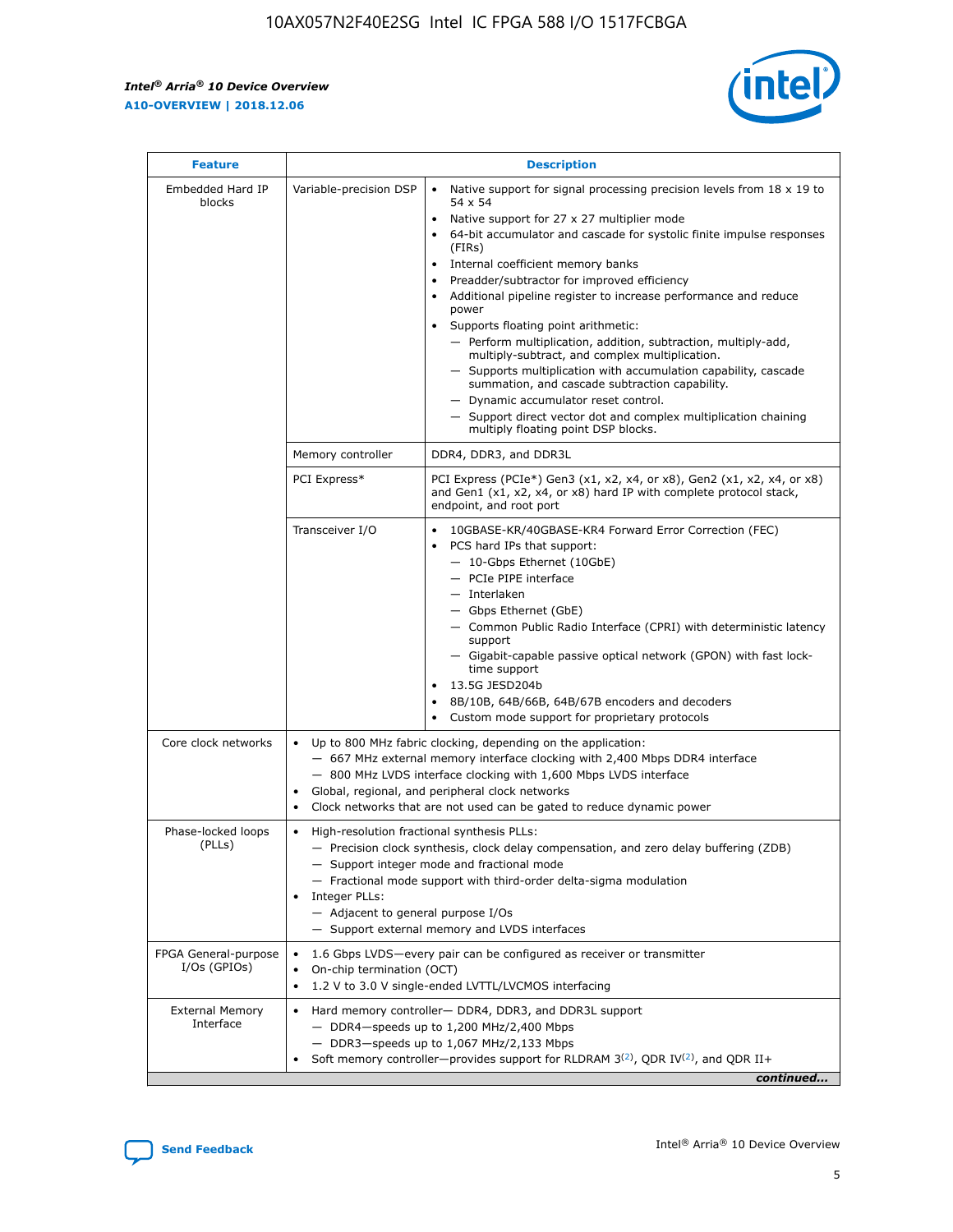

| <b>Feature</b>                                    | <b>Description</b>                                                                                                                                                                                                                                                                                                                                                                                                                                                                                                                                                                                                                         |
|---------------------------------------------------|--------------------------------------------------------------------------------------------------------------------------------------------------------------------------------------------------------------------------------------------------------------------------------------------------------------------------------------------------------------------------------------------------------------------------------------------------------------------------------------------------------------------------------------------------------------------------------------------------------------------------------------------|
| Low-power serial<br>transceivers                  | • Continuous operating range:<br>- Intel Arria 10 GX-1 Gbps to 17.4 Gbps<br>- Intel Arria 10 GT-1 Gbps to 25.8 Gbps<br>Backplane support:<br>$-$ Intel Arria 10 GX-up to 12.5<br>- Intel Arria 10 GT-up to 12.5<br>Extended range down to 125 Mbps with oversampling<br>ATX transmit PLLs with user-configurable fractional synthesis capability<br>Electronic Dispersion Compensation (EDC) support for XFP, SFP+, QSFP, and CFP optical<br>module<br>• Adaptive linear and decision feedback equalization<br>Transmitter pre-emphasis and de-emphasis<br>$\bullet$<br>Dynamic partial reconfiguration of individual transceiver channels |
| <b>HPS</b><br>(Intel Arria 10 SX<br>devices only) | Dual-core ARM Cortex-A9 MPCore processor-1.2 GHz CPU with<br>Processor and system<br>$\bullet$<br>1.5 GHz overdrive capability<br>256 KB on-chip RAM and 64 KB on-chip ROM<br>System peripherals-general-purpose timers, watchdog timers, direct<br>memory access (DMA) controller, FPGA configuration manager, and<br>clock and reset managers<br>Security features-anti-tamper, secure boot, Advanced Encryption<br>$\bullet$<br>Standard (AES) and authentication (SHA)<br>ARM CoreSight* JTAG debug access port, trace port, and on-chip<br>trace storage                                                                              |
|                                                   | <b>External interfaces</b><br>Hard memory interface-Hard memory controller (2,400 Mbps DDR4,<br>$\bullet$<br>and 2,133 Mbps DDR3), Quad serial peripheral interface (QSPI) flash<br>controller, NAND flash controller, direct memory access (DMA)<br>controller, Secure Digital/MultiMediaCard (SD/MMC) controller<br>Communication interface-10/100/1000 Ethernet media access<br>$\bullet$<br>control (MAC), USB On-The-GO (OTG) controllers, I <sup>2</sup> C controllers,<br>UART 16550, serial peripheral interface (SPI), and up to 62<br>HPS GPIO interfaces (48 direct-share I/Os)                                                 |
|                                                   | High-performance ARM AMBA* AXI bus bridges that support<br>Interconnects to core<br>$\bullet$<br>simultaneous read and write<br>HPS-FPGA bridges-include the FPGA-to-HPS, HPS-to-FPGA, and<br>$\bullet$<br>lightweight HPS-to-FPGA bridges that allow the FPGA fabric to issue<br>transactions to slaves in the HPS, and vice versa<br>Configuration bridge that allows HPS configuration manager to<br>configure the core logic via dedicated 32-bit configuration port<br>FPGA-to-HPS SDRAM controller bridge-provides configuration<br>interfaces for the multiport front end (MPFE) of the HPS SDRAM<br>controller                     |
| Configuration                                     | Tamper protection—comprehensive design protection to protect your valuable IP investments<br>Enhanced 256-bit advanced encryption standard (AES) design security with authentication<br>٠<br>Configuration via protocol (CvP) using PCIe Gen1, Gen2, or Gen3<br>continued                                                                                                                                                                                                                                                                                                                                                                  |

<sup>(2)</sup> Intel Arria 10 devices support this external memory interface using hard PHY with soft memory controller.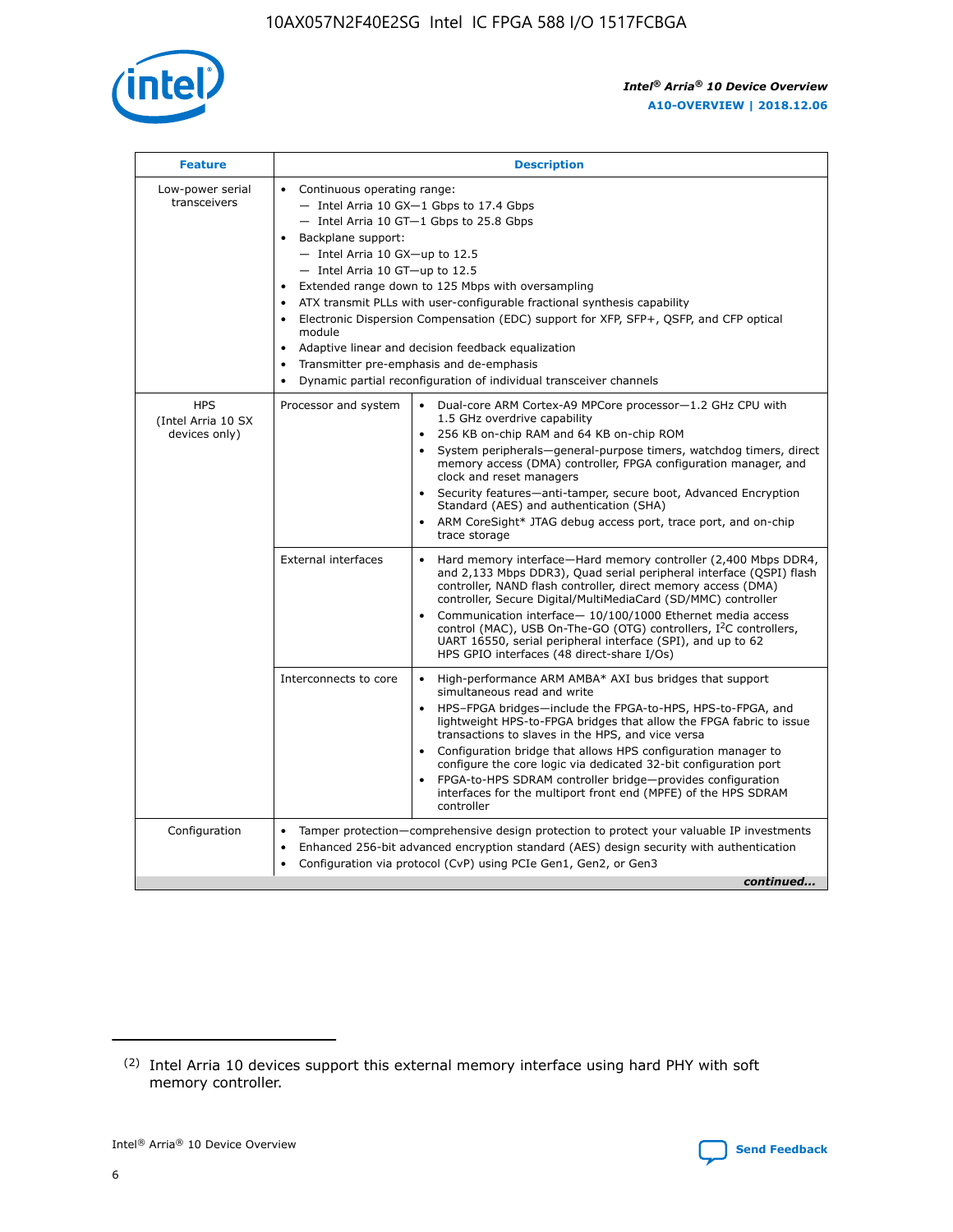

| <b>Feature</b>     | <b>Description</b>                                                                                                                                                                                                            |
|--------------------|-------------------------------------------------------------------------------------------------------------------------------------------------------------------------------------------------------------------------------|
|                    | Dynamic reconfiguration of the transceivers and PLLs<br>Fine-grained partial reconfiguration of the core fabric<br>Active Serial x4 Interface<br>$\bullet$                                                                    |
| Power management   | SmartVID<br>Low static power device options<br>Programmable Power Technology<br>Intel Quartus <sup>®</sup> Prime integrated power analysis                                                                                    |
| Software and tools | Intel Quartus Prime design suite<br>Transceiver toolkit<br>$\bullet$<br>Platform Designer system integration tool<br>DSP Builder for Intel FPGAs<br>OpenCL <sup>™</sup> support<br>Intel SoC FPGA Embedded Design Suite (EDS) |

## **Related Information**

[Intel Arria 10 Transceiver PHY Overview](https://www.intel.com/content/www/us/en/programmable/documentation/nik1398707230472.html#nik1398706768037) Provides details on Intel Arria 10 transceivers.

# **Intel Arria 10 Device Variants and Packages**

#### **Table 4. Device Variants for the Intel Arria 10 Device Family**

| <b>Variant</b>    | <b>Description</b>                                                                                                                                                                                                     |
|-------------------|------------------------------------------------------------------------------------------------------------------------------------------------------------------------------------------------------------------------|
| Intel Arria 10 GX | FPGA featuring 17.4 Gbps transceivers for short reach applications with 12.5 backplane driving<br>capability.                                                                                                          |
| Intel Arria 10 GT | FPGA featuring:<br>17.4 Gbps transceivers for short reach applications with 12.5 backplane driving capability.<br>25.8 Gbps transceivers for supporting CAUI-4 and CEI-25G applications with CFP2 and CFP4<br>modules. |
| Intel Arria 10 SX | SoC integrating ARM-based HPS and FPGA featuring 17.4 Gbps transceivers for short reach<br>applications with 12.5 backplane driving capability.                                                                        |

# **Intel Arria 10 GX**

This section provides the available options, maximum resource counts, and package plan for the Intel Arria 10 GX devices.

The information in this section is correct at the time of publication. For the latest information and to get more details, refer to the Intel FPGA Product Selector.

## **Related Information**

#### [Intel FPGA Product Selector](http://www.altera.com/products/selector/psg-selector.html) Provides the latest information on Intel products.

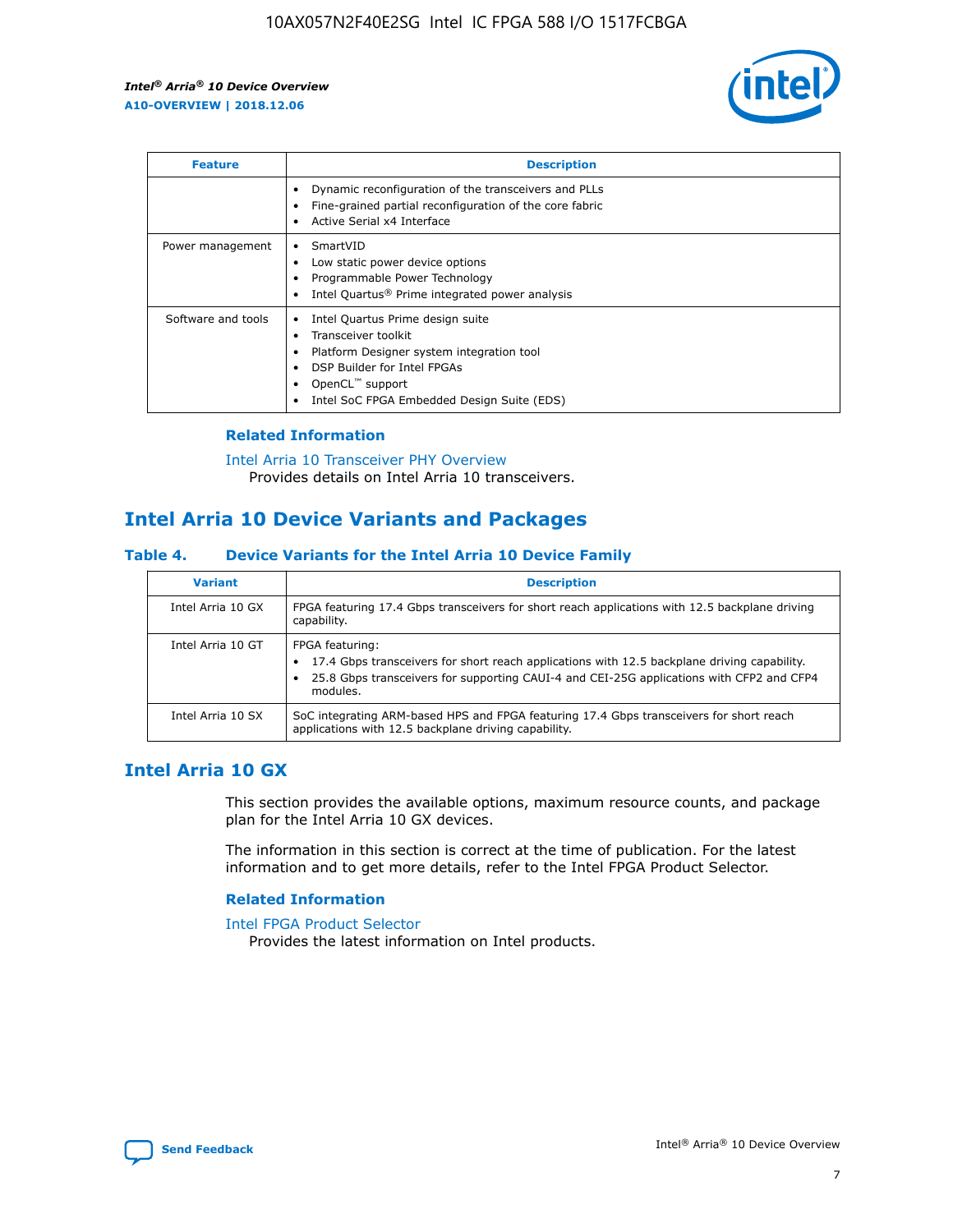

# **Available Options**





#### **Related Information**

[Transceiver Performance for Intel Arria 10 GX/SX Devices](https://www.intel.com/content/www/us/en/programmable/documentation/mcn1413182292568.html#mcn1413213965502) Provides more information about the transceiver speed grade.

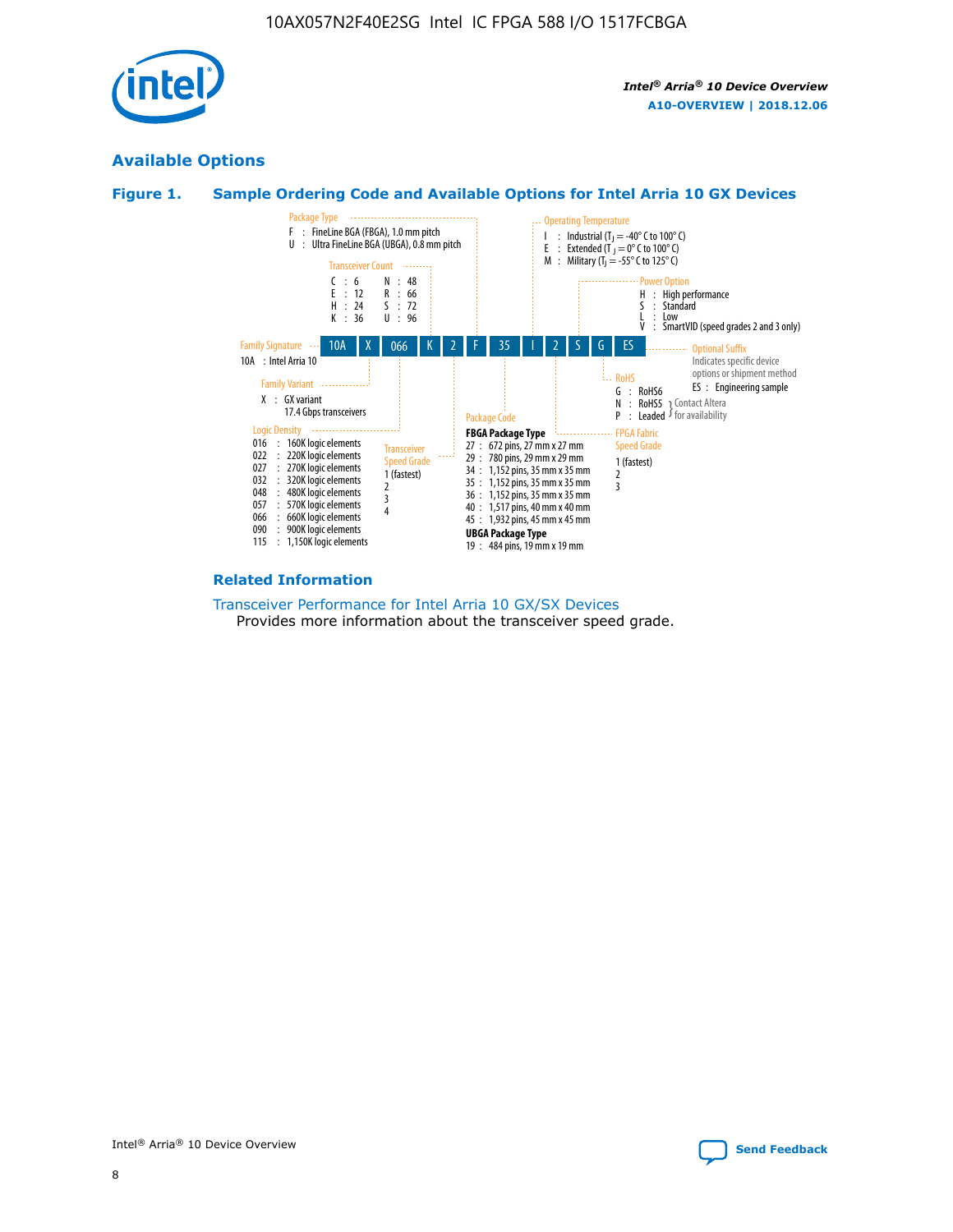

# **Maximum Resources**

#### **Table 5. Maximum Resource Counts for Intel Arria 10 GX Devices (GX 160, GX 220, GX 270, GX 320, and GX 480)**

| <b>Resource</b>              |                         | <b>Product Line</b> |                                                 |                    |                |                |  |  |  |
|------------------------------|-------------------------|---------------------|-------------------------------------------------|--------------------|----------------|----------------|--|--|--|
|                              |                         | <b>GX 160</b>       | <b>GX 220</b><br><b>GX 270</b><br><b>GX 320</b> |                    |                | <b>GX 480</b>  |  |  |  |
| Logic Elements (LE) (K)      |                         | 160                 | 220                                             | 270                | 320            | 480            |  |  |  |
| <b>ALM</b>                   |                         | 61,510              | 80,330                                          | 101,620            | 119,900        | 183,590        |  |  |  |
| Register                     |                         | 246,040             | 321,320                                         | 406,480<br>479,600 |                | 734,360        |  |  |  |
| Memory (Kb)                  | M <sub>20</sub> K       | 8,800               | 11,740                                          | 15,000<br>17,820   |                | 28,620         |  |  |  |
| <b>MLAB</b>                  |                         | 1,050               | 1,690<br>2,452<br>2,727                         |                    |                | 4,164          |  |  |  |
| Variable-precision DSP Block |                         | 156                 | 985<br>192<br>830                               |                    |                | 1,368          |  |  |  |
| 18 x 19 Multiplier           |                         | 312                 | 384                                             | 1,660<br>1,970     |                | 2,736          |  |  |  |
| PLL                          | Fractional<br>Synthesis | 6                   | 6                                               | 8                  | 8              | 12             |  |  |  |
|                              | I/O                     | 6                   | 6                                               | 8                  | 8              | 12             |  |  |  |
| 17.4 Gbps Transceiver        |                         | 12                  | 12                                              | 24                 | 24             | 36             |  |  |  |
| GPIO <sup>(3)</sup>          |                         | 288                 | 288                                             | 384<br>384         |                | 492            |  |  |  |
| LVDS Pair $(4)$              |                         | 120                 | 120                                             | 168<br>168         |                | 222            |  |  |  |
| PCIe Hard IP Block           |                         | $\mathbf{1}$        | 1                                               | $\overline{2}$     | $\overline{2}$ | $\overline{2}$ |  |  |  |
| Hard Memory Controller       |                         | 6                   | 6                                               | 8                  | 8              | 12             |  |  |  |

<sup>(4)</sup> Each LVDS I/O pair can be used as differential input or output.



<sup>(3)</sup> The number of GPIOs does not include transceiver I/Os. In the Intel Quartus Prime software, the number of user I/Os includes transceiver I/Os.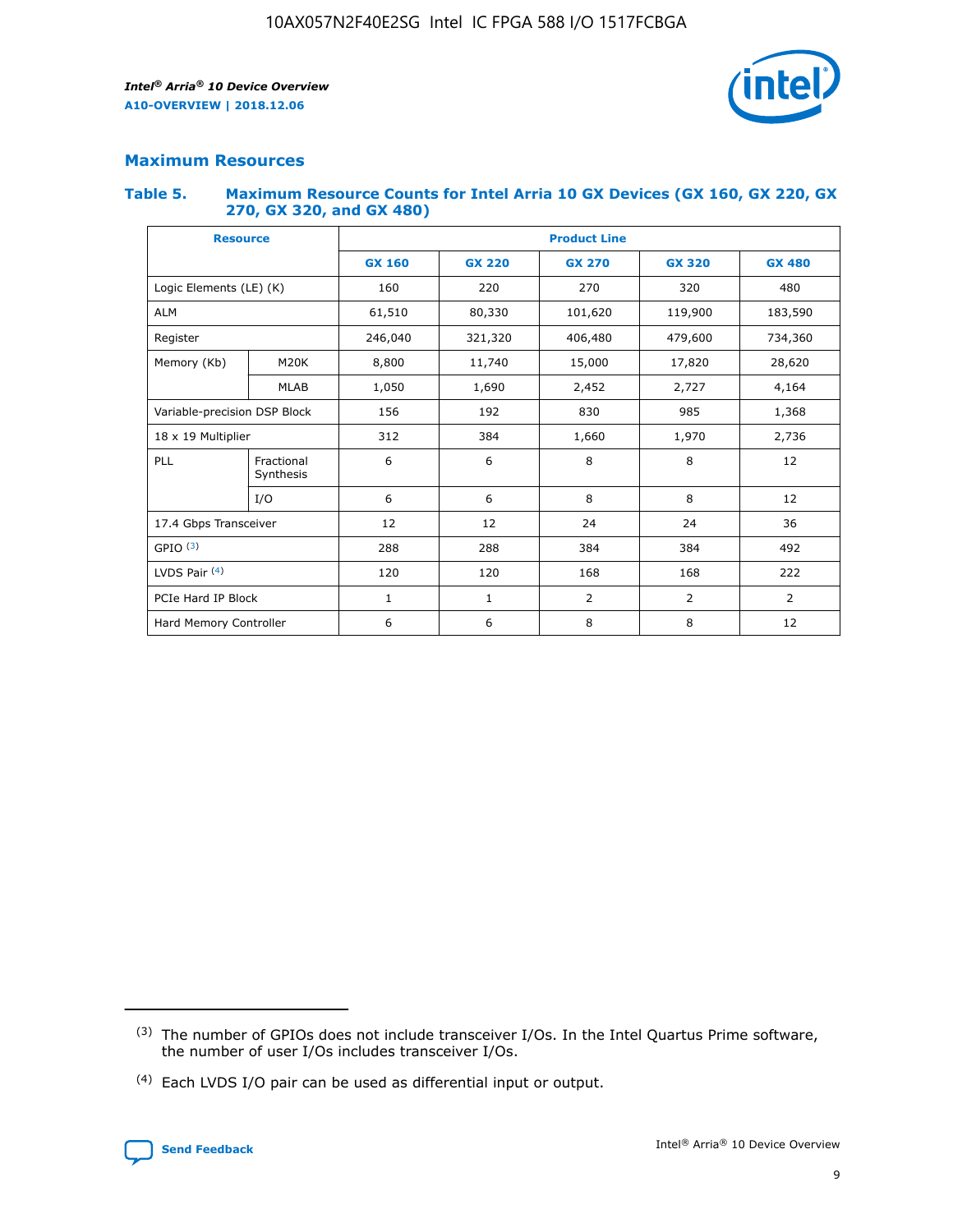

## **Table 6. Maximum Resource Counts for Intel Arria 10 GX Devices (GX 570, GX 660, GX 900, and GX 1150)**

|                              | <b>Resource</b>         | <b>Product Line</b> |               |                |                |  |  |  |  |
|------------------------------|-------------------------|---------------------|---------------|----------------|----------------|--|--|--|--|
|                              |                         | <b>GX 570</b>       | <b>GX 660</b> | <b>GX 900</b>  | <b>GX 1150</b> |  |  |  |  |
| Logic Elements (LE) (K)      |                         | 570                 | 660           | 900            | 1,150          |  |  |  |  |
| <b>ALM</b>                   |                         | 217,080             | 251,680       | 339,620        | 427,200        |  |  |  |  |
| Register                     |                         | 868,320             | 1,006,720     | 1,358,480      | 1,708,800      |  |  |  |  |
| Memory (Kb)                  | <b>M20K</b>             | 36,000              | 42,620        | 48,460         | 54,260         |  |  |  |  |
|                              | <b>MLAB</b>             | 5,096               | 5,788         | 9,386          | 12,984         |  |  |  |  |
| Variable-precision DSP Block |                         | 1,523               | 1,687         | 1,518          | 1,518          |  |  |  |  |
| $18 \times 19$ Multiplier    |                         | 3,046               | 3,374         | 3,036          | 3,036          |  |  |  |  |
| PLL                          | Fractional<br>Synthesis | 16                  | 16            | 32             | 32             |  |  |  |  |
|                              | I/O                     | 16                  | 16            | 16             | 16             |  |  |  |  |
| 17.4 Gbps Transceiver        |                         | 48                  | 48            | 96             | 96             |  |  |  |  |
| GPIO <sup>(3)</sup>          |                         | 696                 | 696           | 768            | 768            |  |  |  |  |
| LVDS Pair $(4)$              |                         | 324                 | 324           | 384            | 384            |  |  |  |  |
| PCIe Hard IP Block           |                         | 2                   | 2             | $\overline{4}$ | $\overline{4}$ |  |  |  |  |
| Hard Memory Controller       |                         | 16                  | 16            | 16             | 16             |  |  |  |  |

# **Package Plan**

# **Table 7. Package Plan for Intel Arria 10 GX Devices (U19, F27, and F29)**

Refer to I/O and High Speed I/O in Intel Arria 10 Devices chapter for the number of 3 V I/O, LVDS I/O, and LVDS channels in each device package.

| <b>Product Line</b> | U <sub>19</sub><br>$(19 \text{ mm} \times 19 \text{ mm})$<br>484-pin UBGA) |          |             |         | <b>F27</b><br>(27 mm × 27 mm,<br>672-pin FBGA) |             | <b>F29</b><br>(29 mm × 29 mm,<br>780-pin FBGA) |          |             |  |
|---------------------|----------------------------------------------------------------------------|----------|-------------|---------|------------------------------------------------|-------------|------------------------------------------------|----------|-------------|--|
|                     | 3 V I/O                                                                    | LVDS I/O | <b>XCVR</b> | 3 V I/O | <b>LVDS I/O</b>                                | <b>XCVR</b> | 3 V I/O                                        | LVDS I/O | <b>XCVR</b> |  |
| GX 160              | 48                                                                         | 192      | 6           | 48      | 192                                            | 12          | 48                                             | 240      | 12          |  |
| GX 220              | 48                                                                         | 192      | 6           | 48      | 192                                            | 12          | 48                                             | 240      | 12          |  |
| GX 270              |                                                                            |          |             | 48      | 192                                            | 12          | 48                                             | 312      | 12          |  |
| GX 320              |                                                                            |          |             | 48      | 192                                            | 12          | 48                                             | 312      | 12          |  |
| GX 480              |                                                                            |          |             |         |                                                |             | 48                                             | 312      | 12          |  |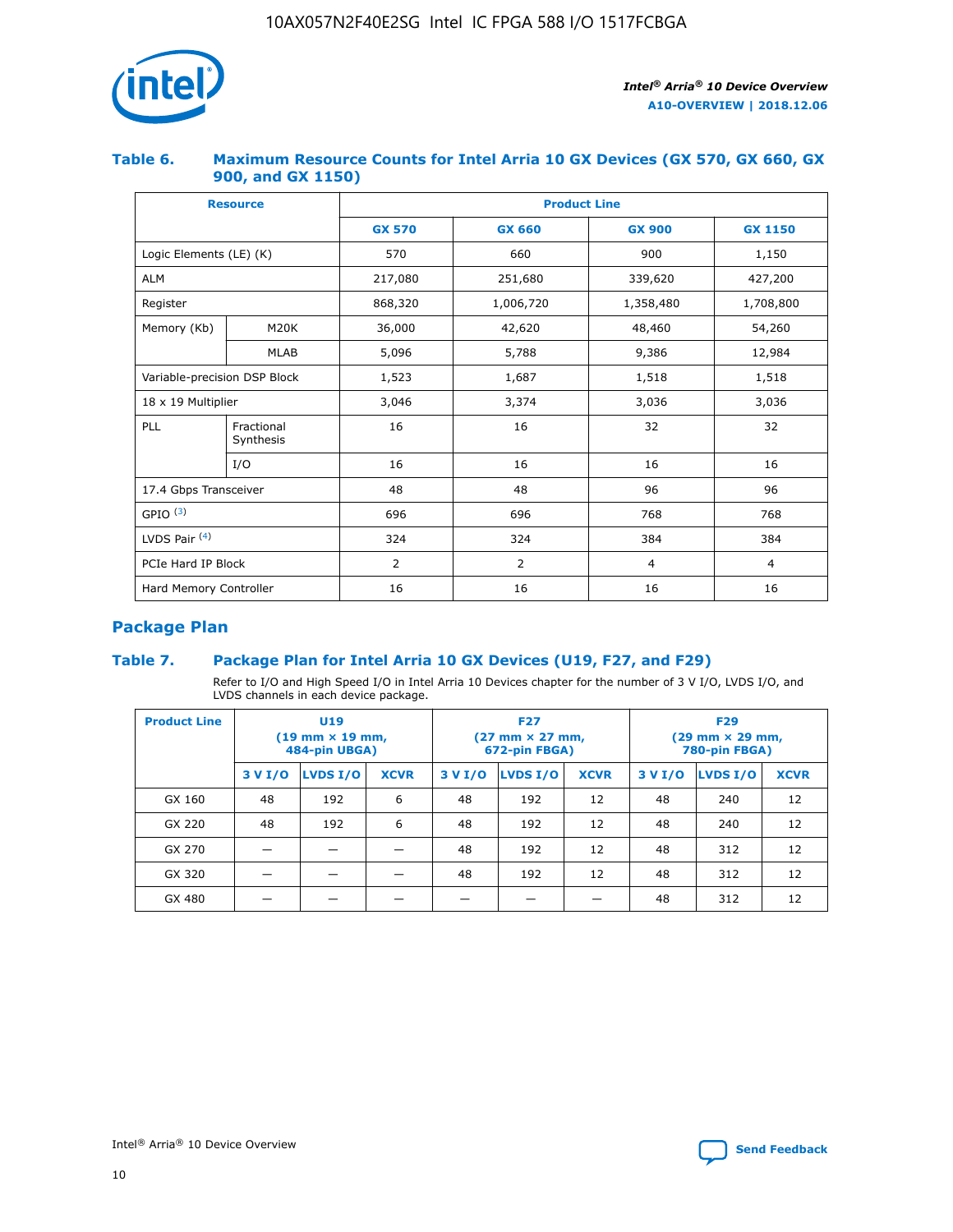

#### **Table 8. Package Plan for Intel Arria 10 GX Devices (F34, F35, NF40, and KF40)**

Refer to I/O and High Speed I/O in Intel Arria 10 Devices chapter for the number of 3 V I/O, LVDS I/O, and LVDS channels in each device package.

| <b>Product Line</b> | <b>F34</b><br>$(35 \text{ mm} \times 35 \text{ mm})$<br>1152-pin FBGA) |                    | <b>F35</b><br>$(35 \text{ mm} \times 35 \text{ mm})$<br><b>1152-pin FBGA)</b> |           | <b>KF40</b><br>$(40$ mm $\times$ 40 mm,<br>1517-pin FBGA) |             |           | <b>NF40</b><br>$(40$ mm $\times$ 40 mm,<br><b>1517-pin FBGA)</b> |             |            |                    |             |
|---------------------|------------------------------------------------------------------------|--------------------|-------------------------------------------------------------------------------|-----------|-----------------------------------------------------------|-------------|-----------|------------------------------------------------------------------|-------------|------------|--------------------|-------------|
|                     | 3V<br>I/O                                                              | <b>LVDS</b><br>I/O | <b>XCVR</b>                                                                   | 3V<br>I/O | <b>LVDS</b><br>I/O                                        | <b>XCVR</b> | 3V<br>I/O | <b>LVDS</b><br>I/O                                               | <b>XCVR</b> | 3 V<br>I/O | <b>LVDS</b><br>I/O | <b>XCVR</b> |
| GX 270              | 48                                                                     | 336                | 24                                                                            | 48        | 336                                                       | 24          |           |                                                                  |             |            |                    |             |
| GX 320              | 48                                                                     | 336                | 24                                                                            | 48        | 336                                                       | 24          |           |                                                                  |             |            |                    |             |
| GX 480              | 48                                                                     | 444                | 24                                                                            | 48        | 348                                                       | 36          |           |                                                                  |             |            |                    |             |
| GX 570              | 48                                                                     | 444                | 24                                                                            | 48        | 348                                                       | 36          | 96        | 600                                                              | 36          | 48         | 540                | 48          |
| GX 660              | 48                                                                     | 444                | 24                                                                            | 48        | 348                                                       | 36          | 96        | 600                                                              | 36          | 48         | 540                | 48          |
| GX 900              |                                                                        | 504                | 24                                                                            | -         |                                                           |             |           |                                                                  |             |            | 600                | 48          |
| GX 1150             |                                                                        | 504                | 24                                                                            |           |                                                           |             |           |                                                                  |             |            | 600                | 48          |

#### **Table 9. Package Plan for Intel Arria 10 GX Devices (RF40, NF45, SF45, and UF45)**

Refer to I/O and High Speed I/O in Intel Arria 10 Devices chapter for the number of 3 V I/O, LVDS I/O, and LVDS channels in each device package.

| <b>Product Line</b> | <b>RF40</b><br>$(40$ mm $\times$ 40 mm,<br>1517-pin FBGA) |                    | <b>NF45</b><br>$(45 \text{ mm} \times 45 \text{ mm})$<br><b>1932-pin FBGA)</b> |            |                    | <b>SF45</b><br>$(45 \text{ mm} \times 45 \text{ mm})$<br><b>1932-pin FBGA)</b> |            |                    | <b>UF45</b><br>$(45 \text{ mm} \times 45 \text{ mm})$<br><b>1932-pin FBGA)</b> |           |                    |             |
|---------------------|-----------------------------------------------------------|--------------------|--------------------------------------------------------------------------------|------------|--------------------|--------------------------------------------------------------------------------|------------|--------------------|--------------------------------------------------------------------------------|-----------|--------------------|-------------|
|                     | 3V<br>I/O                                                 | <b>LVDS</b><br>I/O | <b>XCVR</b>                                                                    | 3 V<br>I/O | <b>LVDS</b><br>I/O | <b>XCVR</b>                                                                    | 3 V<br>I/O | <b>LVDS</b><br>I/O | <b>XCVR</b>                                                                    | 3V<br>I/O | <b>LVDS</b><br>I/O | <b>XCVR</b> |
| GX 900              |                                                           | 342                | 66                                                                             | _          | 768                | 48                                                                             |            | 624                | 72                                                                             |           | 480                | 96          |
| GX 1150             |                                                           | 342                | 66                                                                             | _          | 768                | 48                                                                             |            | 624                | 72                                                                             |           | 480                | 96          |

## **Related Information**

[I/O and High-Speed Differential I/O Interfaces in Intel Arria 10 Devices chapter, Intel](https://www.intel.com/content/www/us/en/programmable/documentation/sam1403482614086.html#sam1403482030321) [Arria 10 Device Handbook](https://www.intel.com/content/www/us/en/programmable/documentation/sam1403482614086.html#sam1403482030321)

Provides the number of 3 V and LVDS I/Os, and LVDS channels for each Intel Arria 10 device package.

# **Intel Arria 10 GT**

This section provides the available options, maximum resource counts, and package plan for the Intel Arria 10 GT devices.

The information in this section is correct at the time of publication. For the latest information and to get more details, refer to the Intel FPGA Product Selector.

#### **Related Information**

#### [Intel FPGA Product Selector](http://www.altera.com/products/selector/psg-selector.html)

Provides the latest information on Intel products.

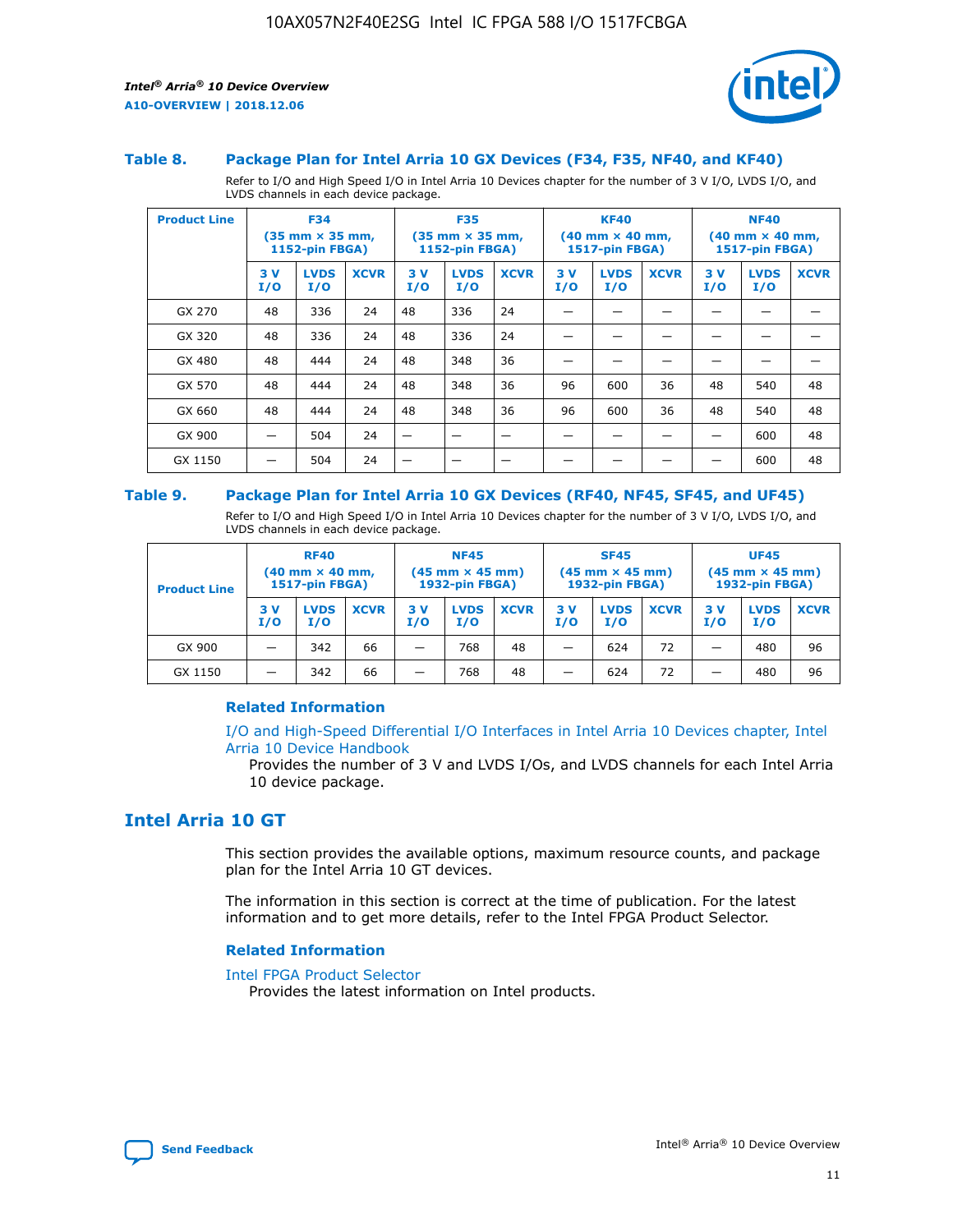

# **Available Options**

# **Figure 2. Sample Ordering Code and Available Options for Intel Arria 10 GT Devices**

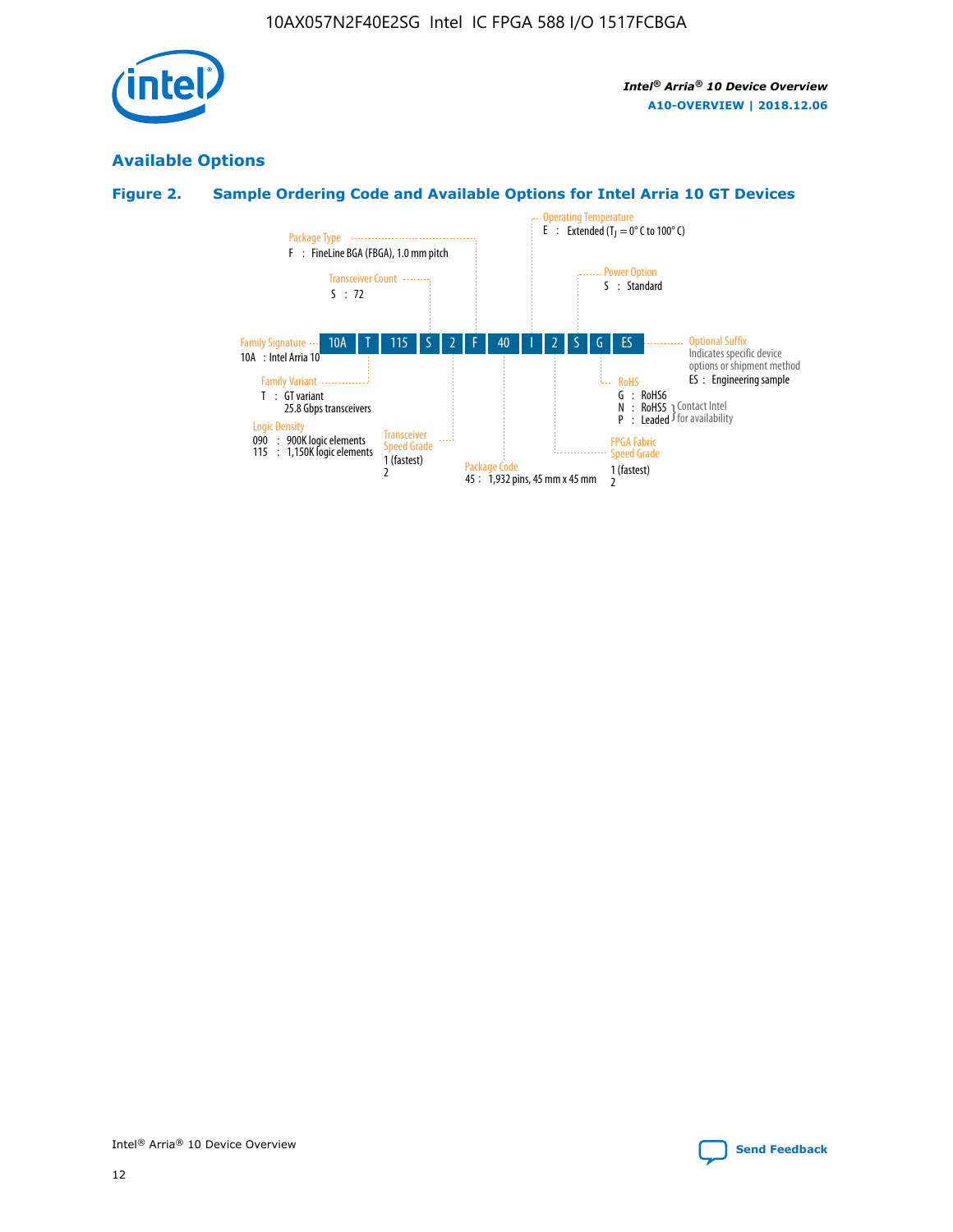

# **Maximum Resources**

#### **Table 10. Maximum Resource Counts for Intel Arria 10 GT Devices**

| <b>Resource</b>              |                      |                | <b>Product Line</b> |  |
|------------------------------|----------------------|----------------|---------------------|--|
|                              |                      | <b>GT 900</b>  | GT 1150             |  |
| Logic Elements (LE) (K)      |                      | 900            | 1,150               |  |
| <b>ALM</b>                   |                      | 339,620        | 427,200             |  |
| Register                     |                      | 1,358,480      | 1,708,800           |  |
| Memory (Kb)                  | M <sub>20</sub> K    | 48,460         | 54,260              |  |
|                              | <b>MLAB</b>          | 9,386          | 12,984              |  |
| Variable-precision DSP Block |                      | 1,518          | 1,518               |  |
| 18 x 19 Multiplier           |                      | 3,036          | 3,036               |  |
| PLL                          | Fractional Synthesis | 32             | 32                  |  |
|                              | I/O                  | 16             | 16                  |  |
| Transceiver                  | 17.4 Gbps            | 72(5)          | 72(5)               |  |
|                              | 25.8 Gbps            | 6              | 6                   |  |
| GPIO <sup>(6)</sup>          |                      | 624            | 624                 |  |
| LVDS Pair $(7)$              |                      | 312            | 312                 |  |
| PCIe Hard IP Block           |                      | $\overline{4}$ | $\overline{4}$      |  |
| Hard Memory Controller       |                      | 16             | 16                  |  |

## **Related Information**

#### [Intel Arria 10 GT Channel Usage](https://www.intel.com/content/www/us/en/programmable/documentation/nik1398707230472.html#nik1398707008178)

Configuring GT/GX channels in Intel Arria 10 GT devices.

# **Package Plan**

## **Table 11. Package Plan for Intel Arria 10 GT Devices**

Refer to I/O and High Speed I/O in Intel Arria 10 Devices chapter for the number of 3 V I/O, LVDS I/O, and LVDS channels in each device package.

| <b>Product Line</b> | <b>SF45</b><br>(45 mm × 45 mm, 1932-pin FBGA) |                 |             |  |  |  |
|---------------------|-----------------------------------------------|-----------------|-------------|--|--|--|
|                     | 3 V I/O                                       | <b>LVDS I/O</b> | <b>XCVR</b> |  |  |  |
| GT 900              |                                               | 624             | 72          |  |  |  |
| GT 1150             |                                               | 624             | 72          |  |  |  |

<sup>(7)</sup> Each LVDS I/O pair can be used as differential input or output.



 $(5)$  If all 6 GT channels are in use, 12 of the GX channels are not usable.

<sup>(6)</sup> The number of GPIOs does not include transceiver I/Os. In the Intel Quartus Prime software, the number of user I/Os includes transceiver I/Os.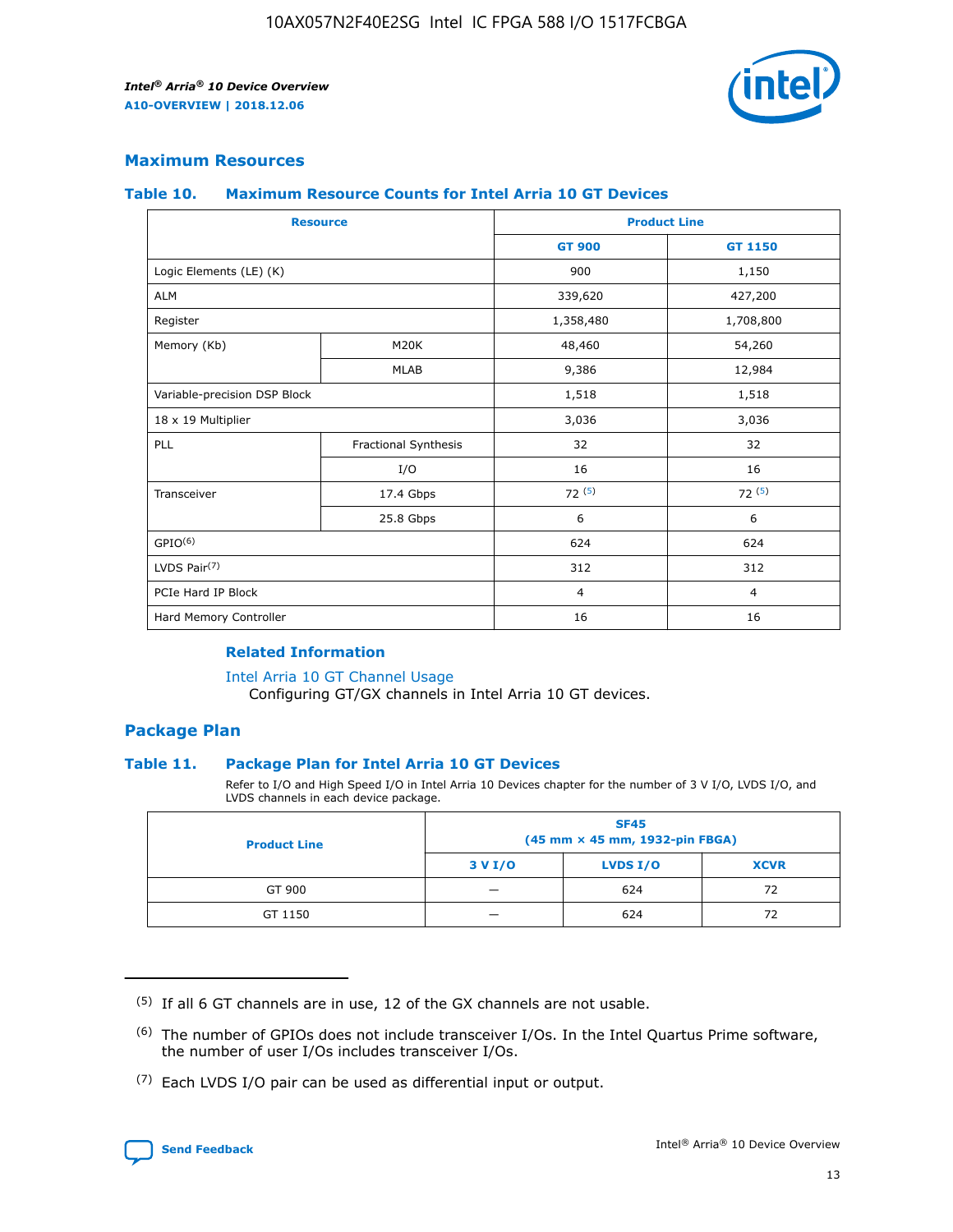

#### **Related Information**

[I/O and High-Speed Differential I/O Interfaces in Intel Arria 10 Devices chapter, Intel](https://www.intel.com/content/www/us/en/programmable/documentation/sam1403482614086.html#sam1403482030321) [Arria 10 Device Handbook](https://www.intel.com/content/www/us/en/programmable/documentation/sam1403482614086.html#sam1403482030321)

Provides the number of 3 V and LVDS I/Os, and LVDS channels for each Intel Arria 10 device package.

# **Intel Arria 10 SX**

This section provides the available options, maximum resource counts, and package plan for the Intel Arria 10 SX devices.

The information in this section is correct at the time of publication. For the latest information and to get more details, refer to the Intel FPGA Product Selector.

#### **Related Information**

[Intel FPGA Product Selector](http://www.altera.com/products/selector/psg-selector.html) Provides the latest information on Intel products.

#### **Available Options**

#### **Figure 3. Sample Ordering Code and Available Options for Intel Arria 10 SX Devices**



#### **Related Information**

[Transceiver Performance for Intel Arria 10 GX/SX Devices](https://www.intel.com/content/www/us/en/programmable/documentation/mcn1413182292568.html#mcn1413213965502) Provides more information about the transceiver speed grade.

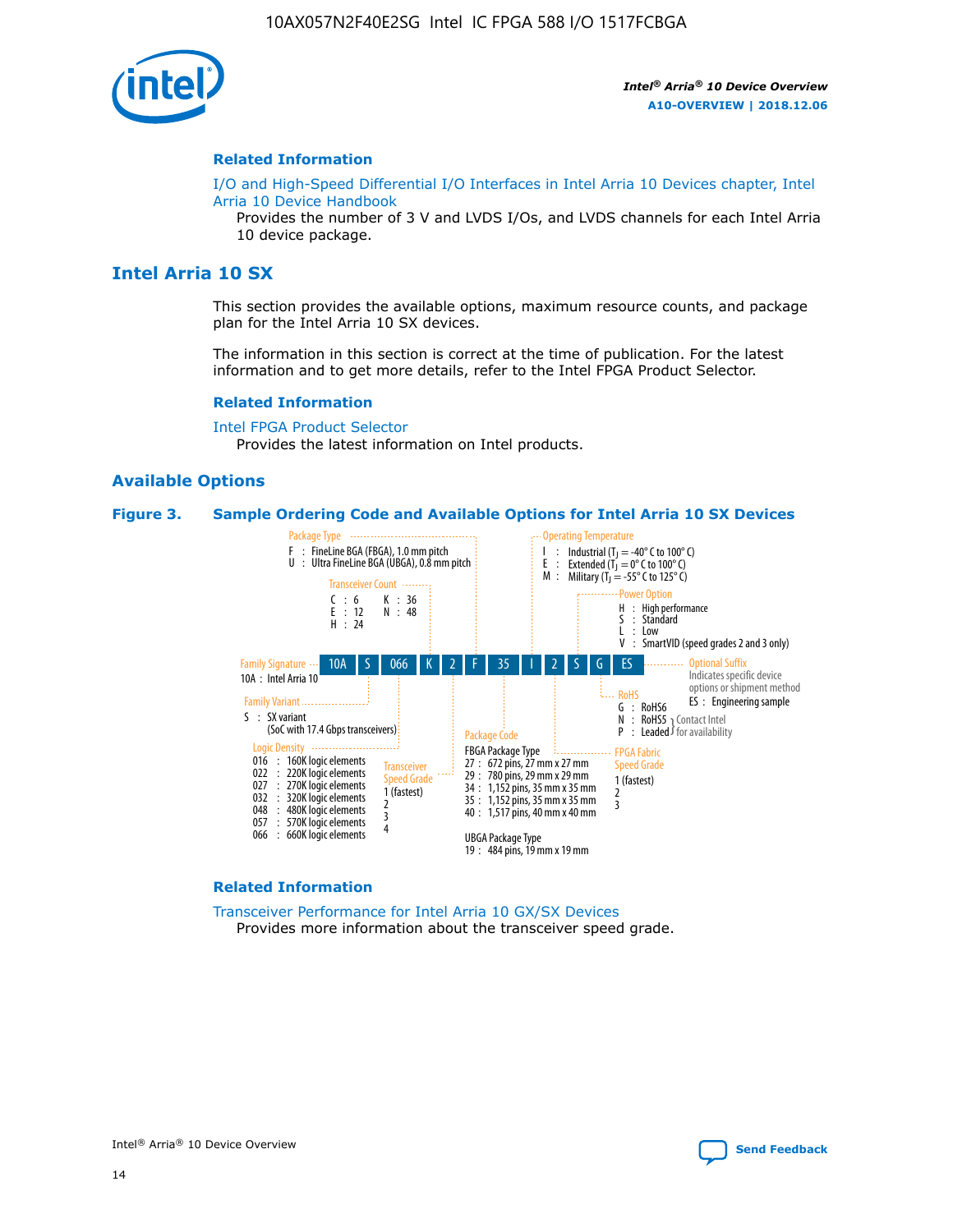

# **Maximum Resources**

## **Table 12. Maximum Resource Counts for Intel Arria 10 SX Devices**

| <b>Resource</b>                   |                         | <b>Product Line</b> |               |                |                |                |                |                |  |  |  |
|-----------------------------------|-------------------------|---------------------|---------------|----------------|----------------|----------------|----------------|----------------|--|--|--|
|                                   |                         | <b>SX 160</b>       | <b>SX 220</b> | <b>SX 270</b>  | <b>SX 320</b>  | <b>SX 480</b>  | <b>SX 570</b>  | <b>SX 660</b>  |  |  |  |
| Logic Elements (LE) (K)           |                         | 160                 | 220           | 270            | 320            | 480            | 570            | 660            |  |  |  |
| <b>ALM</b>                        |                         | 61,510              | 80,330        | 101,620        | 119,900        | 183,590        | 217,080        | 251,680        |  |  |  |
| Register                          |                         | 246,040             | 321,320       | 406,480        | 479,600        | 734,360        | 868,320        | 1,006,720      |  |  |  |
| Memory (Kb)                       | M <sub>20</sub> K       | 8,800               | 11,740        | 15,000         | 17,820         | 28,620         | 36,000         | 42,620         |  |  |  |
|                                   | <b>MLAB</b>             | 1,050               | 1,690         | 2,452          | 2,727          | 4,164          | 5,096          | 5,788          |  |  |  |
| Variable-precision DSP Block      |                         | 156                 | 192           | 830            | 985            | 1,368          | 1,523          | 1,687          |  |  |  |
| 18 x 19 Multiplier                |                         | 312                 | 384           | 1,660          | 1,970          | 2,736          | 3,046          | 3,374          |  |  |  |
| PLL                               | Fractional<br>Synthesis | 6                   | 6             | 8              | 8              | 12             | 16             | 16             |  |  |  |
|                                   | I/O                     | 6                   | 6             | 8              | 8              | 12             | 16             | 16             |  |  |  |
| 17.4 Gbps Transceiver             |                         | 12                  | 12            | 24             | 24             | 36             | 48             | 48             |  |  |  |
| GPIO <sup>(8)</sup>               |                         | 288                 | 288           | 384            | 384            | 492            | 696            | 696            |  |  |  |
| LVDS Pair $(9)$                   |                         | 120                 | 120           | 168            | 168            | 174            | 324            | 324            |  |  |  |
| PCIe Hard IP Block                |                         | $\mathbf{1}$        | $\mathbf{1}$  | $\overline{2}$ | $\overline{2}$ | $\overline{2}$ | $\overline{2}$ | $\overline{2}$ |  |  |  |
| Hard Memory Controller            |                         | 6                   | 6             | 8              | 8              | 12             | 16             | 16             |  |  |  |
| ARM Cortex-A9 MPCore<br>Processor |                         | Yes                 | Yes           | Yes            | Yes            | Yes            | Yes            | <b>Yes</b>     |  |  |  |

# **Package Plan**

## **Table 13. Package Plan for Intel Arria 10 SX Devices (U19, F27, F29, and F34)**

Refer to I/O and High Speed I/O in Intel Arria 10 Devices chapter for the number of 3 V I/O, LVDS I/O, and LVDS channels in each device package.

| <b>Product Line</b> | <b>U19</b><br>$(19 \text{ mm} \times 19 \text{ mm})$<br>484-pin UBGA) |                    |             | <b>F27</b><br>$(27 \text{ mm} \times 27 \text{ mm})$<br>672-pin FBGA) |                    | <b>F29</b><br>$(29 \text{ mm} \times 29 \text{ mm})$<br>780-pin FBGA) |           |                    | <b>F34</b><br>$(35 \text{ mm} \times 35 \text{ mm})$<br><b>1152-pin FBGA)</b> |           |                    |             |
|---------------------|-----------------------------------------------------------------------|--------------------|-------------|-----------------------------------------------------------------------|--------------------|-----------------------------------------------------------------------|-----------|--------------------|-------------------------------------------------------------------------------|-----------|--------------------|-------------|
|                     | 3V<br>I/O                                                             | <b>LVDS</b><br>I/O | <b>XCVR</b> | 3V<br>I/O                                                             | <b>LVDS</b><br>I/O | <b>XCVR</b>                                                           | 3V<br>I/O | <b>LVDS</b><br>I/O | <b>XCVR</b>                                                                   | 3V<br>I/O | <b>LVDS</b><br>I/O | <b>XCVR</b> |
| SX 160              | 48                                                                    | 144                | 6           | 48                                                                    | 192                | 12                                                                    | 48        | 240                | 12                                                                            | -         |                    |             |
| SX 220              | 48                                                                    | 144                | 6           | 48                                                                    | 192                | 12                                                                    | 48        | 240                | 12                                                                            |           |                    |             |
| SX 270              |                                                                       |                    |             | 48                                                                    | 192                | 12                                                                    | 48        | 312                | 12                                                                            | 48        | 336                | 24          |
| SX 320              |                                                                       |                    |             | 48                                                                    | 192                | 12                                                                    | 48        | 312                | 12                                                                            | 48        | 336                | 24          |
|                     | continued                                                             |                    |             |                                                                       |                    |                                                                       |           |                    |                                                                               |           |                    |             |

 $(8)$  The number of GPIOs does not include transceiver I/Os. In the Intel Quartus Prime software, the number of user I/Os includes transceiver I/Os.

 $(9)$  Each LVDS I/O pair can be used as differential input or output.

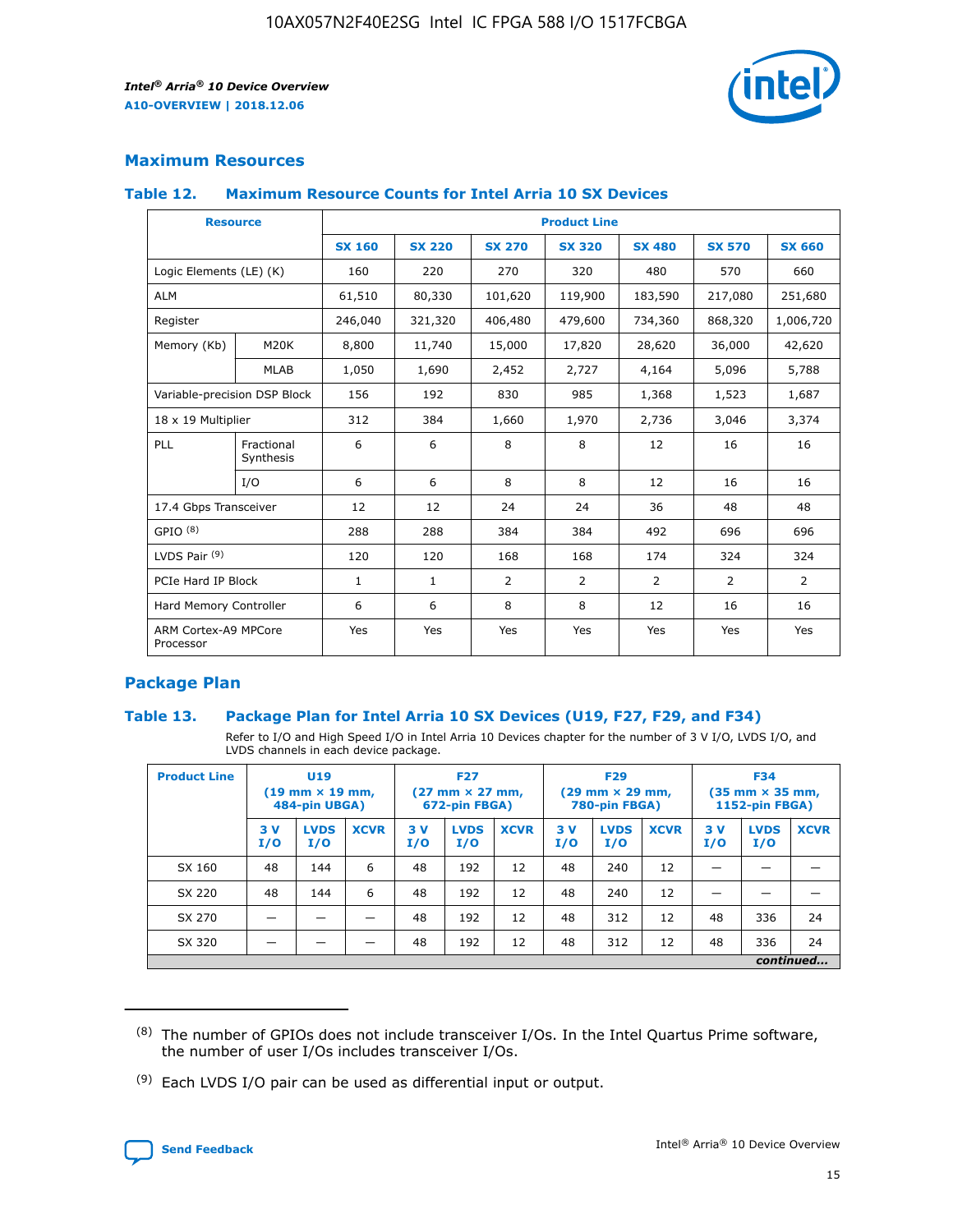

| <b>Product Line</b> | U <sub>19</sub><br>$(19 \text{ mm} \times 19 \text{ mm})$<br>484-pin UBGA) |                    | <b>F27</b><br>$(27 \text{ mm} \times 27 \text{ mm})$<br>672-pin FBGA) |            | <b>F29</b><br>$(29 \text{ mm} \times 29 \text{ mm})$<br>780-pin FBGA) |             |           | <b>F34</b><br>$(35 \text{ mm} \times 35 \text{ mm})$<br><b>1152-pin FBGA)</b> |             |           |                    |             |
|---------------------|----------------------------------------------------------------------------|--------------------|-----------------------------------------------------------------------|------------|-----------------------------------------------------------------------|-------------|-----------|-------------------------------------------------------------------------------|-------------|-----------|--------------------|-------------|
|                     | 3 V<br>I/O                                                                 | <b>LVDS</b><br>I/O | <b>XCVR</b>                                                           | 3 V<br>I/O | <b>LVDS</b><br>I/O                                                    | <b>XCVR</b> | 3V<br>I/O | <b>LVDS</b><br>I/O                                                            | <b>XCVR</b> | 3V<br>I/O | <b>LVDS</b><br>I/O | <b>XCVR</b> |
| SX 480              |                                                                            |                    |                                                                       |            |                                                                       |             | 48        | 312                                                                           | 12          | 48        | 444                | 24          |
| SX 570              |                                                                            |                    |                                                                       |            |                                                                       |             |           |                                                                               |             | 48        | 444                | 24          |
| SX 660              |                                                                            |                    |                                                                       |            |                                                                       |             |           |                                                                               |             | 48        | 444                | 24          |

## **Table 14. Package Plan for Intel Arria 10 SX Devices (F35, KF40, and NF40)**

Refer to I/O and High Speed I/O in Intel Arria 10 Devices chapter for the number of 3 V I/O, LVDS I/O, and LVDS channels in each device package.

| <b>Product Line</b> | <b>F35</b><br>$(35 \text{ mm} \times 35 \text{ mm})$<br><b>1152-pin FBGA)</b> |          |             |                                           | <b>KF40</b><br>(40 mm × 40 mm,<br>1517-pin FBGA) |    | <b>NF40</b><br>$(40 \text{ mm} \times 40 \text{ mm})$<br>1517-pin FBGA) |          |             |  |
|---------------------|-------------------------------------------------------------------------------|----------|-------------|-------------------------------------------|--------------------------------------------------|----|-------------------------------------------------------------------------|----------|-------------|--|
|                     | 3 V I/O                                                                       | LVDS I/O | <b>XCVR</b> | <b>LVDS I/O</b><br><b>XCVR</b><br>3 V I/O |                                                  |    | 3 V I/O                                                                 | LVDS I/O | <b>XCVR</b> |  |
| SX 270              | 48                                                                            | 336      | 24          |                                           |                                                  |    |                                                                         |          |             |  |
| SX 320              | 48                                                                            | 336      | 24          |                                           |                                                  |    |                                                                         |          |             |  |
| SX 480              | 48                                                                            | 348      | 36          |                                           |                                                  |    |                                                                         |          |             |  |
| SX 570              | 48                                                                            | 348      | 36          | 96                                        | 600                                              | 36 | 48                                                                      | 540      | 48          |  |
| SX 660              | 48                                                                            | 348      | 36          | 96                                        | 600                                              | 36 | 48                                                                      | 540      | 48          |  |

# **Related Information**

[I/O and High-Speed Differential I/O Interfaces in Intel Arria 10 Devices chapter, Intel](https://www.intel.com/content/www/us/en/programmable/documentation/sam1403482614086.html#sam1403482030321) [Arria 10 Device Handbook](https://www.intel.com/content/www/us/en/programmable/documentation/sam1403482614086.html#sam1403482030321)

Provides the number of 3 V and LVDS I/Os, and LVDS channels for each Intel Arria 10 device package.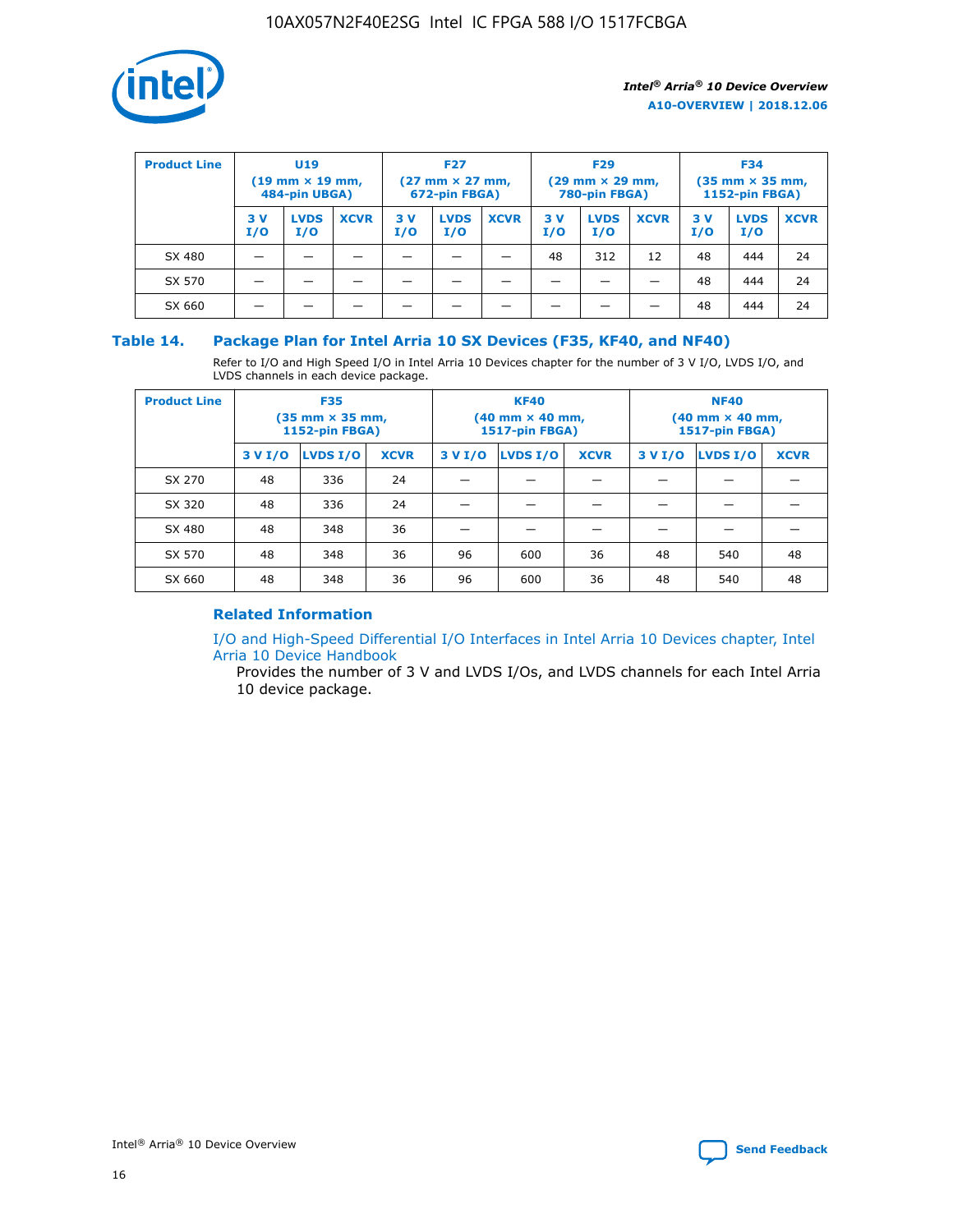

# **I/O Vertical Migration for Intel Arria 10 Devices**

#### **Figure 4. Migration Capability Across Intel Arria 10 Product Lines**

- The arrows indicate the migration paths. The devices included in each vertical migration path are shaded. Devices with fewer resources in the same path have lighter shades.
- To achieve the full I/O migration across product lines in the same migration path, restrict I/Os and transceivers usage to match the product line with the lowest I/O and transceiver counts.
- An LVDS I/O bank in the source device may be mapped to a 3 V I/O bank in the target device. To use memory interface clock frequency higher than 533 MHz, assign external memory interface pins only to banks that are LVDS I/O in both devices.
- There may be nominal 0.15 mm package height difference between some product lines in the same package type.
	- **Variant Product Line Package U19 F27 F29 F34 F35 KF40 NF40 RF40 NF45 SF45 UF45** Intel® Arria® 10 GX GX 160 GX 220 GX 270 GX 320 GX 480 GX 570 GX 660 GX 900 GX 1150 Intel Arria 10 GT GT 900 GT 1150 Intel Arria 10 SX SX 160 SX 220 SX 270 SX 320 SX 480 SX 570 SX 660
- Some migration paths are not shown in the Intel Quartus Prime software **Pin Migration View**.

*Note:* To verify the pin migration compatibility, use the **Pin Migration View** window in the Intel Quartus Prime software Pin Planner.

# **Adaptive Logic Module**

Intel Arria 10 devices use a 20 nm ALM as the basic building block of the logic fabric.

The ALM architecture is the same as the previous generation FPGAs, allowing for efficient implementation of logic functions and easy conversion of IP between the device generations.

The ALM, as shown in following figure, uses an 8-input fracturable look-up table (LUT) with four dedicated registers to help improve timing closure in register-rich designs and achieve an even higher design packing capability than the traditional two-register per LUT architecture.

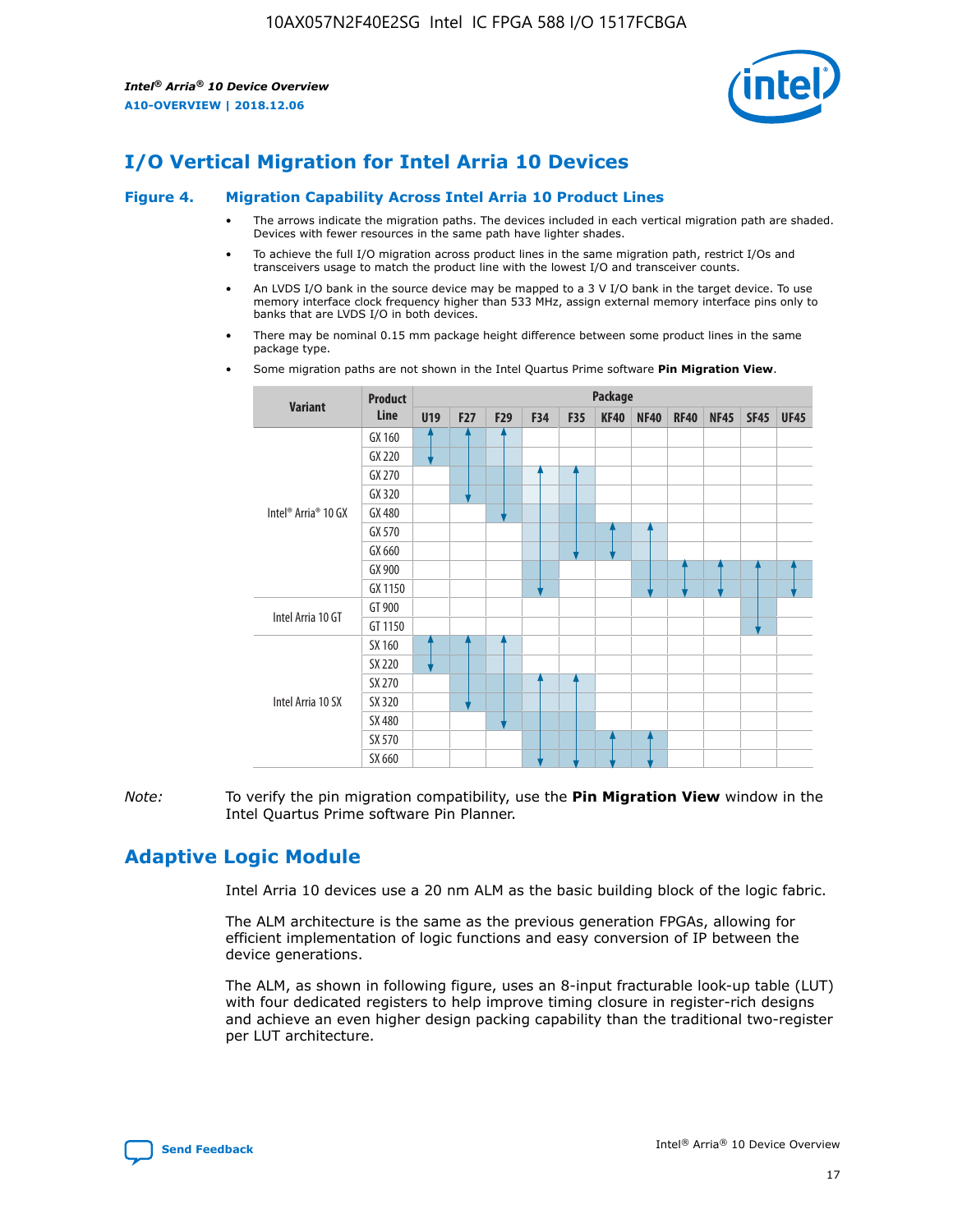

**Figure 5. ALM for Intel Arria 10 Devices**



The Intel Quartus Prime software optimizes your design according to the ALM logic structure and automatically maps legacy designs into the Intel Arria 10 ALM architecture.

# **Variable-Precision DSP Block**

The Intel Arria 10 variable precision DSP blocks support fixed-point arithmetic and floating-point arithmetic.

Features for fixed-point arithmetic:

- High-performance, power-optimized, and fully registered multiplication operations
- 18-bit and 27-bit word lengths
- Two 18 x 19 multipliers or one 27 x 27 multiplier per DSP block
- Built-in addition, subtraction, and 64-bit double accumulation register to combine multiplication results
- Cascading 19-bit or 27-bit when pre-adder is disabled and cascading 18-bit when pre-adder is used to form the tap-delay line for filtering applications
- Cascading 64-bit output bus to propagate output results from one block to the next block without external logic support
- Hard pre-adder supported in 19-bit and 27-bit modes for symmetric filters
- Internal coefficient register bank in both 18-bit and 27-bit modes for filter implementation
- 18-bit and 27-bit systolic finite impulse response (FIR) filters with distributed output adder
- Biased rounding support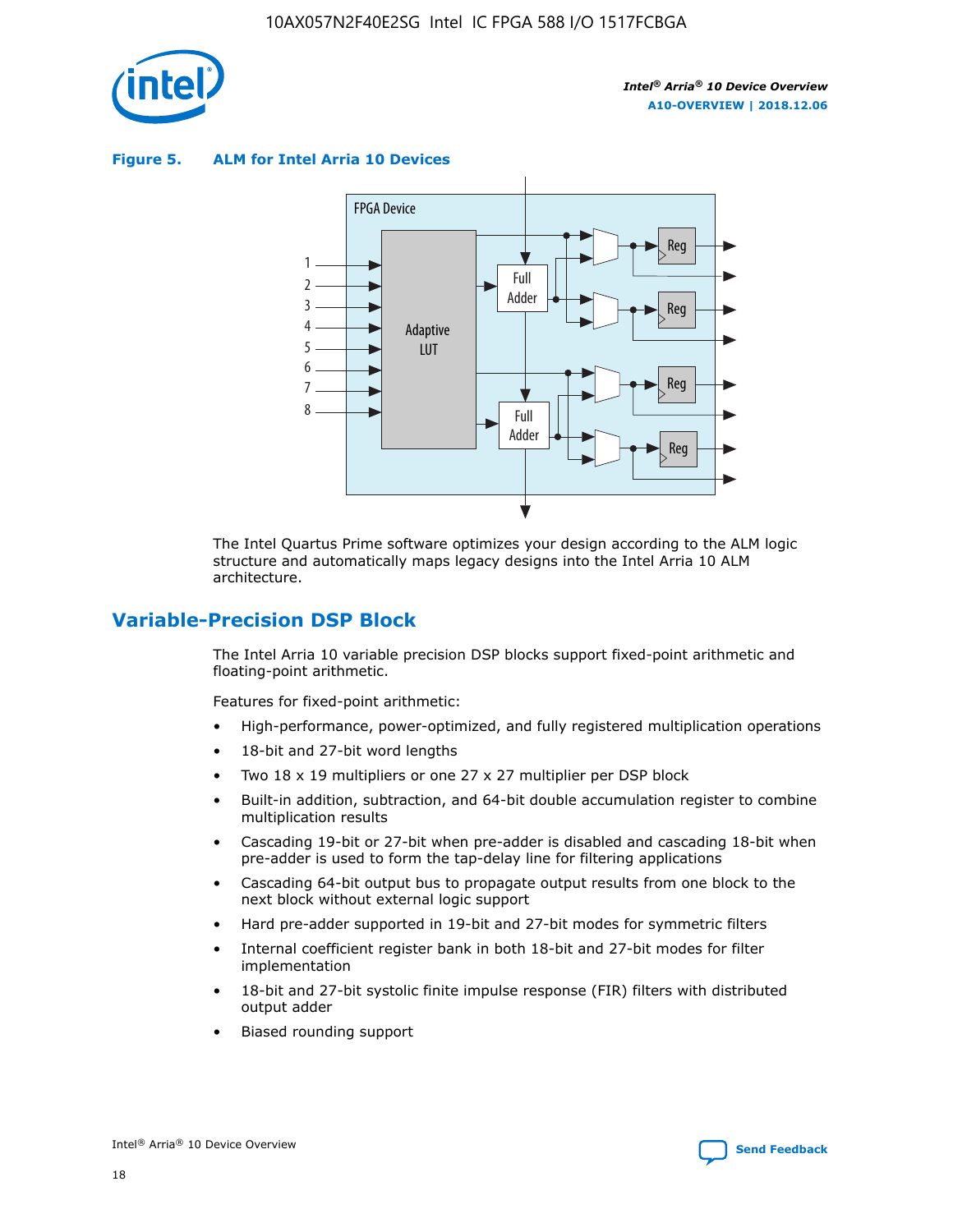

Features for floating-point arithmetic:

- A completely hardened architecture that supports multiplication, addition, subtraction, multiply-add, and multiply-subtract
- Multiplication with accumulation capability and a dynamic accumulator reset control
- Multiplication with cascade summation capability
- Multiplication with cascade subtraction capability
- Complex multiplication
- Direct vector dot product
- Systolic FIR filter

## **Table 15. Variable-Precision DSP Block Configurations for Intel Arria 10 Devices**

| <b>Usage Example</b>                                       | <b>Multiplier Size (Bit)</b>    | <b>DSP Block Resources</b> |
|------------------------------------------------------------|---------------------------------|----------------------------|
| Medium precision fixed point                               | Two 18 x 19                     |                            |
| High precision fixed or Single precision<br>floating point | One 27 x 27                     |                            |
| Fixed point FFTs                                           | One 19 x 36 with external adder |                            |
| Very high precision fixed point                            | One 36 x 36 with external adder |                            |
| Double precision floating point                            | One 54 x 54 with external adder | 4                          |

#### **Table 16. Resources for Fixed-Point Arithmetic in Intel Arria 10 Devices**

The table lists the variable-precision DSP resources by bit precision for each Intel Arria 10 device.

| <b>Variant</b>  | <b>Product Line</b> | Variable-<br>precision<br><b>DSP Block</b> | <b>Independent Input and Output</b><br><b>Multiplications Operator</b> |                                     | 18 x 19<br><b>Multiplier</b><br><b>Adder Sum</b> | $18 \times 18$<br><b>Multiplier</b><br><b>Adder</b> |
|-----------------|---------------------|--------------------------------------------|------------------------------------------------------------------------|-------------------------------------|--------------------------------------------------|-----------------------------------------------------|
|                 |                     |                                            | 18 x 19<br><b>Multiplier</b>                                           | $27 \times 27$<br><b>Multiplier</b> | <b>Mode</b>                                      | <b>Summed with</b><br>36 bit Input                  |
| AIntel Arria 10 | GX 160              | 156                                        | 312                                                                    | 156                                 | 156                                              | 156                                                 |
| GX              | GX 220              | 192                                        | 384                                                                    | 192                                 | 192                                              | 192                                                 |
|                 | GX 270              | 830                                        | 1,660                                                                  | 830                                 | 830                                              | 830                                                 |
|                 | GX 320              | 984                                        | 1,968                                                                  | 984                                 | 984                                              | 984                                                 |
|                 | GX 480              | 1,368                                      | 2,736                                                                  | 1,368                               | 1,368                                            | 1,368                                               |
|                 | GX 570              | 1,523                                      | 3,046                                                                  | 1,523                               | 1,523                                            | 1,523                                               |
|                 | GX 660              | 1,687                                      | 3,374                                                                  | 1,687                               | 1,687                                            | 1,687                                               |
|                 | GX 900              | 1,518                                      | 3,036                                                                  | 1,518                               | 1,518                                            | 1,518                                               |
|                 | GX 1150             | 1,518                                      | 3,036                                                                  | 1,518                               | 1,518                                            | 1,518                                               |
| Intel Arria 10  | GT 900              | 1,518                                      | 3,036                                                                  | 1,518                               | 1,518                                            | 1,518                                               |
| GT              | GT 1150             | 1,518                                      | 3,036                                                                  | 1,518                               | 1,518                                            | 1,518                                               |
| Intel Arria 10  | SX 160              | 156                                        | 312                                                                    | 156                                 | 156                                              | 156                                                 |
| <b>SX</b>       | SX 220              | 192                                        | 384                                                                    | 192                                 | 192                                              | 192                                                 |
|                 | SX 270              | 830                                        | 1,660                                                                  | 830                                 | 830                                              | 830                                                 |
|                 |                     |                                            |                                                                        |                                     |                                                  | continued                                           |

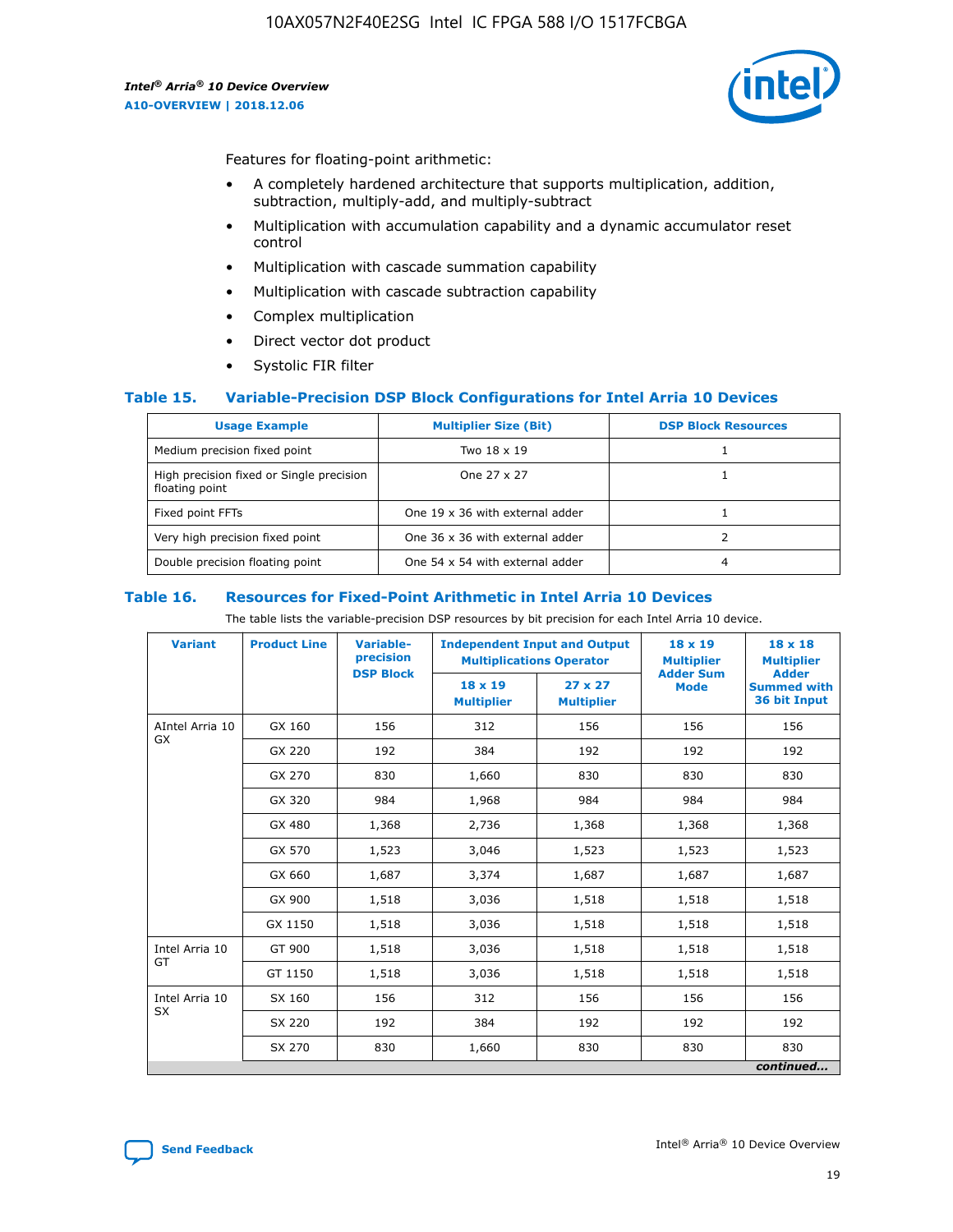

| <b>Variant</b> | <b>Product Line</b> | Variable-<br>precision | <b>Independent Input and Output</b><br><b>Multiplications Operator</b> |                                     | $18 \times 19$<br><b>Multiplier</b> | $18 \times 18$<br><b>Multiplier</b>                |
|----------------|---------------------|------------------------|------------------------------------------------------------------------|-------------------------------------|-------------------------------------|----------------------------------------------------|
|                |                     | <b>DSP Block</b>       | $18 \times 19$<br><b>Multiplier</b>                                    | $27 \times 27$<br><b>Multiplier</b> | <b>Adder Sum</b><br><b>Mode</b>     | <b>Adder</b><br><b>Summed with</b><br>36 bit Input |
|                | SX 320              | 984                    | 1,968                                                                  | 984                                 | 984                                 | 984                                                |
|                | SX 480              | 1,368                  | 2,736                                                                  | 1,368                               | 1,368                               | 1,368                                              |
|                | SX 570              | 1,523                  | 3,046                                                                  | 1,523                               | 1,523                               | 1,523                                              |
|                | SX 660              | 1,687                  | 3,374                                                                  | 1,687                               | 1,687                               | 1,687                                              |

# **Table 17. Resources for Floating-Point Arithmetic in Intel Arria 10 Devices**

The table lists the variable-precision DSP resources by bit precision for each Intel Arria 10 device.

| <b>Variant</b> | <b>Product Line</b> | <b>Variable-</b><br>precision<br><b>DSP Block</b> | <b>Single</b><br><b>Precision</b><br><b>Floating-Point</b><br><b>Multiplication</b><br><b>Mode</b> | <b>Single-Precision</b><br><b>Floating-Point</b><br><b>Adder Mode</b> | Single-<br><b>Precision</b><br><b>Floating-Point</b><br><b>Multiply</b><br><b>Accumulate</b><br><b>Mode</b> | <b>Peak</b><br><b>Giga Floating-</b><br><b>Point</b><br><b>Operations</b><br>per Second<br>(GFLOPs) |
|----------------|---------------------|---------------------------------------------------|----------------------------------------------------------------------------------------------------|-----------------------------------------------------------------------|-------------------------------------------------------------------------------------------------------------|-----------------------------------------------------------------------------------------------------|
| Intel Arria 10 | GX 160              | 156                                               | 156                                                                                                | 156                                                                   | 156                                                                                                         | 140                                                                                                 |
| GX             | GX 220              | 192                                               | 192                                                                                                | 192                                                                   | 192                                                                                                         | 173                                                                                                 |
|                | GX 270              | 830                                               | 830                                                                                                | 830                                                                   | 830                                                                                                         | 747                                                                                                 |
|                | GX 320              | 984                                               | 984                                                                                                | 984                                                                   | 984                                                                                                         | 886                                                                                                 |
|                | GX 480              | 1,369                                             | 1,368                                                                                              | 1,368                                                                 | 1,368                                                                                                       | 1,231                                                                                               |
|                | GX 570              | 1,523                                             | 1,523                                                                                              | 1,523                                                                 | 1,523                                                                                                       | 1,371                                                                                               |
|                | GX 660              | 1,687                                             | 1,687                                                                                              | 1,687                                                                 | 1,687                                                                                                       | 1,518                                                                                               |
|                | GX 900              | 1,518                                             | 1,518                                                                                              | 1,518                                                                 | 1,518                                                                                                       | 1,366                                                                                               |
|                | GX 1150             | 1,518                                             | 1,518                                                                                              | 1,518                                                                 | 1,518                                                                                                       | 1,366                                                                                               |
| Intel Arria 10 | GT 900              | 1,518                                             | 1,518                                                                                              | 1,518                                                                 | 1,518                                                                                                       | 1,366                                                                                               |
| GT             | GT 1150             | 1,518                                             | 1,518                                                                                              | 1,518                                                                 | 1,518                                                                                                       | 1,366                                                                                               |
| Intel Arria 10 | SX 160              | 156                                               | 156                                                                                                | 156                                                                   | 156                                                                                                         | 140                                                                                                 |
| <b>SX</b>      | SX 220              | 192                                               | 192                                                                                                | 192                                                                   | 192                                                                                                         | 173                                                                                                 |
|                | SX 270              | 830                                               | 830                                                                                                | 830                                                                   | 830                                                                                                         | 747                                                                                                 |
|                | SX 320              | 984                                               | 984                                                                                                | 984                                                                   | 984                                                                                                         | 886                                                                                                 |
|                | SX 480              | 1,369                                             | 1,368                                                                                              | 1,368                                                                 | 1,368                                                                                                       | 1,231                                                                                               |
|                | SX 570              | 1,523                                             | 1,523                                                                                              | 1,523                                                                 | 1,523                                                                                                       | 1,371                                                                                               |
|                | SX 660              | 1,687                                             | 1,687                                                                                              | 1,687                                                                 | 1,687                                                                                                       | 1,518                                                                                               |

# **Embedded Memory Blocks**

The embedded memory blocks in the devices are flexible and designed to provide an optimal amount of small- and large-sized memory arrays to fit your design requirements.

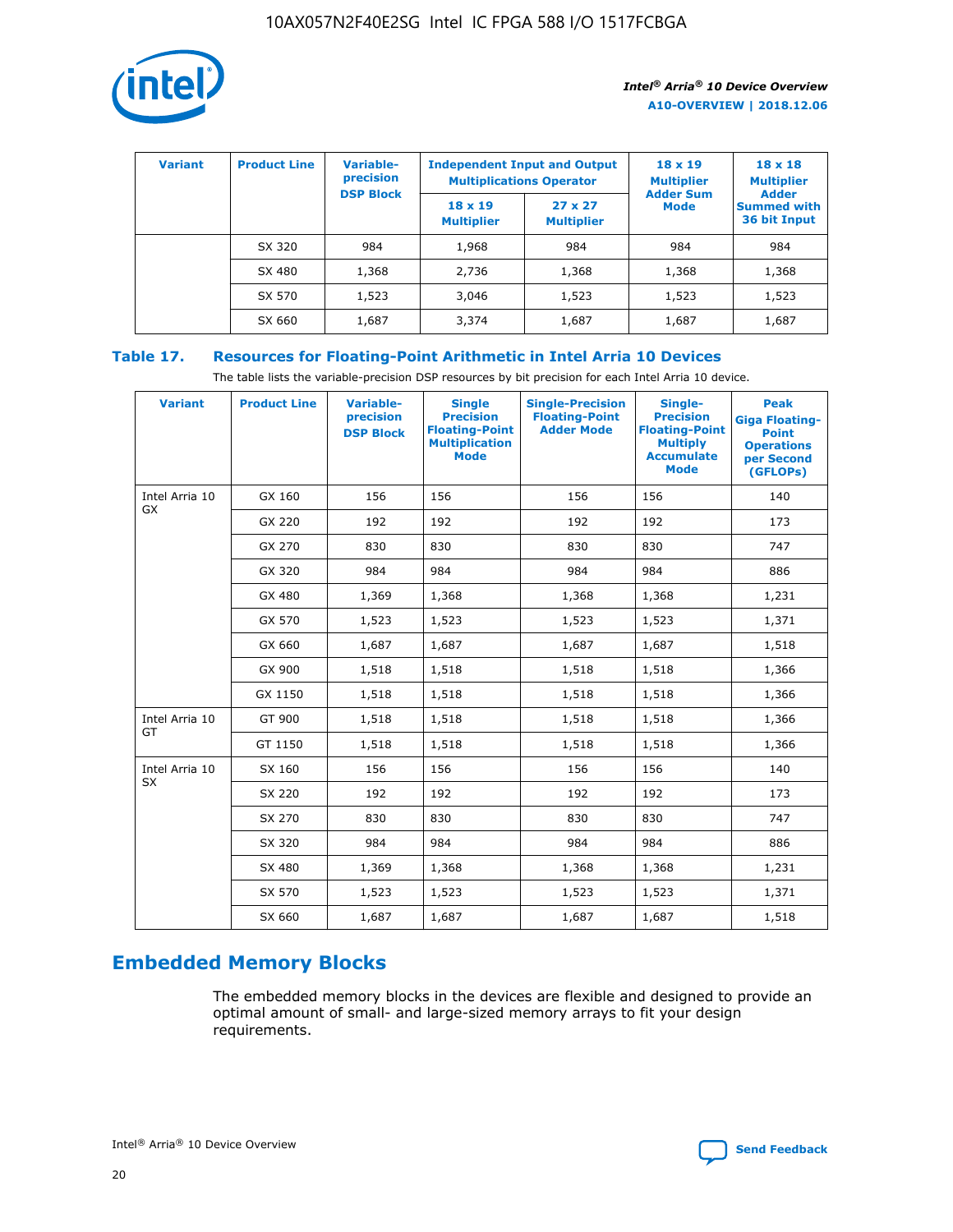

# **Types of Embedded Memory**

The Intel Arria 10 devices contain two types of memory blocks:

- 20 Kb M20K blocks—blocks of dedicated memory resources. The M20K blocks are ideal for larger memory arrays while still providing a large number of independent ports.
- 640 bit memory logic array blocks (MLABs)—enhanced memory blocks that are configured from dual-purpose logic array blocks (LABs). The MLABs are ideal for wide and shallow memory arrays. The MLABs are optimized for implementation of shift registers for digital signal processing (DSP) applications, wide and shallow FIFO buffers, and filter delay lines. Each MLAB is made up of ten adaptive logic modules (ALMs). In the Intel Arria 10 devices, you can configure these ALMs as ten 32 x 2 blocks, giving you one 32 x 20 simple dual-port SRAM block per MLAB.

# **Embedded Memory Capacity in Intel Arria 10 Devices**

|                   | <b>Product</b> |              | <b>M20K</b>         |              | <b>MLAB</b>         | <b>Total RAM Bit</b> |
|-------------------|----------------|--------------|---------------------|--------------|---------------------|----------------------|
| <b>Variant</b>    | Line           | <b>Block</b> | <b>RAM Bit (Kb)</b> | <b>Block</b> | <b>RAM Bit (Kb)</b> | (Kb)                 |
| Intel Arria 10 GX | GX 160         | 440          | 8,800               | 1,680        | 1,050               | 9,850                |
|                   | GX 220         | 587          | 11,740              | 2,703        | 1,690               | 13,430               |
|                   | GX 270         | 750          | 15,000              | 3,922        | 2,452               | 17,452               |
|                   | GX 320         | 891          | 17,820              | 4,363        | 2,727               | 20,547               |
|                   | GX 480         | 1,431        | 28,620              | 6,662        | 4,164               | 32,784               |
|                   | GX 570         | 1,800        | 36,000              | 8,153        | 5,096               | 41,096               |
|                   | GX 660         | 2,131        | 42,620              | 9,260        | 5,788               | 48,408               |
|                   | GX 900         | 2,423        | 48,460              | 15,017       | 9,386               | 57,846               |
|                   | GX 1150        | 2,713        | 54,260              | 20,774       | 12,984              | 67,244               |
| Intel Arria 10 GT | GT 900         | 2,423        | 48,460              | 15,017       | 9,386               | 57,846               |
|                   | GT 1150        | 2,713        | 54,260              | 20,774       | 12,984              | 67,244               |
| Intel Arria 10 SX | SX 160         | 440          | 8,800               | 1,680        | 1,050               | 9,850                |
|                   | SX 220         | 587          | 11,740              | 2,703        | 1,690               | 13,430               |
|                   | SX 270         | 750          | 15,000              | 3,922        | 2,452               | 17,452               |
|                   | SX 320         | 891          | 17,820              | 4,363        | 2,727               | 20,547               |
|                   | SX 480         | 1,431        | 28,620              | 6,662        | 4,164               | 32,784               |
|                   | SX 570         | 1,800        | 36,000              | 8,153        | 5,096               | 41,096               |
|                   | SX 660         | 2,131        | 42,620              | 9,260        | 5,788               | 48,408               |

#### **Table 18. Embedded Memory Capacity and Distribution in Intel Arria 10 Devices**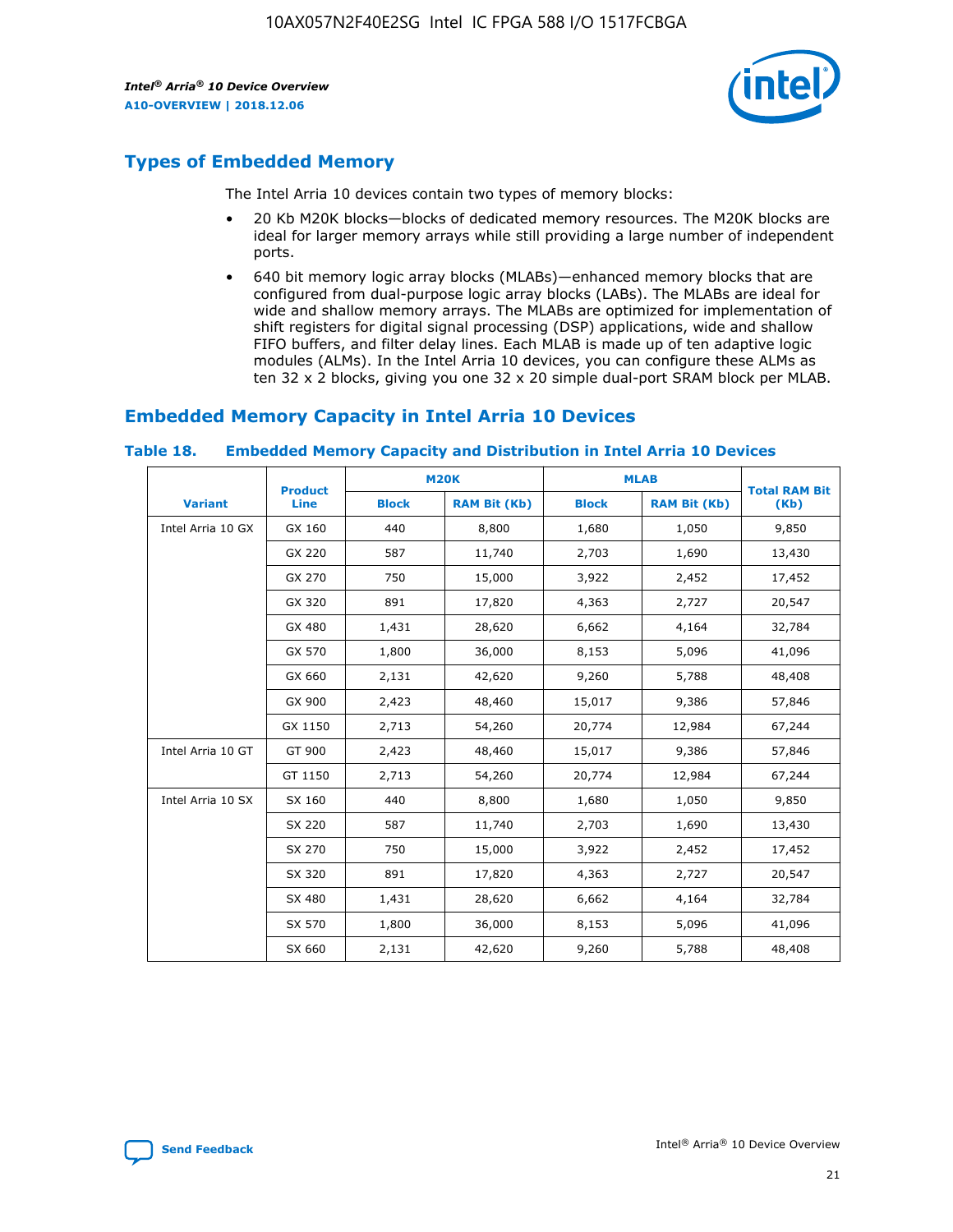

# **Embedded Memory Configurations for Single-port Mode**

#### **Table 19. Single-port Embedded Memory Configurations for Intel Arria 10 Devices**

This table lists the maximum configurations supported for single-port RAM and ROM modes.

| <b>Memory Block</b> | Depth (bits) | <b>Programmable Width</b> |
|---------------------|--------------|---------------------------|
| MLAB                | 32           | x16, x18, or x20          |
|                     | 64(10)       | x8, x9, x10               |
| M20K                | 512          | x40, x32                  |
|                     | 1K           | x20, x16                  |
|                     | 2K           | x10, x8                   |
|                     | 4K           | x5, x4                    |
|                     | 8K           | x2                        |
|                     | 16K          | x1                        |

# **Clock Networks and PLL Clock Sources**

The clock network architecture is based on Intel's global, regional, and peripheral clock structure. This clock structure is supported by dedicated clock input pins, fractional clock synthesis PLLs, and integer I/O PLLs.

# **Clock Networks**

The Intel Arria 10 core clock networks are capable of up to 800 MHz fabric operation across the full industrial temperature range. For the external memory interface, the clock network supports the hard memory controller with speeds up to 2,400 Mbps in a quarter-rate transfer.

To reduce power consumption, the Intel Quartus Prime software identifies all unused sections of the clock network and powers them down.

# **Fractional Synthesis and I/O PLLs**

Intel Arria 10 devices contain up to 32 fractional synthesis PLLs and up to 16 I/O PLLs that are available for both specific and general purpose uses in the core:

- Fractional synthesis PLLs—located in the column adjacent to the transceiver blocks
- I/O PLLs—located in each bank of the 48 I/Os

# **Fractional Synthesis PLLs**

You can use the fractional synthesis PLLs to:

- Reduce the number of oscillators that are required on your board
- Reduce the number of clock pins that are used in the device by synthesizing multiple clock frequencies from a single reference clock source

<sup>(10)</sup> Supported through software emulation and consumes additional MLAB blocks.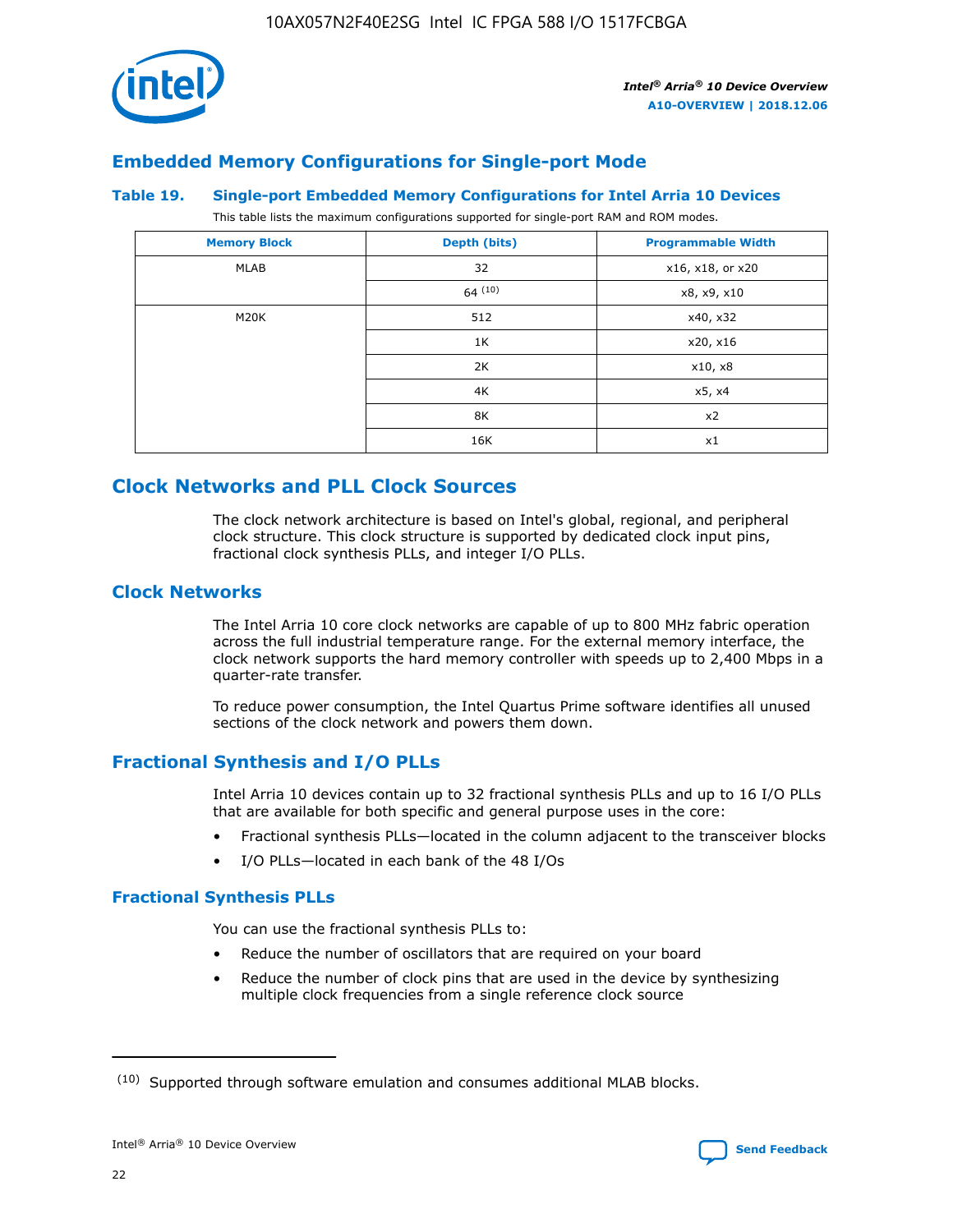

The fractional synthesis PLLs support the following features:

- Reference clock frequency synthesis for transceiver CMU and Advanced Transmit (ATX) PLLs
- Clock network delay compensation
- Zero-delay buffering
- Direct transmit clocking for transceivers
- Independently configurable into two modes:
	- Conventional integer mode equivalent to the general purpose PLL
	- Enhanced fractional mode with third order delta-sigma modulation
- PLL cascading

## **I/O PLLs**

The integer mode I/O PLLs are located in each bank of 48 I/Os. You can use the I/O PLLs to simplify the design of external memory and high-speed LVDS interfaces.

In each I/O bank, the I/O PLLs are adjacent to the hard memory controllers and LVDS SERDES. Because these PLLs are tightly coupled with the I/Os that need to use them, it makes it easier to close timing.

You can use the I/O PLLs for general purpose applications in the core such as clock network delay compensation and zero-delay buffering.

Intel Arria 10 devices support PLL-to-PLL cascading.

# **FPGA General Purpose I/O**

Intel Arria 10 devices offer highly configurable GPIOs. Each I/O bank contains 48 general purpose I/Os and a high-efficiency hard memory controller.

The following list describes the features of the GPIOs:

- Consist of 3 V I/Os for high-voltage application and LVDS I/Os for differential signaling
	- Up to two 3 V I/O banks, available in some devices, that support up to 3 V I/O standards
	- LVDS I/O banks that support up to 1.8 V I/O standards
- Support a wide range of single-ended and differential I/O interfaces
- LVDS speeds up to 1.6 Gbps
- Each LVDS pair of pins has differential input and output buffers, allowing you to configure the LVDS direction for each pair.
- Programmable bus hold and weak pull-up
- Programmable differential output voltage  $(V_{OD})$  and programmable pre-emphasis

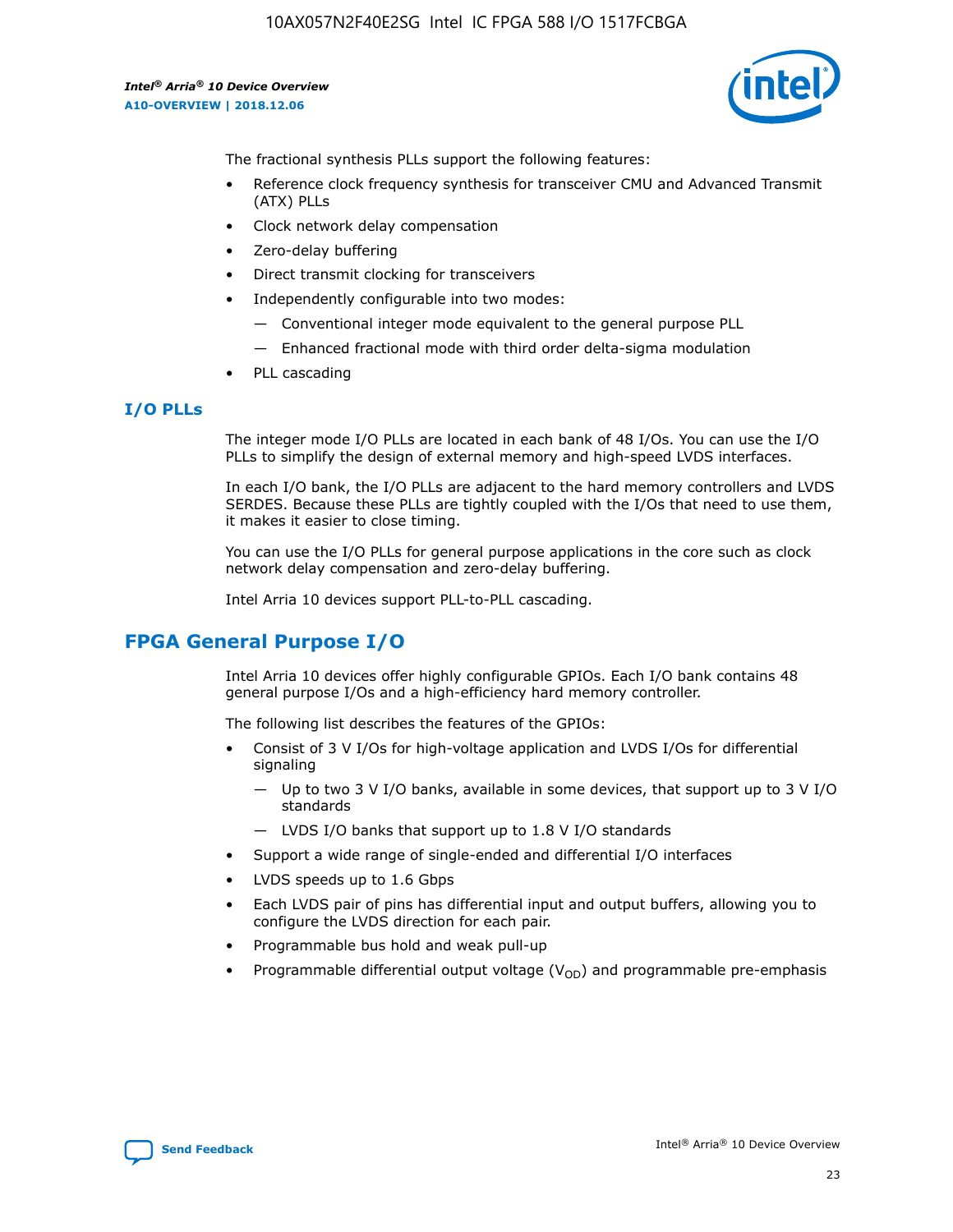

- Series (R<sub>S</sub>) and parallel (R<sub>T</sub>) on-chip termination (OCT) for all I/O banks with OCT calibration to limit the termination impedance variation
- On-chip dynamic termination that has the ability to swap between series and parallel termination, depending on whether there is read or write on a common bus for signal integrity
- Easy timing closure support using the hard read FIFO in the input register path, and delay-locked loop (DLL) delay chain with fine and coarse architecture

# **External Memory Interface**

Intel Arria 10 devices offer massive external memory bandwidth, with up to seven 32 bit DDR4 memory interfaces running at up to 2,400 Mbps. This bandwidth provides additional ease of design, lower power, and resource efficiencies of hardened highperformance memory controllers.

The memory interface within Intel Arria 10 FPGAs and SoCs delivers the highest performance and ease of use. You can configure up to a maximum width of 144 bits when using the hard or soft memory controllers. If required, you can bypass the hard memory controller and use a soft controller implemented in the user logic.

Each I/O contains a hardened DDR read/write path (PHY) capable of performing key memory interface functionality such as read/write leveling, FIFO buffering to lower latency and improve margin, timing calibration, and on-chip termination.

The timing calibration is aided by the inclusion of hard microcontrollers based on Intel's Nios® II technology, specifically tailored to control the calibration of multiple memory interfaces. This calibration allows the Intel Arria 10 device to compensate for any changes in process, voltage, or temperature either within the Intel Arria 10 device itself, or within the external memory device. The advanced calibration algorithms ensure maximum bandwidth and robust timing margin across all operating conditions.

In addition to parallel memory interfaces, Intel Arria 10 devices support serial memory technologies such as the Hybrid Memory Cube (HMC). The HMC is supported by the Intel Arria 10 high-speed serial transceivers which connect up to four HMC links, with each link running at data rates up to 15 Gbps.

## **Related Information**

## [External Memory Interface Spec Estimator](http://www.altera.com/technology/memory/estimator/mem-emif-index.html)

Provides a parametric tool that allows you to find and compare the performance of the supported external memory interfaces in IntelFPGAs.

# **Memory Standards Supported by Intel Arria 10 Devices**

The I/Os are designed to provide high performance support for existing and emerging external memory standards.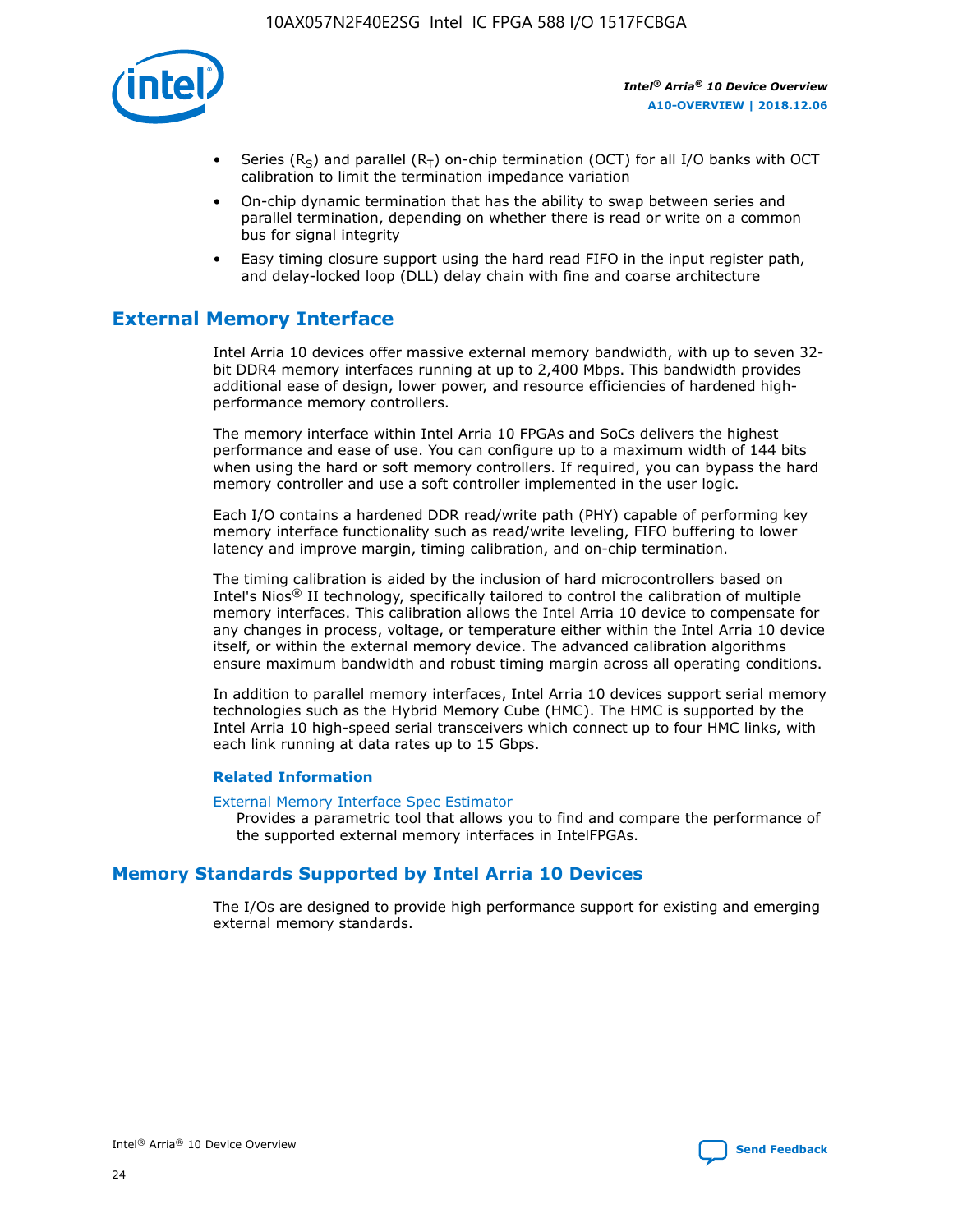

#### **Table 20. Memory Standards Supported by the Hard Memory Controller**

This table lists the overall capability of the hard memory controller. For specific details, refer to the External Memory Interface Spec Estimator and Intel Arria 10 Device Datasheet.

| <b>Memory Standard</b> | <b>Rate Support</b> | <b>Ping Pong PHY Support</b> | <b>Maximum Frequency</b><br>(MHz) |
|------------------------|---------------------|------------------------------|-----------------------------------|
| <b>DDR4 SDRAM</b>      | Quarter rate        | Yes                          | 1,067                             |
|                        |                     |                              | 1,200                             |
| DDR3 SDRAM             | Half rate           | Yes                          | 533                               |
|                        |                     |                              | 667                               |
|                        | Quarter rate        | Yes                          | 1,067                             |
|                        |                     |                              | 1,067                             |
| <b>DDR3L SDRAM</b>     | Half rate           | Yes                          | 533                               |
|                        |                     |                              | 667                               |
|                        | Quarter rate        | Yes                          | 933                               |
|                        |                     |                              | 933                               |
| LPDDR3 SDRAM           | Half rate           |                              | 533                               |
|                        | Quarter rate        |                              | 800                               |

## **Table 21. Memory Standards Supported by the Soft Memory Controller**

| <b>Memory Standard</b>      | <b>Rate Support</b> | <b>Maximum Frequency</b><br>(MHz) |
|-----------------------------|---------------------|-----------------------------------|
| <b>RLDRAM 3 (11)</b>        | Quarter rate        | 1,200                             |
| ODR IV SRAM <sup>(11)</sup> | Quarter rate        | 1,067                             |
| <b>ODR II SRAM</b>          | Full rate           | 333                               |
|                             | Half rate           | 633                               |
| <b>ODR II+ SRAM</b>         | Full rate           | 333                               |
|                             | Half rate           | 633                               |
| <b>ODR II+ Xtreme SRAM</b>  | Full rate           | 333                               |
|                             | Half rate           | 633                               |

#### **Table 22. Memory Standards Supported by the HPS Hard Memory Controller**

The hard processor system (HPS) is available in Intel Arria 10 SoC devices only.

| <b>Memory Standard</b> | <b>Rate Support</b> | <b>Maximum Frequency</b><br>(MHz) |
|------------------------|---------------------|-----------------------------------|
| <b>DDR4 SDRAM</b>      | Half rate           | 1,200                             |
| <b>DDR3 SDRAM</b>      | Half rate           | 1,067                             |
| <b>DDR3L SDRAM</b>     | Half rate           | 933                               |

<sup>(11)</sup> Intel Arria 10 devices support this external memory interface using hard PHY with soft memory controller.

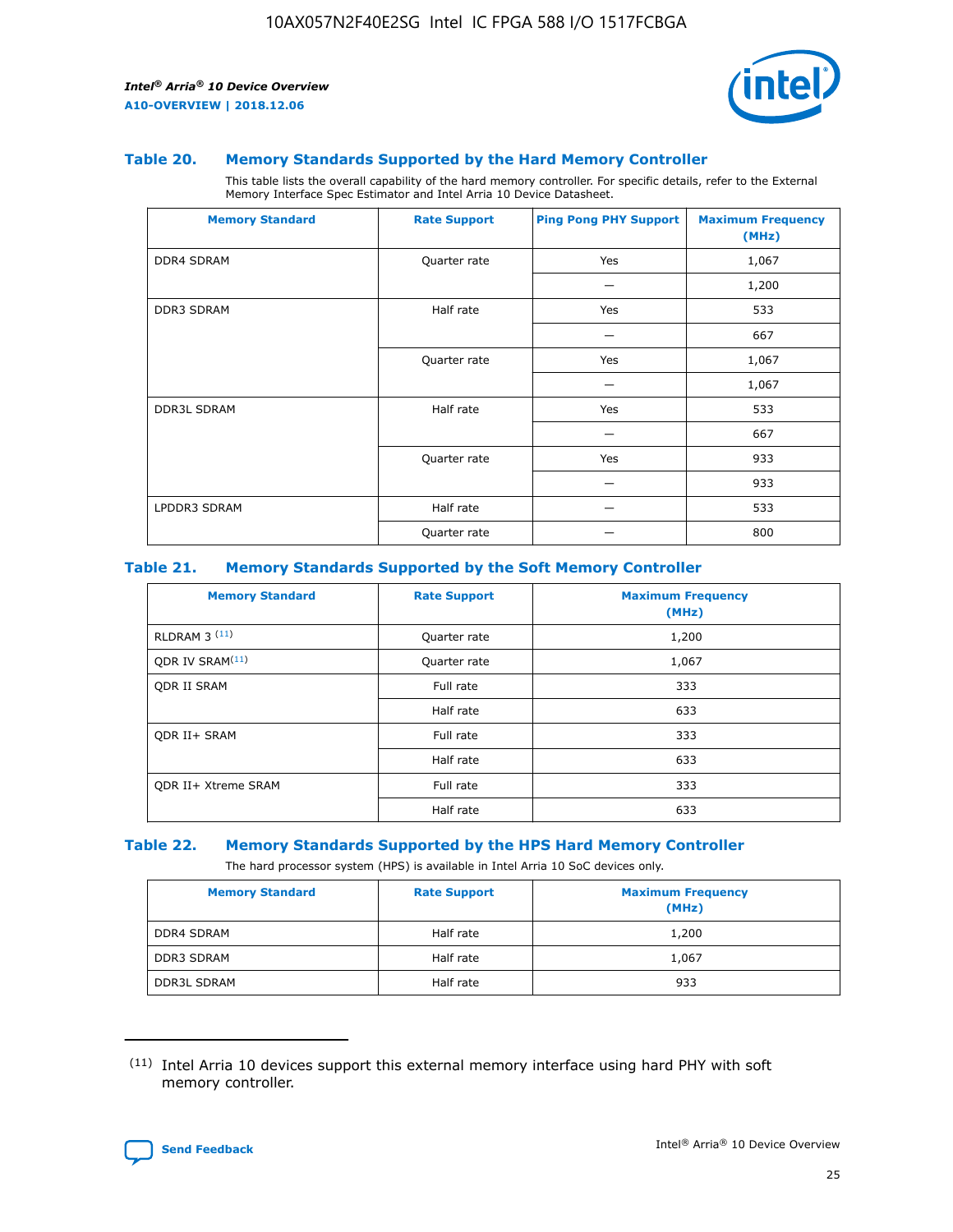

## **Related Information**

#### [Intel Arria 10 Device Datasheet](https://www.intel.com/content/www/us/en/programmable/documentation/mcn1413182292568.html#mcn1413182153340)

Lists the memory interface performance according to memory interface standards, rank or chip select configurations, and Intel Arria 10 device speed grades.

# **PCIe Gen1, Gen2, and Gen3 Hard IP**

Intel Arria 10 devices contain PCIe hard IP that is designed for performance and ease-of-use:

- Includes all layers of the PCIe stack—transaction, data link and physical layers.
- Supports PCIe Gen3, Gen2, and Gen1 Endpoint and Root Port in x1, x2, x4, or x8 lane configuration.
- Operates independently from the core logic—optional configuration via protocol (CvP) allows the PCIe link to power up and complete link training in less than 100 ms while the Intel Arria 10 device completes loading the programming file for the rest of the FPGA.
- Provides added functionality that makes it easier to support emerging features such as Single Root I/O Virtualization (SR-IOV) and optional protocol extensions.
- Provides improved end-to-end datapath protection using ECC.
- Supports FPGA configuration via protocol (CvP) using PCIe at Gen3, Gen2, or Gen1 speed.

#### **Related Information**

PCS Features on page 30

# **Enhanced PCS Hard IP for Interlaken and 10 Gbps Ethernet**

# **Interlaken Support**

The Intel Arria 10 enhanced PCS hard IP provides integrated Interlaken PCS supporting rates up to 25.8 Gbps per lane.

The Interlaken PCS is based on the proven functionality of the PCS developed for Intel's previous generation FPGAs, which demonstrated interoperability with Interlaken ASSP vendors and third-party IP suppliers. The Interlaken PCS is present in every transceiver channel in Intel Arria 10 devices.

## **Related Information**

PCS Features on page 30

# **10 Gbps Ethernet Support**

The Intel Arria 10 enhanced PCS hard IP supports 10GBASE-R PCS compliant with IEEE 802.3 10 Gbps Ethernet (10GbE). The integrated hard IP support for 10GbE and the 10 Gbps transceivers save external PHY cost, board space, and system power.

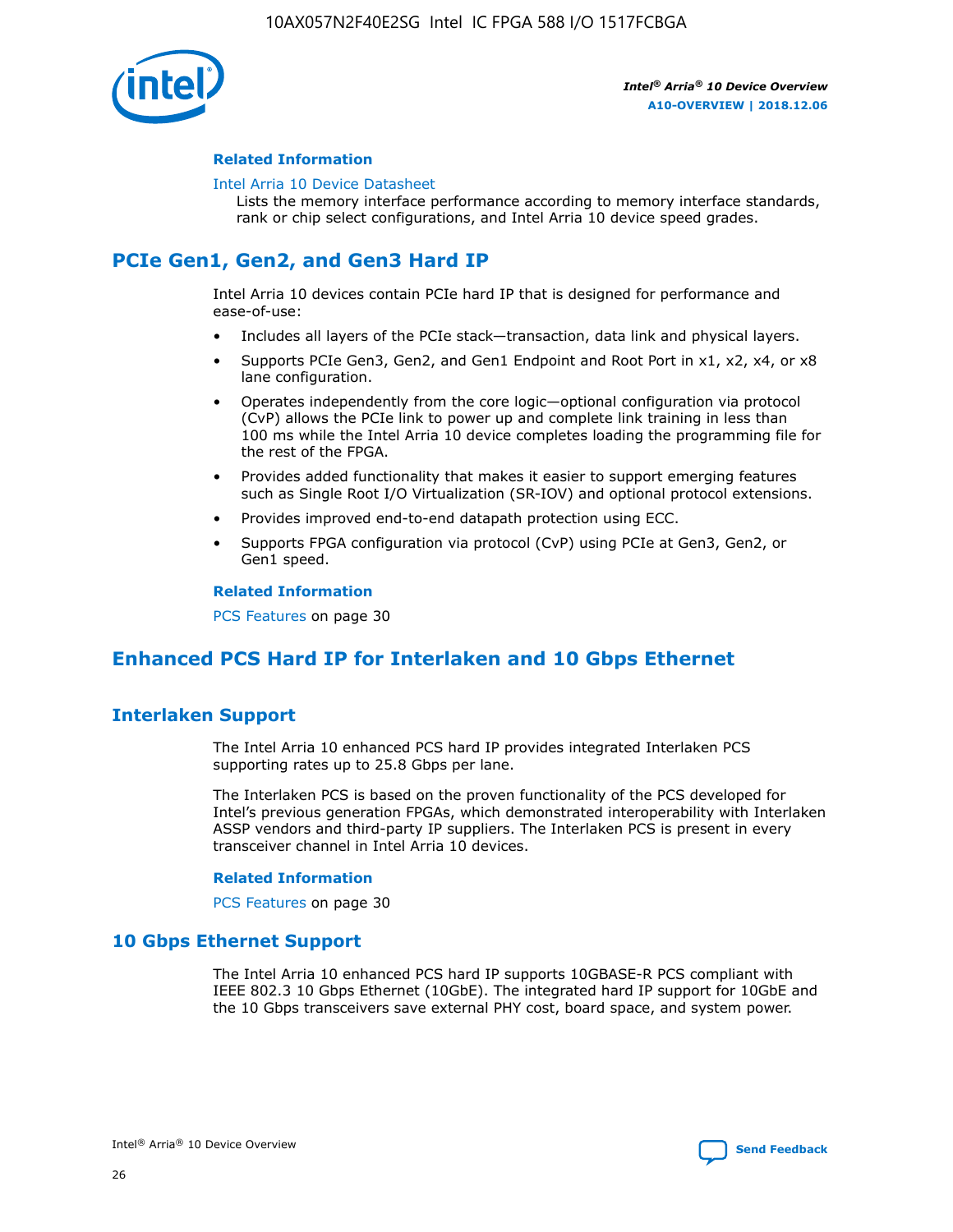

The scalable hard IP supports multiple independent 10GbE ports while using a single PLL for all the 10GBASE-R PCS instantiations, which saves on core logic resources and clock networks:

- Simplifies multiport 10GbE systems compared to XAUI interfaces that require an external XAUI-to-10G PHY.
- Incorporates Electronic Dispersion Compensation (EDC), which enables direct connection to standard 10 Gbps XFP and SFP+ pluggable optical modules.
- Supports backplane Ethernet applications and includes a hard 10GBASE-KR Forward Error Correction (FEC) circuit that you can use for 10 Gbps and 40 Gbps applications.

The 10 Gbps Ethernet PCS hard IP and 10GBASE-KR FEC are present in every transceiver channel.

## **Related Information**

PCS Features on page 30

# **Low Power Serial Transceivers**

Intel Arria 10 FPGAs and SoCs include lowest power transceivers that deliver high bandwidth, throughput and low latency.

Intel Arria 10 devices deliver the industry's lowest power consumption per transceiver channel:

- 12.5 Gbps transceivers at as low as 242 mW
- 10 Gbps transceivers at as low as 168 mW
- 6 Gbps transceivers at as low as 117 mW

Intel Arria 10 transceivers support various data rates according to application:

- Chip-to-chip and chip-to-module applications—from 1 Gbps up to 25.8 Gbps
- Long reach and backplane applications—from 1 Gbps up to 12.5 with advanced adaptive equalization
- Critical power sensitive applications—from 1 Gbps up to 11.3 Gbps using lower power modes

The combination of 20 nm process technology and architectural advances provide the following benefits:

- Significant reduction in die area and power consumption
- Increase of up to two times in transceiver I/O density compared to previous generation devices while maintaining optimal signal integrity
- Up to 72 total transceiver channels—you can configure up to 6 of these channels to run as fast as 25.8 Gbps
- All channels feature continuous data rate support up to the maximum rated speed

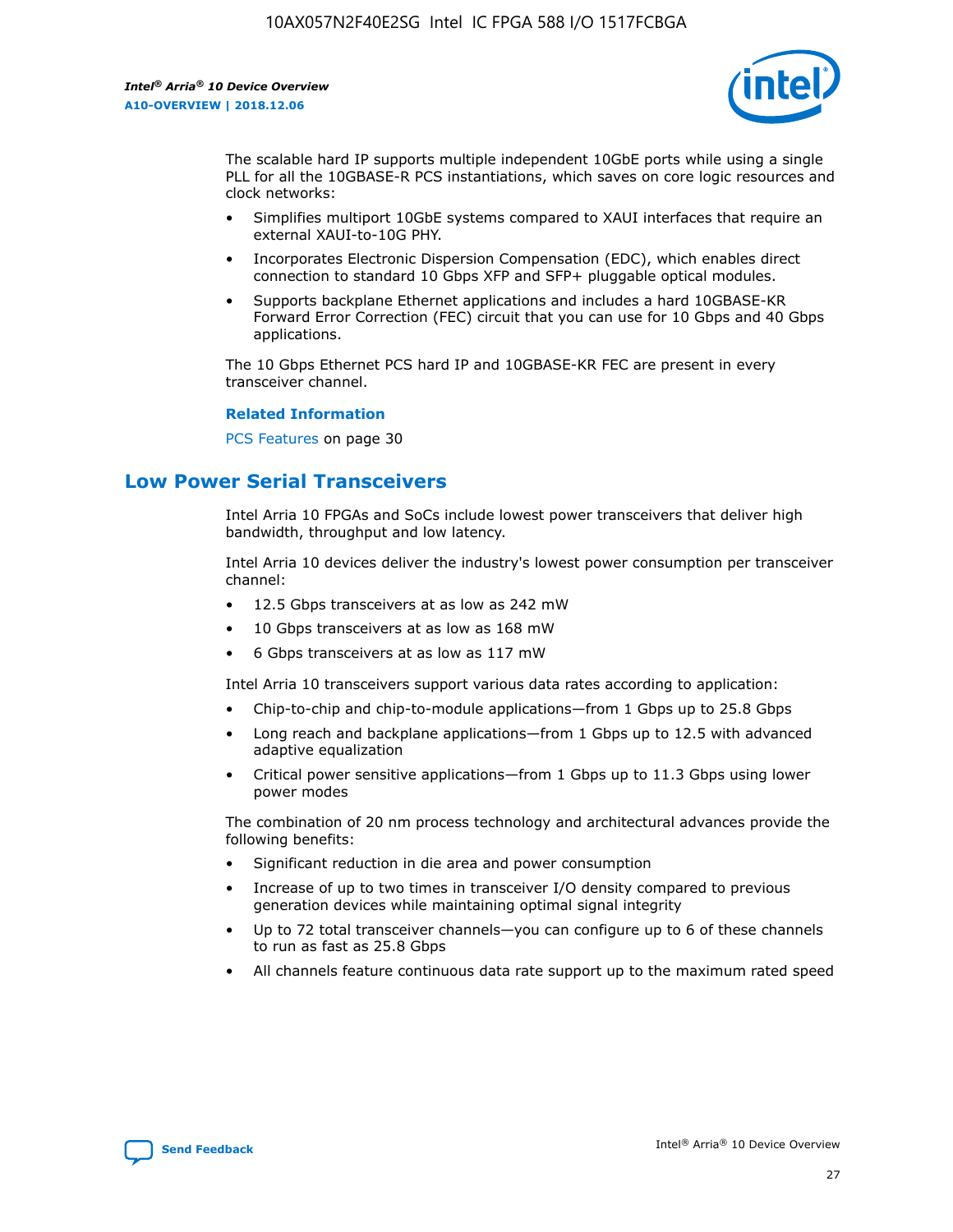



## **Figure 6. Intel Arria 10 Transceiver Block Architecture**

# **Transceiver Channels**

All transceiver channels feature a dedicated Physical Medium Attachment (PMA) and a hardened Physical Coding Sublayer (PCS).

- The PMA provides primary interfacing capabilities to physical channels.
- The PCS typically handles encoding/decoding, word alignment, and other preprocessing functions before transferring data to the FPGA core fabric.

A transceiver channel consists of a PMA and a PCS block. Most transceiver banks have 6 channels. There are some transceiver banks that contain only 3 channels.

A wide variety of bonded and non-bonded data rate configurations is possible using a highly configurable clock distribution network. Up to 80 independent transceiver data rates can be configured.

The following figures are graphical representations of top views of the silicon die, which correspond to reverse views for flip chip packages. Different Intel Arria 10 devices may have different floorplans than the ones shown in the figures.

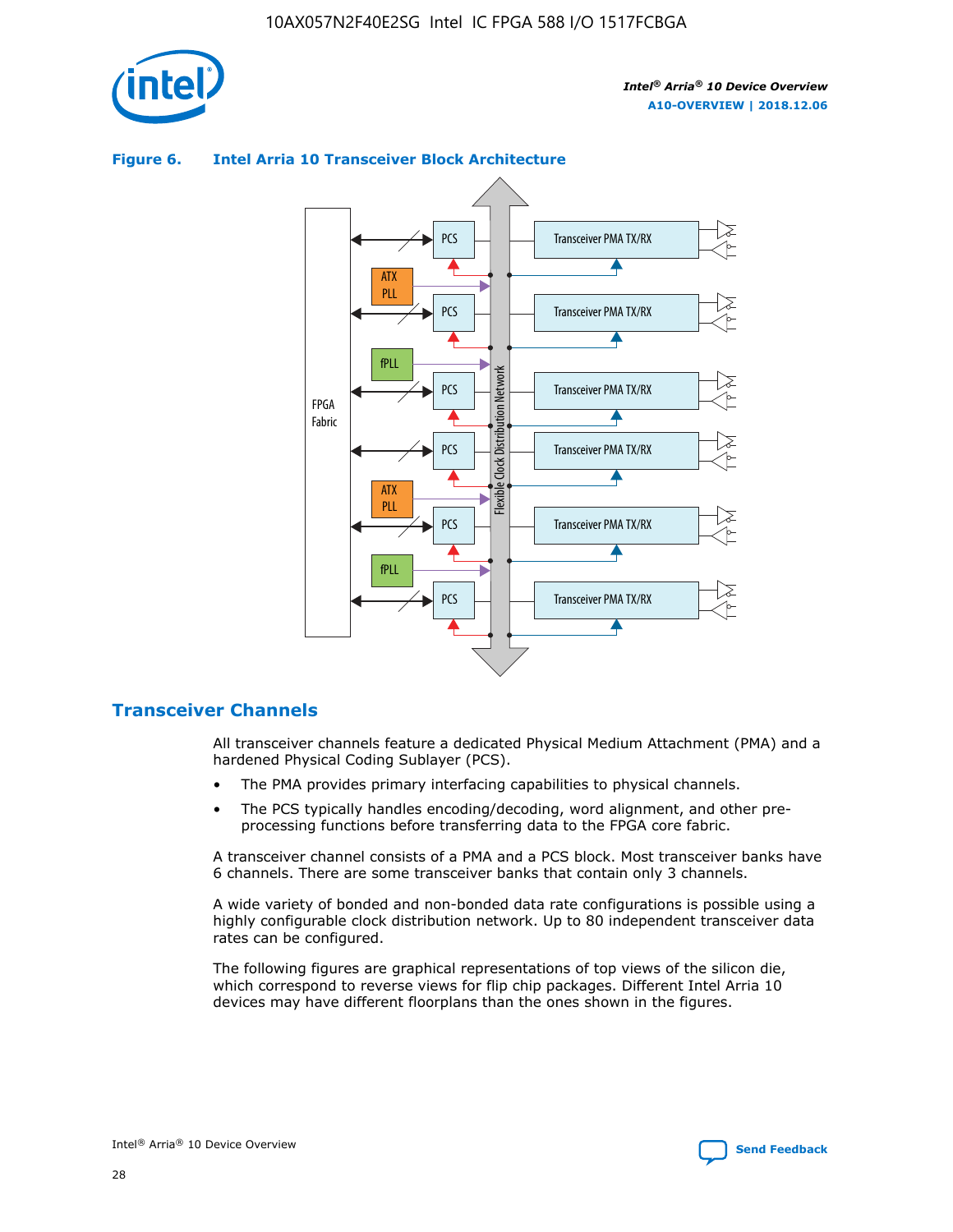

## **Figure 7. Device Chip Overview for Intel Arria 10 GX and GT Devices**





## **PMA Features**

Intel Arria 10 transceivers provide exceptional signal integrity at data rates up to 25.8 Gbps. Clocking options include ultra-low jitter ATX PLLs (LC tank based), clock multiplier unit (CMU) PLLs, and fractional PLLs.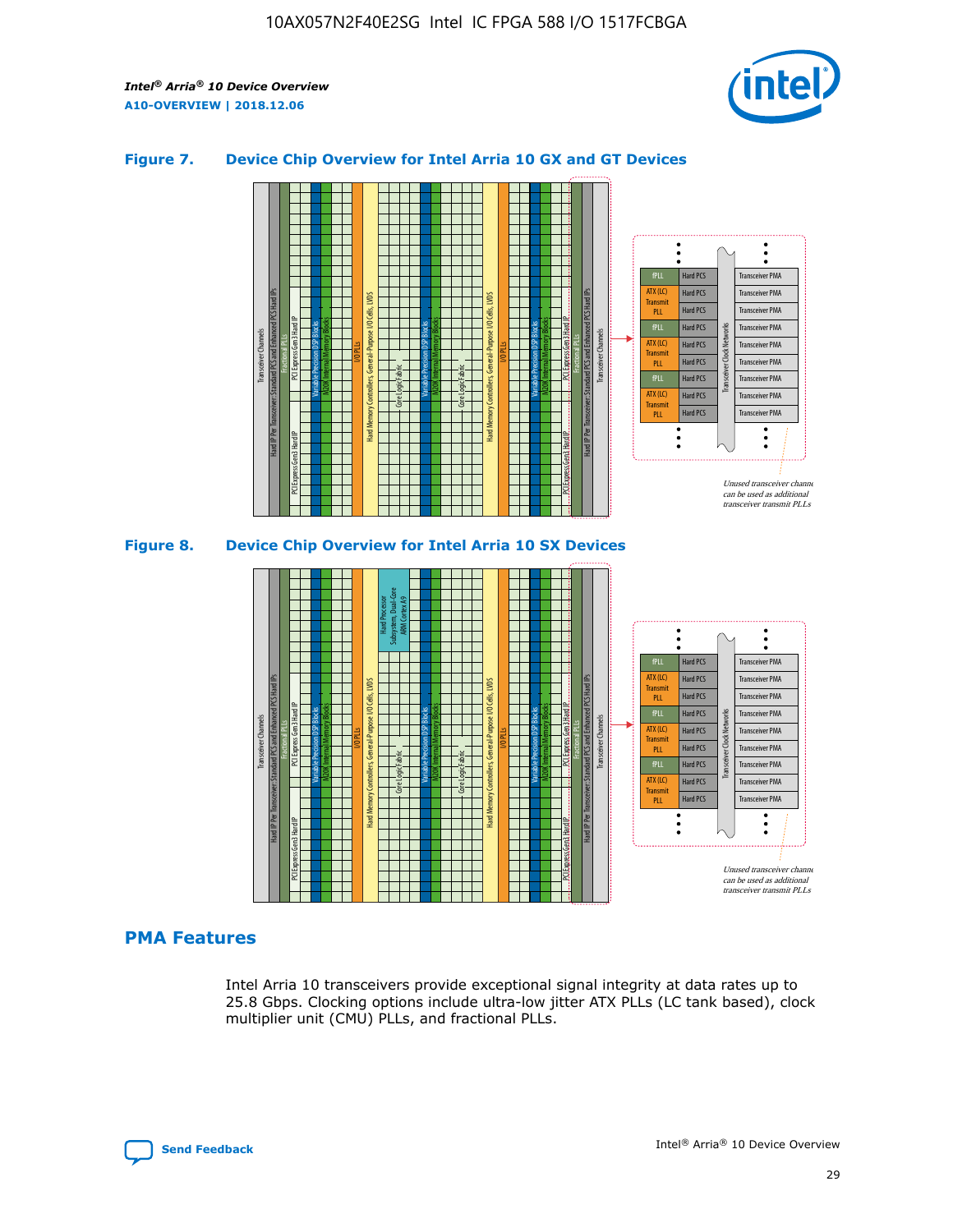

Each transceiver channel contains a channel PLL that can be used as the CMU PLL or clock data recovery (CDR) PLL. In CDR mode, the channel PLL recovers the receiver clock and data in the transceiver channel. Up to 80 independent data rates can be configured on a single Intel Arria 10 device.

## **Table 23. PMA Features of the Transceivers in Intel Arria 10 Devices**

| <b>Feature</b>                                             | <b>Capability</b>                                                                                                                                                                                                             |
|------------------------------------------------------------|-------------------------------------------------------------------------------------------------------------------------------------------------------------------------------------------------------------------------------|
| Chip-to-Chip Data Rates                                    | 1 Gbps to 17.4 Gbps (Intel Arria 10 GX devices)<br>1 Gbps to 25.8 Gbps (Intel Arria 10 GT devices)                                                                                                                            |
| Backplane Support                                          | Drive backplanes at data rates up to 12.5 Gbps                                                                                                                                                                                |
| Optical Module Support                                     | SFP+/SFP, XFP, CXP, QSFP/QSFP28, CFP/CFP2/CFP4                                                                                                                                                                                |
| Cable Driving Support                                      | SFP+ Direct Attach, PCI Express over cable, eSATA                                                                                                                                                                             |
| Transmit Pre-Emphasis                                      | 4-tap transmit pre-emphasis and de-emphasis to compensate for system channel loss                                                                                                                                             |
| Continuous Time Linear<br>Equalizer (CTLE)                 | Dual mode, high-gain, and high-data rate, linear receive equalization to compensate for<br>system channel loss                                                                                                                |
| Decision Feedback Equalizer<br>(DFE)                       | 7-fixed and 4-floating tap DFE to equalize backplane channel loss in the presence of<br>crosstalk and noisy environments                                                                                                      |
| Variable Gain Amplifier                                    | Optimizes the signal amplitude prior to the CDR sampling and operates in fixed and<br>adaptive modes                                                                                                                          |
| Altera Digital Adaptive<br>Parametric Tuning (ADAPT)       | Fully digital adaptation engine to automatically adjust all link equalization parameters-<br>including CTLE, DFE, and variable gain amplifier blocks—that provide optimal link margin<br>without intervention from user logic |
| Precision Signal Integrity<br>Calibration Engine (PreSICE) | Hardened calibration controller to quickly calibrate all transceiver control parameters on<br>power-up, which provides the optimal signal integrity and jitter performance                                                    |
| Advanced Transmit (ATX)<br><b>PLL</b>                      | Low jitter ATX (LC tank based) PLLs with continuous tuning range to cover a wide range of<br>standard and proprietary protocols                                                                                               |
| <b>Fractional PLLs</b>                                     | On-chip fractional frequency synthesizers to replace on-board crystal oscillators and reduce<br>system cost                                                                                                                   |
| Digitally Assisted Analog<br><b>CDR</b>                    | Superior jitter tolerance with fast lock time                                                                                                                                                                                 |
| Dynamic Partial<br>Reconfiguration                         | Allows independent control of the Avalon memory-mapped interface of each transceiver<br>channel for the highest transceiver flexibility                                                                                       |
| Multiple PCS-PMA and PCS-<br>PLD interface widths          | 8-, 10-, 16-, 20-, 32-, 40-, or 64-bit interface widths for flexibility of deserialization width,<br>encoding, and reduced latency                                                                                            |

# **PCS Features**

This table summarizes the Intel Arria 10 transceiver PCS features. You can use the transceiver PCS to support a wide range of protocols ranging from 1 Gbps to 25.8 Gbps.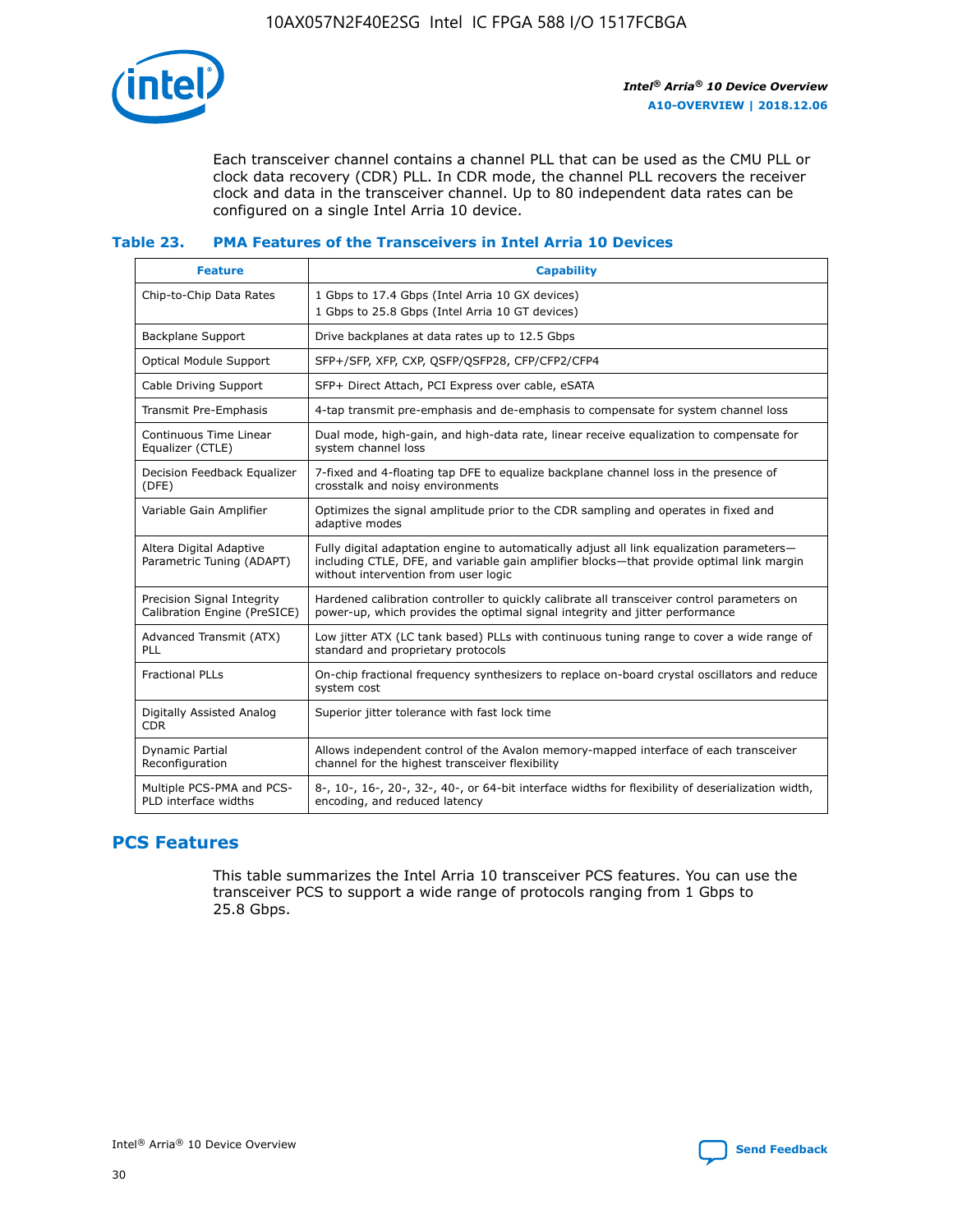

| <b>PCS</b>    | <b>Description</b>                                                                                                                                                                                                                                                                                                                                                                                             |
|---------------|----------------------------------------------------------------------------------------------------------------------------------------------------------------------------------------------------------------------------------------------------------------------------------------------------------------------------------------------------------------------------------------------------------------|
| Standard PCS  | Operates at a data rate up to 12 Gbps<br>Supports protocols such as PCI-Express, CPRI 4.2+, GigE, IEEE 1588 in Hard PCS<br>Implements other protocols using Basic/Custom (Standard PCS) transceiver<br>configuration rules.                                                                                                                                                                                    |
| Enhanced PCS  | Performs functions common to most serial data industry standards, such as word<br>alignment, encoding/decoding, and framing, before data is sent or received off-chip<br>through the PMA<br>• Handles data transfer to and from the FPGA fabric<br>Handles data transfer internally to and from the PMA<br>Provides frequency compensation<br>Performs channel bonding for multi-channel low skew applications |
| PCIe Gen3 PCS | Supports the seamless switching of Data and Clock between the Gen1, Gen2, and Gen3<br>data rates<br>Provides support for PIPE 3.0 features<br>Supports the PIPE interface with the Hard IP enabled, as well as with the Hard IP<br>bypassed                                                                                                                                                                    |

#### **Related Information**

- PCIe Gen1, Gen2, and Gen3 Hard IP on page 26
- Interlaken Support on page 26
- 10 Gbps Ethernet Support on page 26

# **PCS Protocol Support**

This table lists some of the protocols supported by the Intel Arria 10 transceiver PCS. For more information about the blocks in the transmitter and receiver data paths, refer to the related information.

| <b>Protocol</b>                                 | <b>Data Rate</b><br>(Gbps) | <b>Transceiver IP</b>       | <b>PCS Support</b>                      |
|-------------------------------------------------|----------------------------|-----------------------------|-----------------------------------------|
| PCIe Gen3 x1, x2, x4, x8                        | 8.0                        | Native PHY (PIPE)           | Standard PCS and PCIe<br>Gen3 PCS       |
| PCIe Gen2 x1, x2, x4, x8                        | 5.0                        | Native PHY (PIPE)           | <b>Standard PCS</b>                     |
| PCIe Gen1 x1, x2, x4, x8                        | 2.5                        | Native PHY (PIPE)           | Standard PCS                            |
| 1000BASE-X Gigabit Ethernet                     | 1.25                       | Native PHY                  | <b>Standard PCS</b>                     |
| 1000BASE-X Gigabit Ethernet with<br>IEEE 1588v2 | 1.25                       | Native PHY                  | Standard PCS                            |
| 10GBASE-R                                       | 10.3125                    | Native PHY                  | <b>Enhanced PCS</b>                     |
| 10GBASE-R with IEEE 1588v2                      | 10.3125                    | Native PHY                  | <b>Enhanced PCS</b>                     |
| 10GBASE-R with KR FEC                           | 10.3125                    | Native PHY                  | <b>Enhanced PCS</b>                     |
| 10GBASE-KR and 1000BASE-X                       | 10.3125                    | 1G/10GbE and 10GBASE-KR PHY | Standard PCS and<br><b>Enhanced PCS</b> |
| Interlaken (CEI-6G/11G)                         | 3.125 to 17.4              | Native PHY                  | <b>Enhanced PCS</b>                     |
| SFI-S/SFI-5.2                                   | 11.2                       | Native PHY                  | <b>Enhanced PCS</b>                     |
| $10G$ SDI                                       | 10.692                     | Native PHY                  | <b>Enhanced PCS</b>                     |
|                                                 |                            |                             | continued                               |

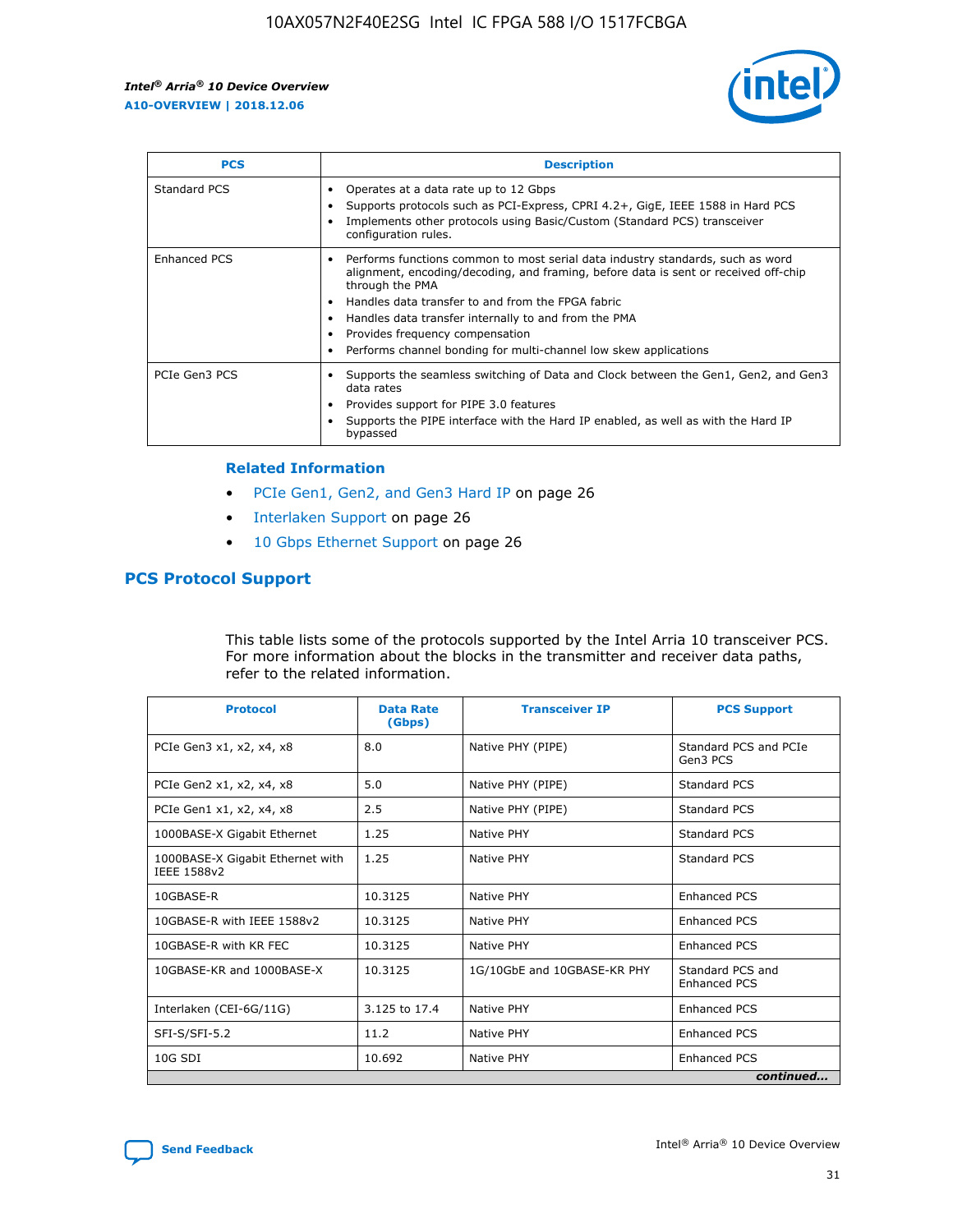

| <b>Protocol</b>      | <b>Data Rate</b><br>(Gbps) | <b>Transceiver IP</b> | <b>PCS Support</b>  |
|----------------------|----------------------------|-----------------------|---------------------|
| CPRI 6.0 (64B/66B)   | 0.6144 to<br>10.1376       | Native PHY            | <b>Enhanced PCS</b> |
| CPRI 4.2 (8B/10B)    | 0.6144 to<br>9.8304        | Native PHY            | Standard PCS        |
| OBSAI RP3 v4.2       | 0.6144 to 6.144            | Native PHY            | Standard PCS        |
| SD-SDI/HD-SDI/3G-SDI | $0.143(12)$ to<br>2.97     | Native PHY            | Standard PCS        |

## **Related Information**

#### [Intel Arria 10 Transceiver PHY User Guide](https://www.intel.com/content/www/us/en/programmable/documentation/nik1398707230472.html#nik1398707091164)

Provides more information about the supported transceiver protocols and PHY IP, the PMA architecture, and the standard, enhanced, and PCIe Gen3 PCS architecture.

# **SoC with Hard Processor System**

Each SoC device combines an FPGA fabric and a hard processor system (HPS) in a single device. This combination delivers the flexibility of programmable logic with the power and cost savings of hard IP in these ways:

- Reduces board space, system power, and bill of materials cost by eliminating a discrete embedded processor
- Allows you to differentiate the end product in both hardware and software, and to support virtually any interface standard
- Extends the product life and revenue through in-field hardware and software updates

 $(12)$  The 0.143 Gbps data rate is supported using oversampling of user logic that you must implement in the FPGA fabric.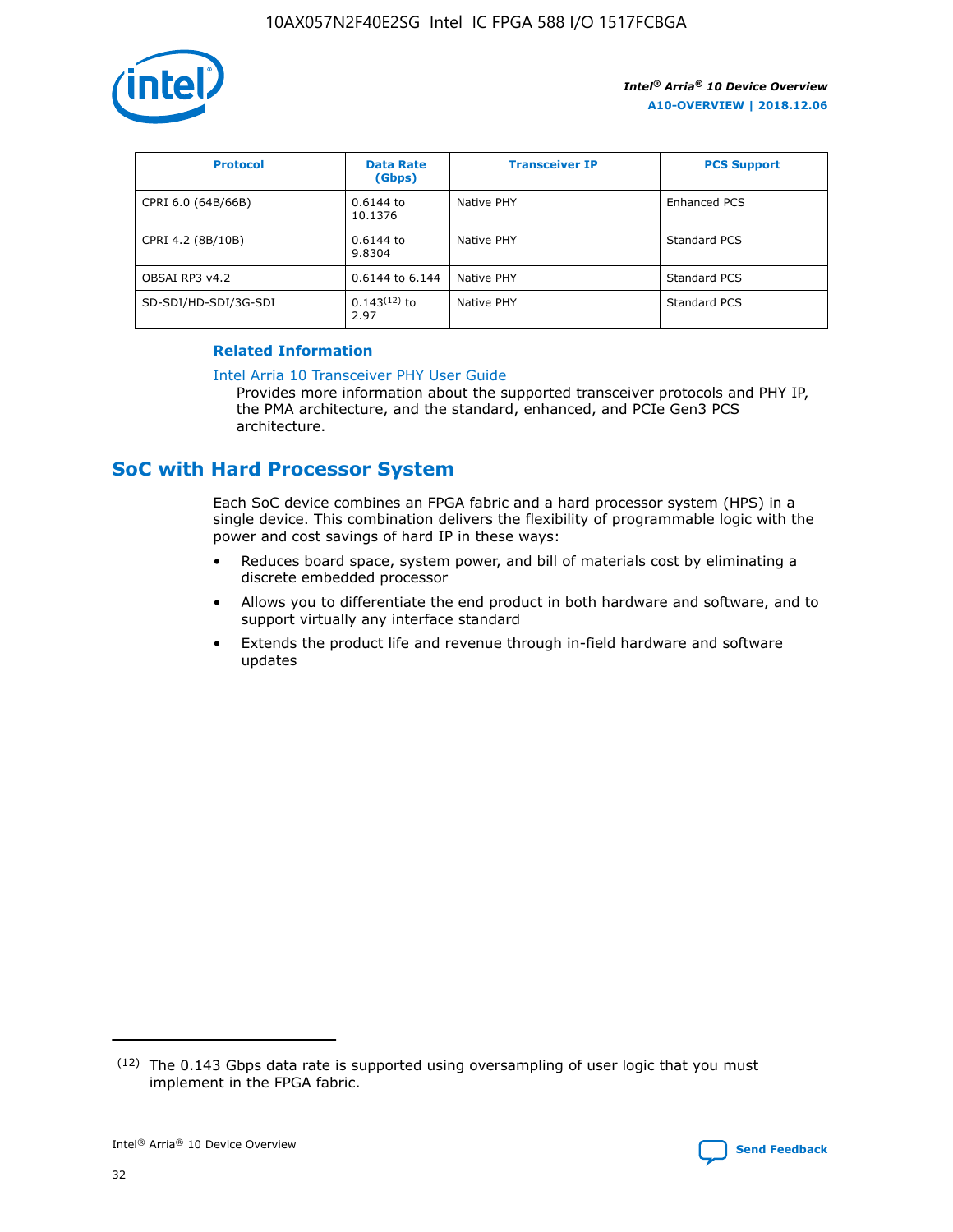

#### **Figure 9. HPS Block Diagram**

This figure shows a block diagram of the HPS with the dual ARM Cortex-A9 MPCore processor.



# **Key Advantages of 20-nm HPS**

The 20-nm HPS strikes a balance between enabling maximum software compatibility with 28-nm SoCs while still improving upon the 28-nm HPS architecture. These improvements address the requirements of the next generation target markets such as wireless and wireline communications, compute and storage equipment, broadcast and military in terms of performance, memory bandwidth, connectivity via backplane and security.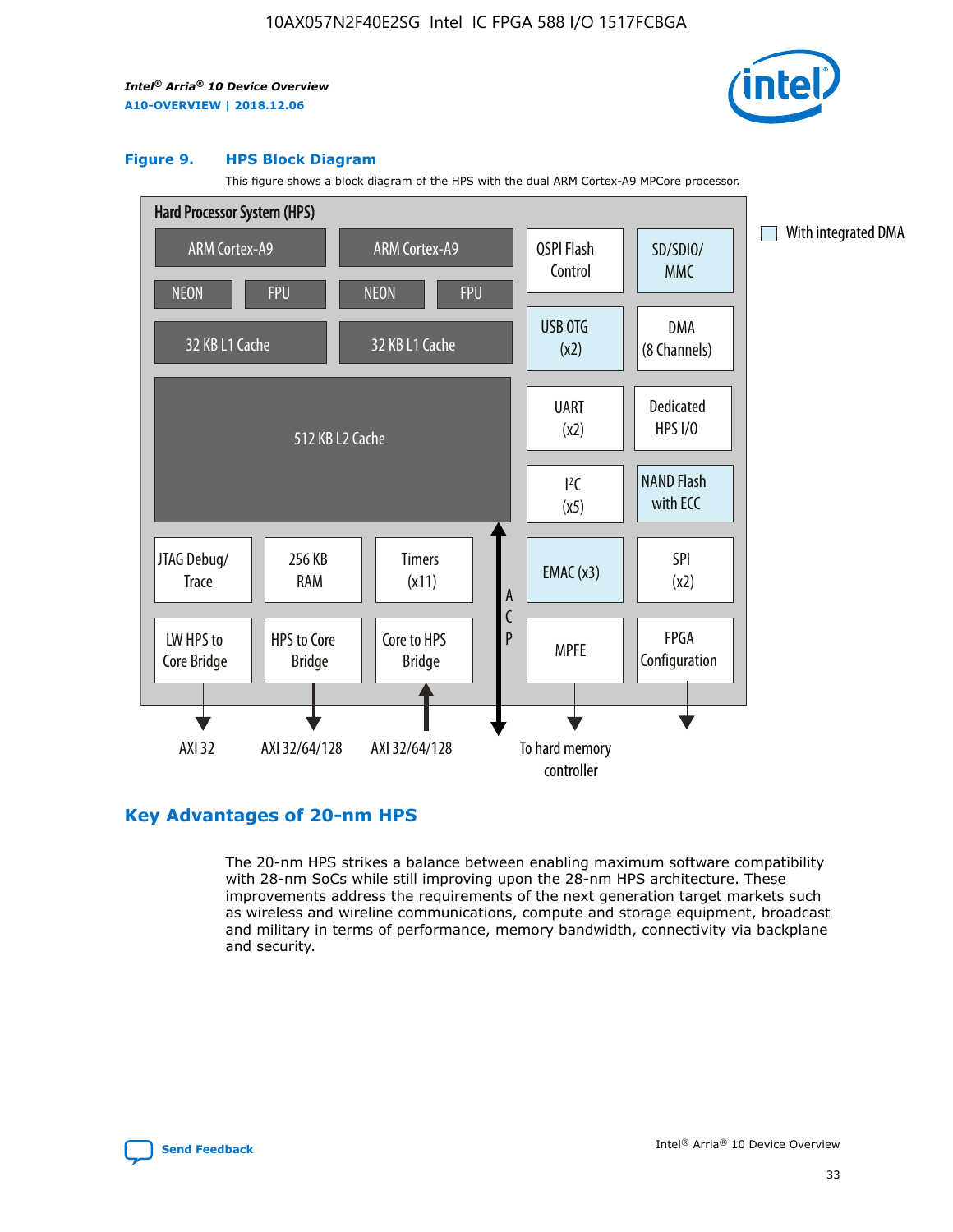

## **Table 24. Improvements in 20 nm HPS**

This table lists the key improvements of the 20 nm HPS compared to the 28 nm HPS.

| Advantages/<br><b>Improvements</b>                          | <b>Description</b>                                                                                                                                                                                                                                                                                                                                                                                                                                                                                                                                                                                                                                                                                                                                                                                                                                                                                                                                |
|-------------------------------------------------------------|---------------------------------------------------------------------------------------------------------------------------------------------------------------------------------------------------------------------------------------------------------------------------------------------------------------------------------------------------------------------------------------------------------------------------------------------------------------------------------------------------------------------------------------------------------------------------------------------------------------------------------------------------------------------------------------------------------------------------------------------------------------------------------------------------------------------------------------------------------------------------------------------------------------------------------------------------|
| Increased performance and<br>overdrive capability           | While the nominal processor frequency is 1.2 GHz, the 20 nm HPS offers an "overdrive"<br>feature which enables a higher processor operating frequency. This requires a higher supply<br>voltage value that is unique to the HPS and may require a separate regulator.                                                                                                                                                                                                                                                                                                                                                                                                                                                                                                                                                                                                                                                                             |
| Increased processor memory<br>bandwidth and DDR4<br>support | Up to 64-bit DDR4 memory at 2,400 Mbps support is available for the processor. The hard<br>memory controller for the HPS comprises a multi-port front end that manages connections<br>to a single port memory controller. The multi-port front end allows logic core and the HPS<br>to share ports and thereby the available bandwidth of the memory controller.                                                                                                                                                                                                                                                                                                                                                                                                                                                                                                                                                                                  |
| Flexible I/O sharing                                        | An advanced I/O pin muxing scheme allows improved sharing of I/O between the HPS and<br>the core logic. The following types of I/O are available for SoC:<br>17 dedicated I/Os-physically located inside the HPS block and are not accessible to<br>$\bullet$<br>logic within the core. The 17 dedicated I/Os are used for HPS clock, resets, and<br>interfacing with boot devices, QSPI, and SD/MMC.<br>48 direct shared I/O-located closest to the HPS block and are ideal for high speed HPS<br>$\bullet$<br>peripherals such as EMAC, USB, and others. There is one bank of 48 I/Os that supports<br>direct sharing where the 48 I/Os can be shared 12 I/Os at a time.<br>Standard (shared) I/O-all standard I/Os can be shared by the HPS peripherals and any<br>logic within the core. For designs where more than 48 I/Os are reguired to fully use all<br>the peripherals in the HPS, these I/Os can be connected through the core logic. |
| <b>EMAC</b> core                                            | Three EMAC cores are available in the HPS. The EMAC cores enable an application to<br>support two redundant Ethernet connections; for example, backplane, or two EMAC cores<br>for managing IEEE 1588 time stamp information while allowing a third EMAC core for debug<br>and configuration. All three EMACs can potentially share the same time stamps, simplifying<br>the 1588 time stamping implementation. A new serial time stamp interface allows core<br>logic to access and read the time stamp values. The integrated EMAC controllers can be<br>connected to external Ethernet PHY through the provided MDIO or I <sup>2</sup> C interface.                                                                                                                                                                                                                                                                                            |
| On-chip memory                                              | The on-chip memory is updated to 256 KB support and can support larger data sets and<br>real time algorithms.                                                                                                                                                                                                                                                                                                                                                                                                                                                                                                                                                                                                                                                                                                                                                                                                                                     |
| <b>ECC</b> enhancements                                     | Improvements in L2 Cache ECC management allow identification of errors down to the<br>address level. ECC enhancements also enable improved error injection and status reporting<br>via the introduction of new memory mapped access to syndrome and data signals.                                                                                                                                                                                                                                                                                                                                                                                                                                                                                                                                                                                                                                                                                 |
| HPS to FPGA Interconnect<br>Backbone                        | Although the HPS and the Logic Core can operate independently, they are tightly coupled<br>via a high-bandwidth system interconnect built from high-performance ARM AMBA AXI bus<br>bridges. IP bus masters in the FPGA fabric have access to HPS bus slaves via the FPGA-to-<br>HPS interconnect. Similarly, HPS bus masters have access to bus slaves in the core fabric<br>via the HPS-to-FPGA bridge. Both bridges are AMBA AXI-3 compliant and support<br>simultaneous read and write transactions. Up to three masters within the core fabric can<br>share the HPS SDRAM controller with the processor. Additionally, the processor can be used<br>to configure the core fabric under program control via a dedicated 32-bit configuration port.                                                                                                                                                                                            |
| FPGA configuration and HPS<br>booting                       | The FPGA fabric and HPS in the SoCs are powered independently. You can reduce the clock<br>frequencies or gate the clocks to reduce dynamic power.<br>You can configure the FPGA fabric and boot the HPS independently, in any order, providing<br>you with more design flexibility.                                                                                                                                                                                                                                                                                                                                                                                                                                                                                                                                                                                                                                                              |
| Security                                                    | New security features have been introduced for anti-tamper management, secure boot,<br>encryption (AES), and authentication (SHA).                                                                                                                                                                                                                                                                                                                                                                                                                                                                                                                                                                                                                                                                                                                                                                                                                |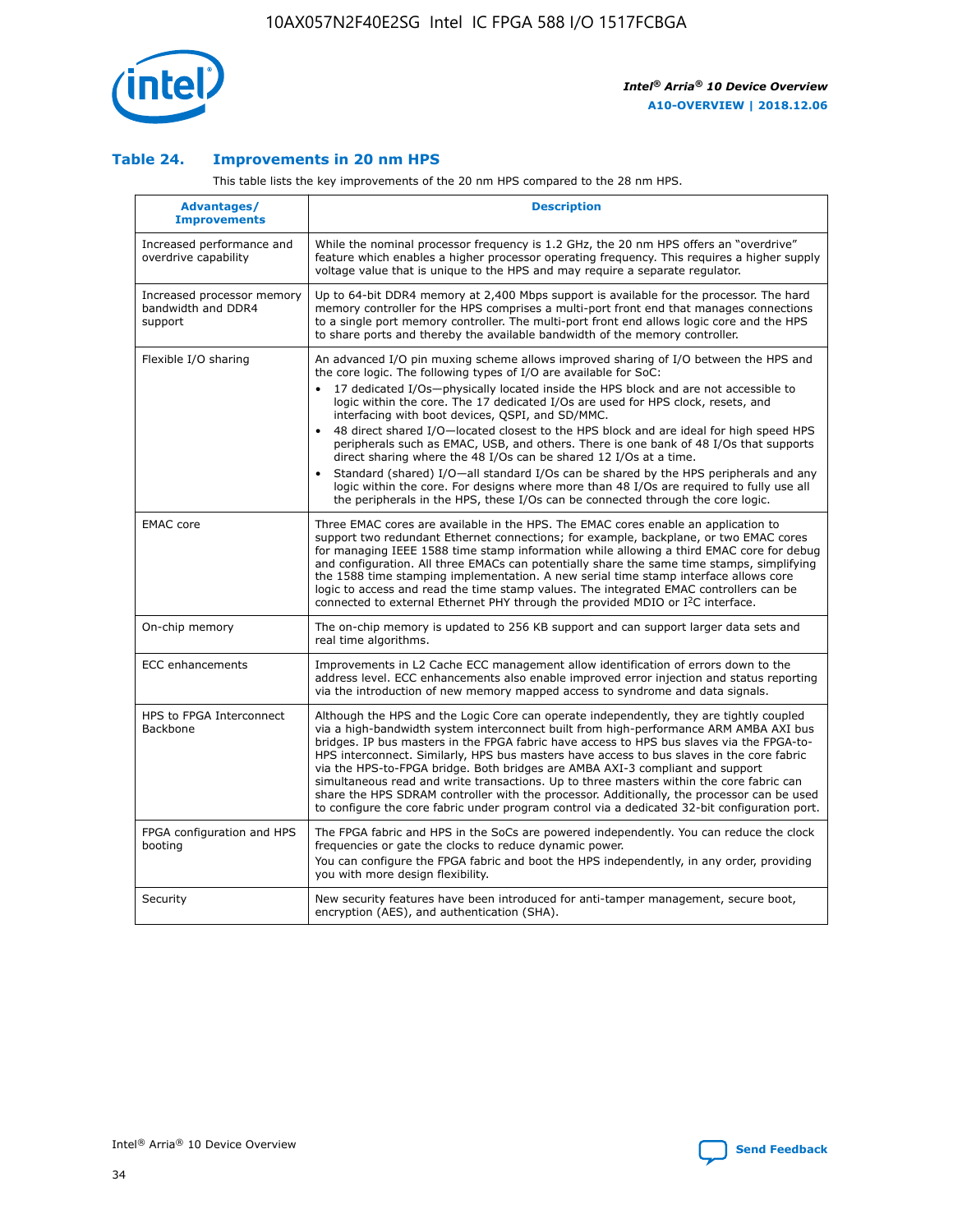

# **Features of the HPS**

The HPS has the following features:

- 1.2-GHz, dual-core ARM Cortex-A9 MPCore processor with up to 1.5-GHz via overdrive
	- ARMv7-A architecture that runs 32-bit ARM instructions, 16-bit and 32-bit Thumb instructions, and 8-bit Java byte codes in Jazelle style
	- Superscalar, variable length, out-of-order pipeline with dynamic branch prediction
	- Instruction Efficiency 2.5 MIPS/MHz, which provides total performance of 7500 MIPS at 1.5 GHz
- Each processor core includes:
	- 32 KB of L1 instruction cache, 32 KB of L1 data cache
	- Single- and double-precision floating-point unit and NEON media engine
	- CoreSight debug and trace technology
	- Snoop Control Unit (SCU) and Acceleration Coherency Port (ACP)
- 512 KB of shared L2 cache
- 256 KB of scratch RAM
- Hard memory controller with support for DDR3, DDR4 and optional error correction code (ECC) support
- Multiport Front End (MPFE) Scheduler interface to the hard memory controller
- 8-channel direct memory access (DMA) controller
- QSPI flash controller with SIO, DIO, QIO SPI Flash support
- NAND flash controller (ONFI 1.0 or later) with DMA and ECC support, updated to support 8 and 16-bit Flash devices and new command DMA to offload CPU for fast power down recovery
- Updated SD/SDIO/MMC controller to eMMC 4.5 with DMA with CE-ATA digital command support
- 3 10/100/1000 Ethernet media access control (MAC) with DMA
- 2 USB On-the-Go (OTG) controllers with DMA
- $\bullet$  5 I<sup>2</sup>C controllers (3 can be used by EMAC for MIO to external PHY)
- 2 UART 16550 Compatible controllers
- 4 serial peripheral interfaces (SPI) (2 Master, 2 Slaves)
- 62 programmable general-purpose I/Os, which includes 48 direct share I/Os that allows the HPS peripherals to connect directly to the FPGA I/Os
- 7 general-purpose timers
- 4 watchdog timers
- Anti-tamper, Secure Boot, Encryption (AES) and Authentication (SHA)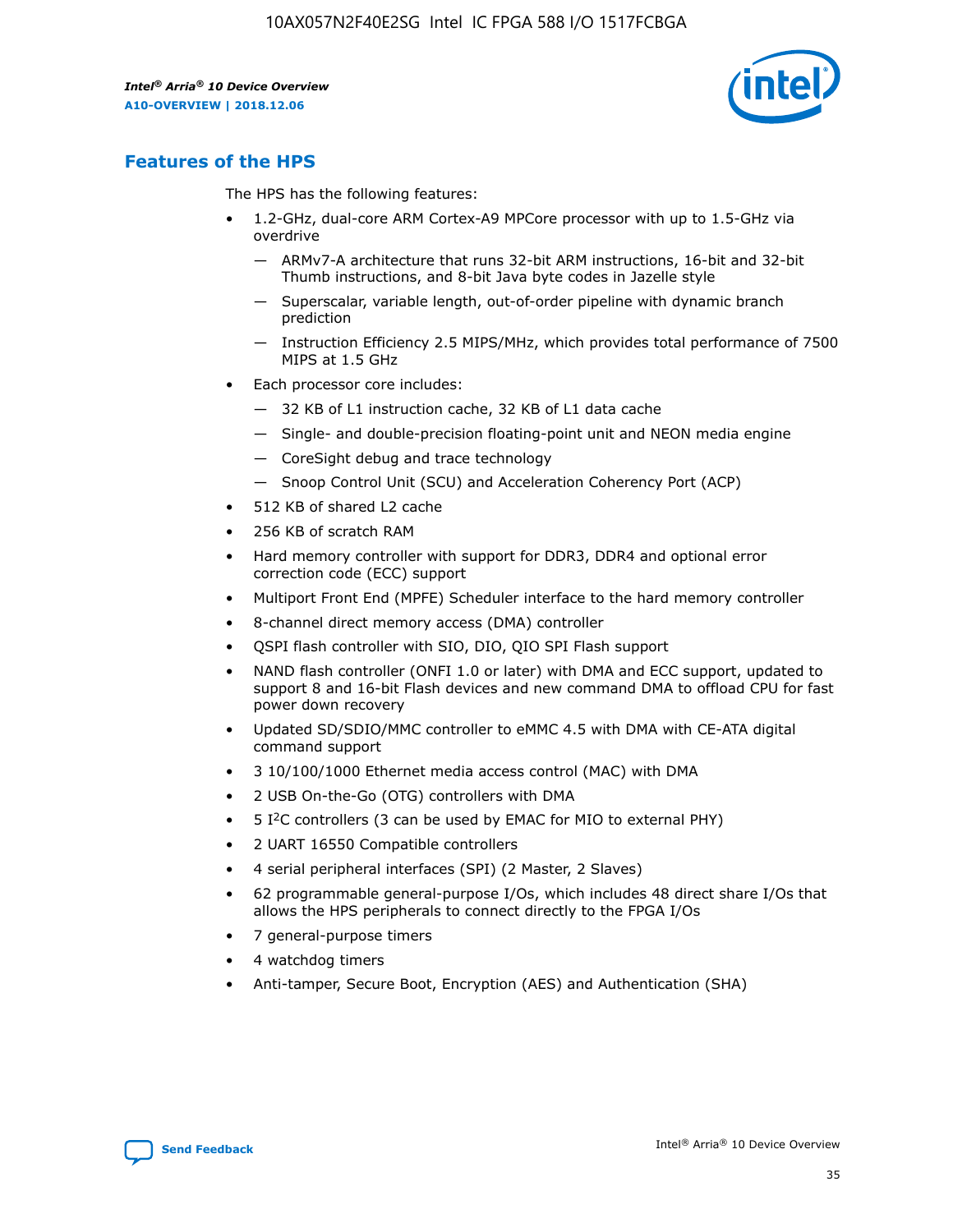

# **System Peripherals and Debug Access Port**

Each Ethernet MAC, USB OTG, NAND flash controller, and SD/MMC controller module has an integrated DMA controller. For modules without an integrated DMA controller, an additional DMA controller module provides up to eight channels of high-bandwidth data transfers. Peripherals that communicate off-chip are multiplexed with other peripherals at the HPS pin level. This allows you to choose which peripherals interface with other devices on your PCB.

The debug access port provides interfaces to industry standard JTAG debug probes and supports ARM CoreSight debug and core traces to facilitate software development.

#### **HPS–FPGA AXI Bridges**

The HPS–FPGA bridges, which support the Advanced Microcontroller Bus Architecture (AMBA) Advanced eXtensible Interface (AXI™) specifications, consist of the following bridges:

- FPGA-to-HPS AMBA AXI bridge—a high-performance bus supporting 32, 64, and 128 bit data widths that allows the FPGA fabric to issue transactions to slaves in the HPS.
- HPS-to-FPGA Avalon/AMBA AXI bridge—a high-performance bus supporting 32, 64, and 128 bit data widths that allows the HPS to issue transactions to slaves in the FPGA fabric.
- Lightweight HPS-to-FPGA AXI bridge—a lower latency 32 bit width bus that allows the HPS to issue transactions to soft peripherals in the FPGA fabric. This bridge is primarily used for control and status register (CSR) accesses to peripherals in the FPGA fabric.

The HPS–FPGA AXI bridges allow masters in the FPGA fabric to communicate with slaves in the HPS logic, and vice versa. For example, the HPS-to-FPGA AXI bridge allows you to share memories instantiated in the FPGA fabric with one or both microprocessors in the HPS, while the FPGA-to-HPS AXI bridge allows logic in the FPGA fabric to access the memory and peripherals in the HPS.

Each HPS–FPGA bridge also provides asynchronous clock crossing for data transferred between the FPGA fabric and the HPS.

#### **HPS SDRAM Controller Subsystem**

The HPS SDRAM controller subsystem contains a multiport SDRAM controller and DDR PHY that are shared between the FPGA fabric (through the FPGA-to-HPS SDRAM interface), the level 2 (L2) cache, and the level 3 (L3) system interconnect. The FPGA-to-HPS SDRAM interface supports AMBA AXI and Avalon® Memory-Mapped (Avalon-MM) interface standards, and provides up to six individual ports for access by masters implemented in the FPGA fabric.

The HPS SDRAM controller supports up to 3 masters (command ports), 3x 64-bit read data ports and 3x 64-bit write data ports.

To maximize memory performance, the SDRAM controller subsystem supports command and data reordering, deficit round-robin arbitration with aging, and high-priority bypass features.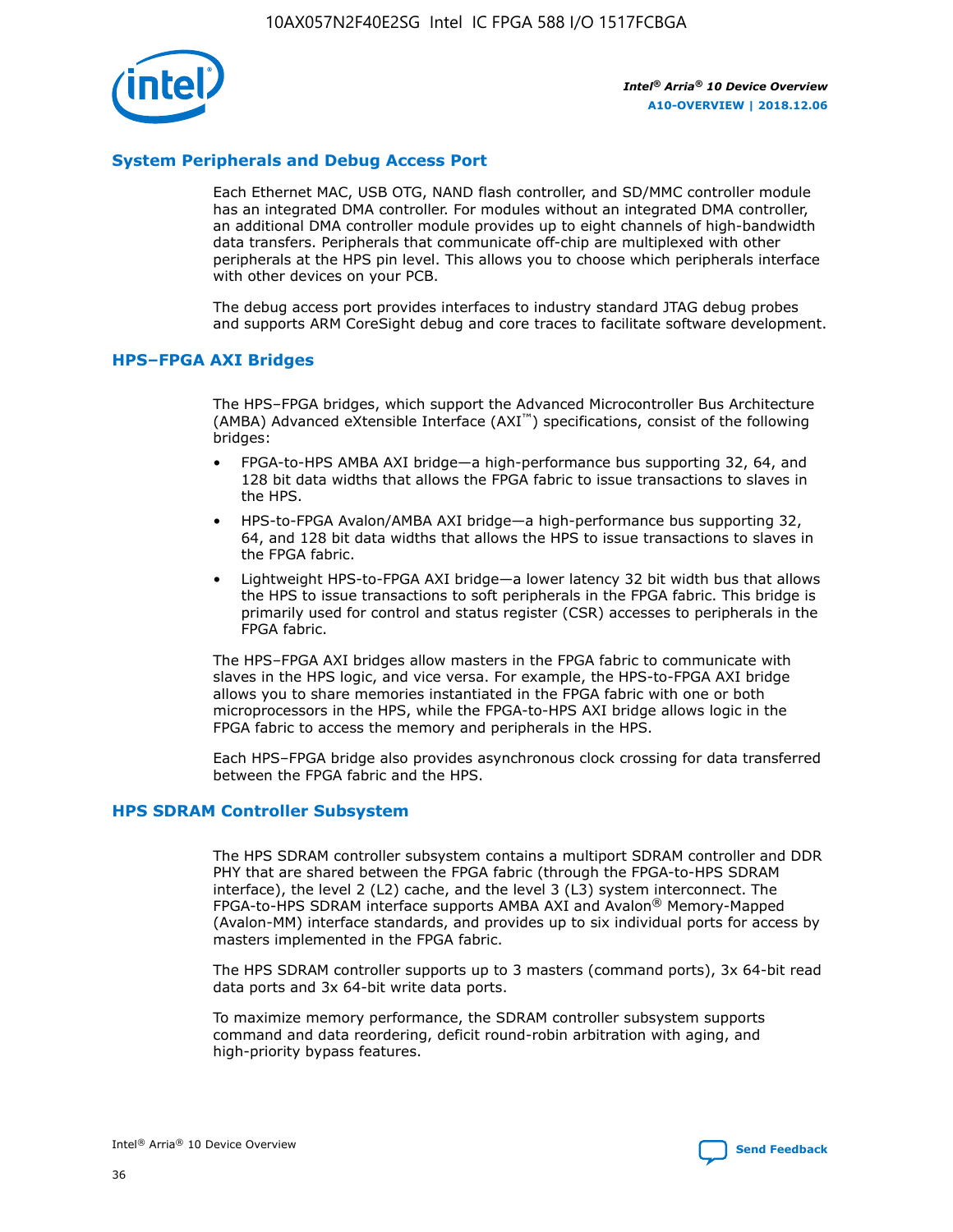

# **FPGA Configuration and HPS Booting**

The FPGA fabric and HPS in the SoC FPGA must be powered at the same time. You can reduce the clock frequencies or gate the clocks to reduce dynamic power.

Once powered, the FPGA fabric and HPS can be configured independently thus providing you with more design flexibility:

- You can boot the HPS independently. After the HPS is running, the HPS can fully or partially reconfigure the FPGA fabric at any time under software control. The HPS can also configure other FPGAs on the board through the FPGA configuration controller.
- Configure the FPGA fabric first, and then boot the HPS from memory accessible to the FPGA fabric.

# **Hardware and Software Development**

For hardware development, you can configure the HPS and connect your soft logic in the FPGA fabric to the HPS interfaces using the Platform Designer system integration tool in the Intel Quartus Prime software.

For software development, the ARM-based SoC FPGA devices inherit the rich software development ecosystem available for the ARM Cortex-A9 MPCore processor. The software development process for Intel SoC FPGAs follows the same steps as those for other SoC devices from other manufacturers. Support for Linux\*, VxWorks\*, and other operating systems are available for the SoC FPGAs. For more information on the operating systems support availability, contact the Intel FPGA sales team.

You can begin device-specific firmware and software development on the Intel SoC FPGA Virtual Target. The Virtual Target is a fast PC-based functional simulation of a target development system—a model of a complete development board. The Virtual Target enables the development of device-specific production software that can run unmodified on actual hardware.

# **Dynamic and Partial Reconfiguration**

The Intel Arria 10 devices support dynamic and partial reconfiguration. You can use dynamic and partial reconfiguration simultaneously to enable seamless reconfiguration of both the device core and transceivers.

# **Dynamic Reconfiguration**

You can reconfigure the PMA and PCS blocks while the device continues to operate. This feature allows you to change the data rates, protocol, and analog settings of a channel in a transceiver bank without affecting on-going data transfer in other transceiver banks. This feature is ideal for applications that require dynamic multiprotocol or multirate support.

# **Partial Reconfiguration**

Using partial reconfiguration, you can reconfigure some parts of the device while keeping the device in operation.

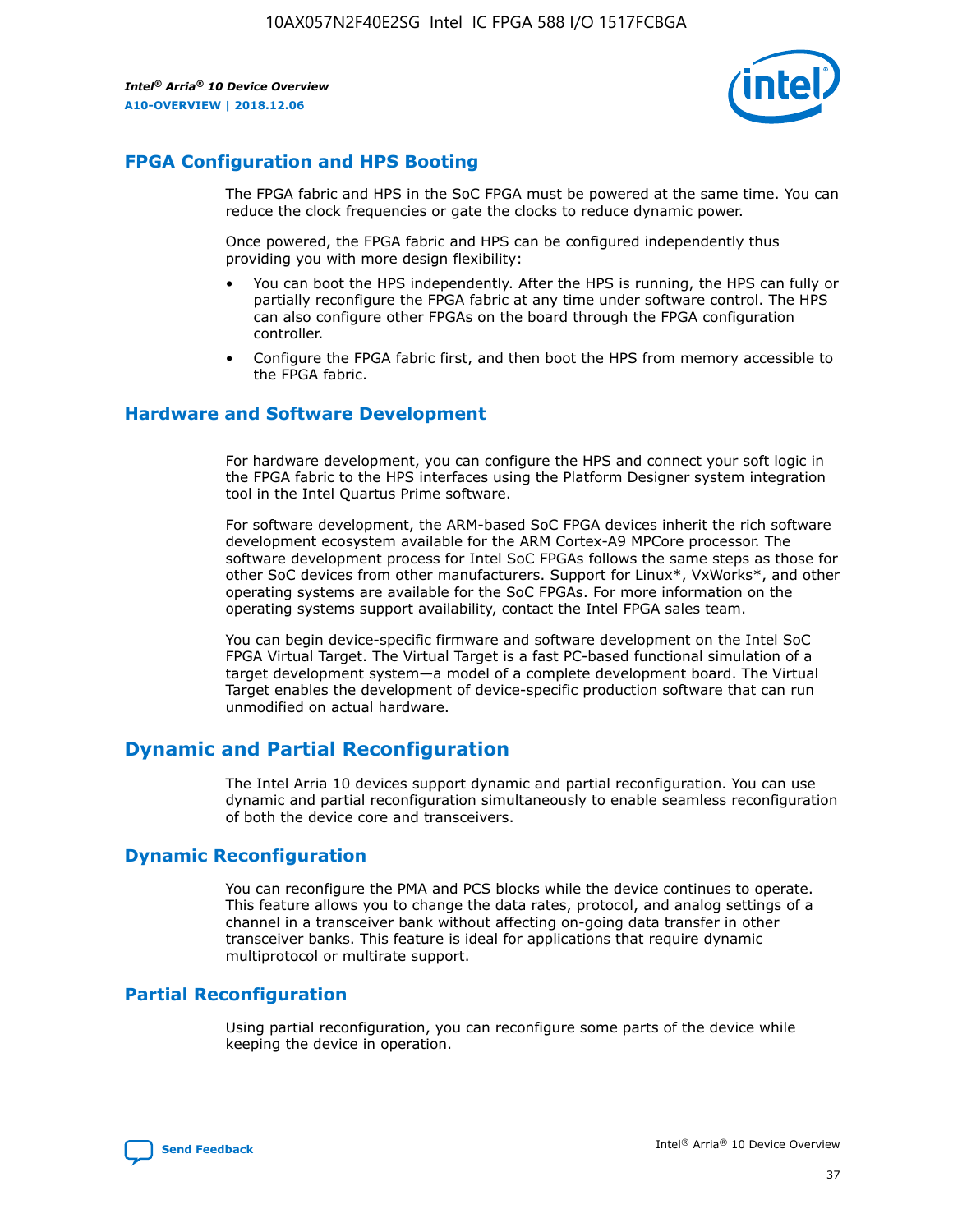

Instead of placing all device functions in the FPGA fabric, you can store some functions that do not run simultaneously in external memory and load them only when required. This capability increases the effective logic density of the device, and lowers cost and power consumption.

In the Intel solution, you do not have to worry about intricate device architecture to perform a partial reconfiguration. The partial reconfiguration capability is built into the Intel Quartus Prime design software, making such time-intensive task simple.

Intel Arria 10 devices support partial reconfiguration in the following configuration options:

- Using an internal host:
	- All supported configuration modes where the FPGA has access to external memory devices such as serial and parallel flash memory.
	- Configuration via Protocol [CvP (PCIe)]
- Using an external host—passive serial (PS), fast passive parallel (FPP) x8, FPP x16, and FPP x32 I/O interface.

# **Enhanced Configuration and Configuration via Protocol**

# **Table 25. Configuration Schemes and Features of Intel Arria 10 Devices**

Intel Arria 10 devices support 1.8 V programming voltage and several configuration schemes.

| <b>Scheme</b>                                                          | <b>Data</b><br><b>Width</b> | <b>Max Clock</b><br>Rate<br>(MHz) | <b>Max Data</b><br>Rate<br>(Mbps)<br>(13) | <b>Decompression</b> | <b>Design</b><br>Security <sup>(1</sup><br>4) | <b>Partial</b><br>Reconfiguration<br>(15) | <b>Remote</b><br><b>System</b><br><b>Update</b> |
|------------------------------------------------------------------------|-----------------------------|-----------------------------------|-------------------------------------------|----------------------|-----------------------------------------------|-------------------------------------------|-------------------------------------------------|
| <b>JTAG</b>                                                            | 1 bit                       | 33                                | 33                                        |                      |                                               | Yes(16)                                   |                                                 |
| Active Serial (AS)<br>through the<br>EPCO-L<br>configuration<br>device | 1 bit,<br>4 bits            | 100                               | 400                                       | Yes                  | Yes                                           | Yes(16)                                   | Yes                                             |
| Passive serial (PS)<br>through CPLD or<br>external<br>microcontroller  | 1 bit                       | 100                               | 100                                       | Yes                  | Yes                                           | Yes <sup>(16)</sup>                       | Parallel<br>Flash<br>Loader<br>(PFL) IP<br>core |
|                                                                        |                             |                                   |                                           |                      |                                               |                                           | continued                                       |

<sup>(13)</sup> Enabling either compression or design security features affects the maximum data rate. Refer to the Intel Arria 10 Device Datasheet for more information.

<sup>(14)</sup> Encryption and compression cannot be used simultaneously.

 $(15)$  Partial reconfiguration is an advanced feature of the device family. If you are interested in using partial reconfiguration, contact Intel for support.

 $(16)$  Partial configuration can be performed only when it is configured as internal host.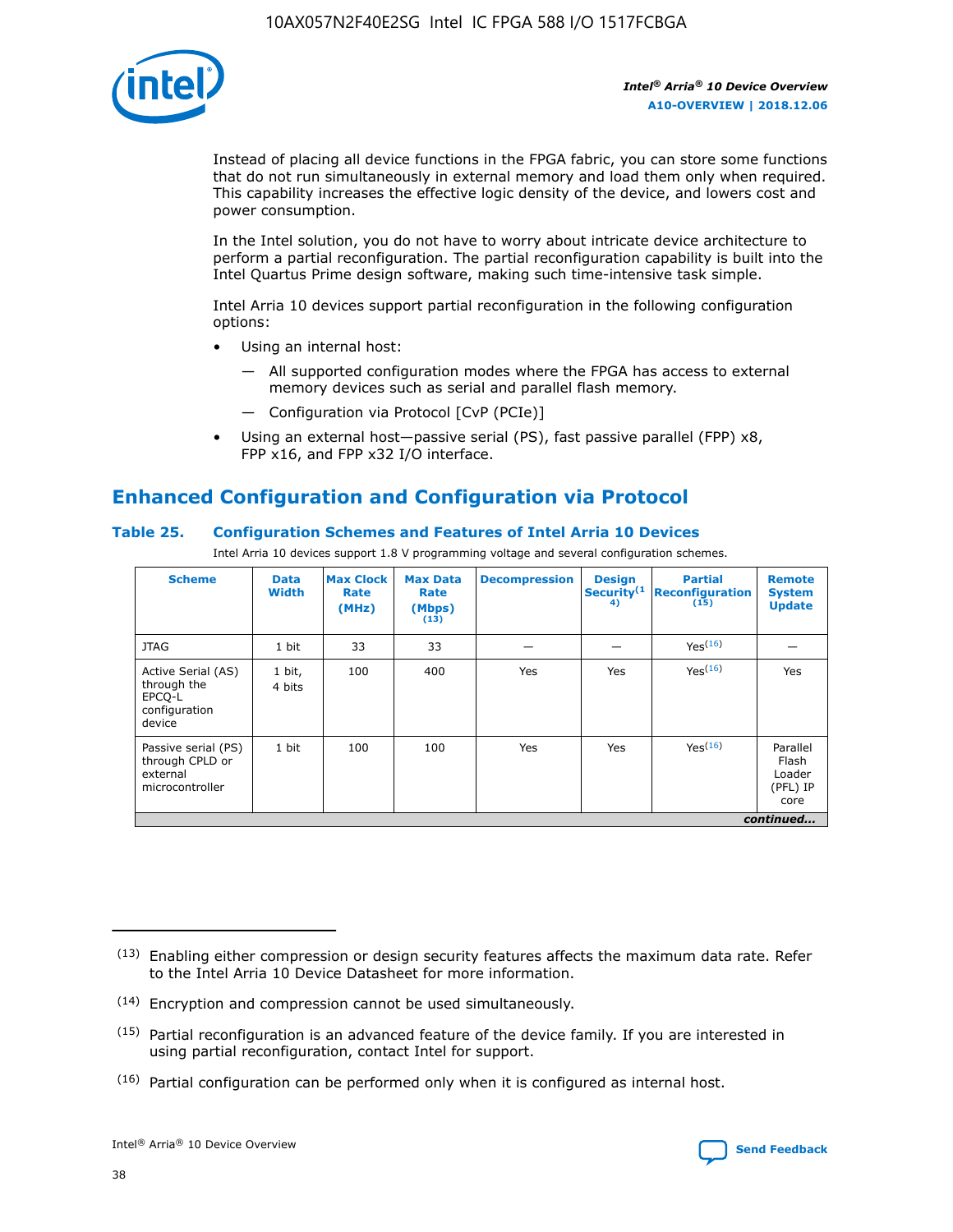

| <b>Scheme</b>                                   | <b>Data</b><br><b>Width</b> | <b>Max Clock</b><br>Rate<br>(MHz) | <b>Max Data</b><br>Rate<br>(Mbps)<br>(13) | <b>Decompression</b> | <b>Design</b><br>Security <sup>(1</sup><br>4) | <b>Partial</b><br><b>Reconfiguration</b><br>(15) | <b>Remote</b><br><b>System</b><br><b>Update</b> |
|-------------------------------------------------|-----------------------------|-----------------------------------|-------------------------------------------|----------------------|-----------------------------------------------|--------------------------------------------------|-------------------------------------------------|
| Fast passive                                    | 8 bits                      | 100                               | 3200                                      | Yes                  | Yes                                           | Yes(17)                                          | PFL IP                                          |
| parallel (FPP)<br>through CPLD or               | 16 bits                     |                                   |                                           | Yes                  | Yes                                           |                                                  | core                                            |
| external<br>microcontroller                     | 32 bits                     |                                   |                                           | Yes                  | Yes                                           |                                                  |                                                 |
| Configuration via                               | 16 bits                     | 100                               | 3200                                      | Yes                  | Yes                                           | Yes <sup>(17)</sup>                              |                                                 |
| <b>HPS</b>                                      | 32 bits                     |                                   |                                           | Yes                  | Yes                                           |                                                  |                                                 |
| Configuration via<br>Protocol [CvP<br>$(PCIe*)$ | x1, x2,<br>x4, x8<br>lanes  |                                   | 8000                                      | Yes                  | Yes                                           | Yes <sup>(16)</sup>                              |                                                 |

You can configure Intel Arria 10 devices through PCIe using Configuration via Protocol (CvP). The Intel Arria 10 CvP implementation conforms to the PCIe 100 ms power-up-to-active time requirement.

## **Related Information**

[Configuration via Protocol \(CvP\) Implementation in Intel FPGAs User Guide](https://www.intel.com/content/www/us/en/programmable/documentation/dsu1441819344145.html#dsu1442269728522) Provides more information about the CvP configuration scheme.

# **SEU Error Detection and Correction**

Intel Arria 10 devices offer robust and easy-to-use single-event upset (SEU) error detection and correction circuitry.

The detection and correction circuitry includes protection for Configuration RAM (CRAM) programming bits and user memories. The CRAM is protected by a continuously running CRC error detection circuit with integrated ECC that automatically corrects one or two errors and detects higher order multi-bit errors. When more than two errors occur, correction is available through reloading of the core programming file, providing a complete design refresh while the FPGA continues to operate.

The physical layout of the Intel Arria 10 CRAM array is optimized to make the majority of multi-bit upsets appear as independent single-bit or double-bit errors which are automatically corrected by the integrated CRAM ECC circuitry. In addition to the CRAM protection, the M20K memory blocks also include integrated ECC circuitry and are layout-optimized for error detection and correction. The MLAB does not have ECC.

(14) Encryption and compression cannot be used simultaneously.

<sup>(17)</sup> Supported at a maximum clock rate of 100 MHz.



 $(13)$  Enabling either compression or design security features affects the maximum data rate. Refer to the Intel Arria 10 Device Datasheet for more information.

 $(15)$  Partial reconfiguration is an advanced feature of the device family. If you are interested in using partial reconfiguration, contact Intel for support.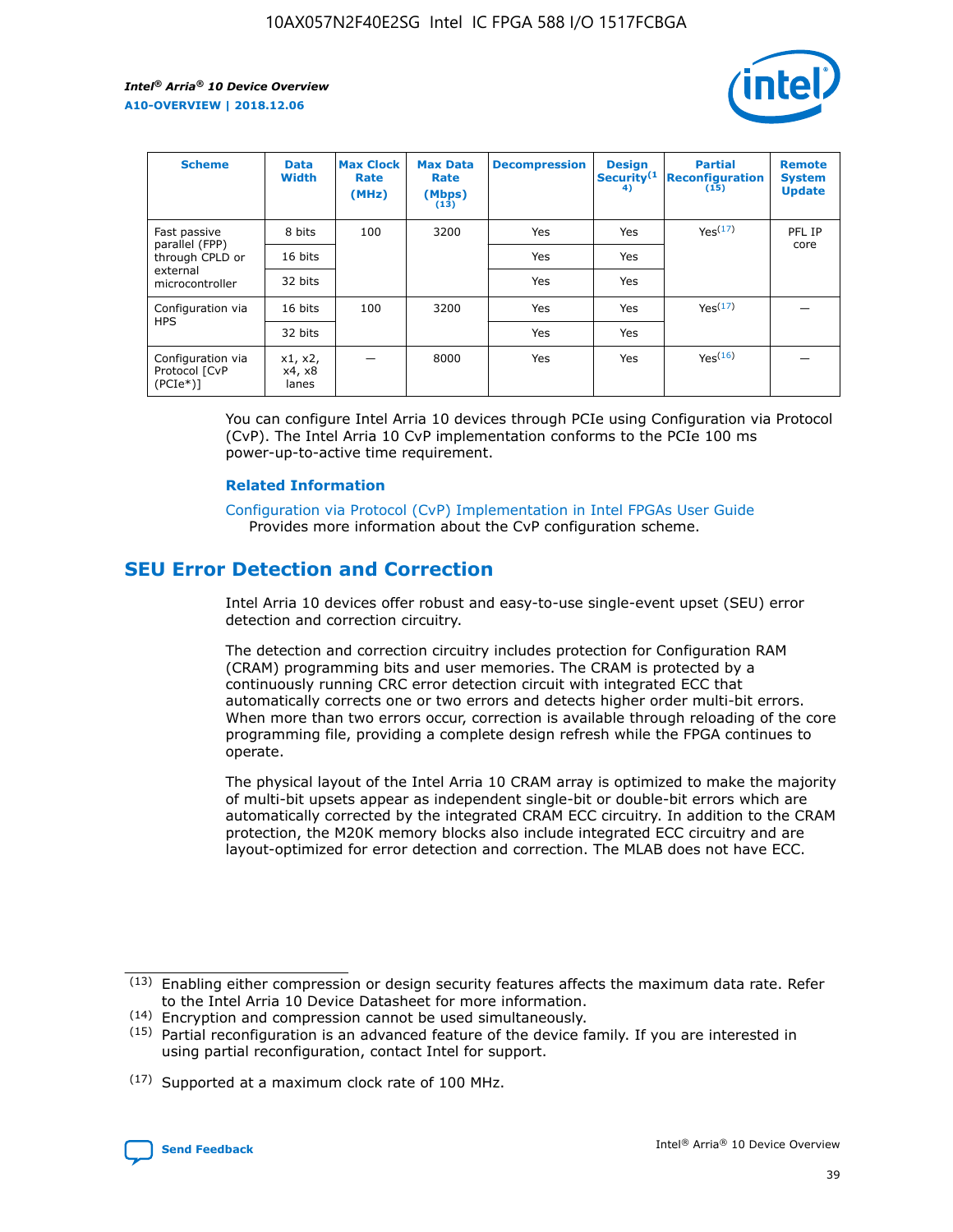

# **Power Management**

Intel Arria 10 devices leverage the advanced 20 nm process technology, a low 0.9 V core power supply, an enhanced core architecture, and several optional power reduction techniques to reduce total power consumption by as much as 40% compared to Arria V devices and as much as 60% compared to Stratix V devices.

The optional power reduction techniques in Intel Arria 10 devices include:

- **SmartVID**—a code is programmed into each device during manufacturing that allows a smart regulator to operate the device at lower core  $V_{CC}$  while maintaining performance
- **Programmable Power Technology**—non-critical timing paths are identified by the Intel Quartus Prime software and the logic in these paths is biased for low power instead of high performance
- **Low Static Power Options**—devices are available with either standard static power or low static power while maintaining performance

Furthermore, Intel Arria 10 devices feature Intel's industry-leading low power transceivers and include a number of hard IP blocks that not only reduce logic resources but also deliver substantial power savings compared to soft implementations. In general, hard IP blocks consume up to 90% less power than the equivalent soft logic implementations.

# **Incremental Compilation**

The Intel Quartus Prime software incremental compilation feature reduces compilation time and helps preserve performance to ease timing closure. The incremental compilation feature enables the partial reconfiguration flow for Intel Arria 10 devices.

Incremental compilation supports top-down, bottom-up, and team-based design flows. This feature facilitates modular, hierarchical, and team-based design flows where different designers compile their respective design sections in parallel. Furthermore, different designers or IP providers can develop and optimize different blocks of the design independently. These blocks can then be imported into the top level project.

# **Document Revision History for Intel Arria 10 Device Overview**

| <b>Document</b><br><b>Version</b> | <b>Changes</b>                                                                                                                                                                                                                                                              |
|-----------------------------------|-----------------------------------------------------------------------------------------------------------------------------------------------------------------------------------------------------------------------------------------------------------------------------|
| 2018.12.06                        | Added links to Intel Arria 10 device errata documents.<br>Removed automotive temperature option from the Intel Arria 10 GX devices.<br>Removed -3 fabric speed grade from the Intel Arria 10 GT devices.<br>Updated power options for the Intel Arria 10 GX and GT devices. |
| 2018.04.09                        | Updated the lowest $V_{CC}$ from 0.83 V to 0.82 V in the topic listing a summary of the device features.                                                                                                                                                                    |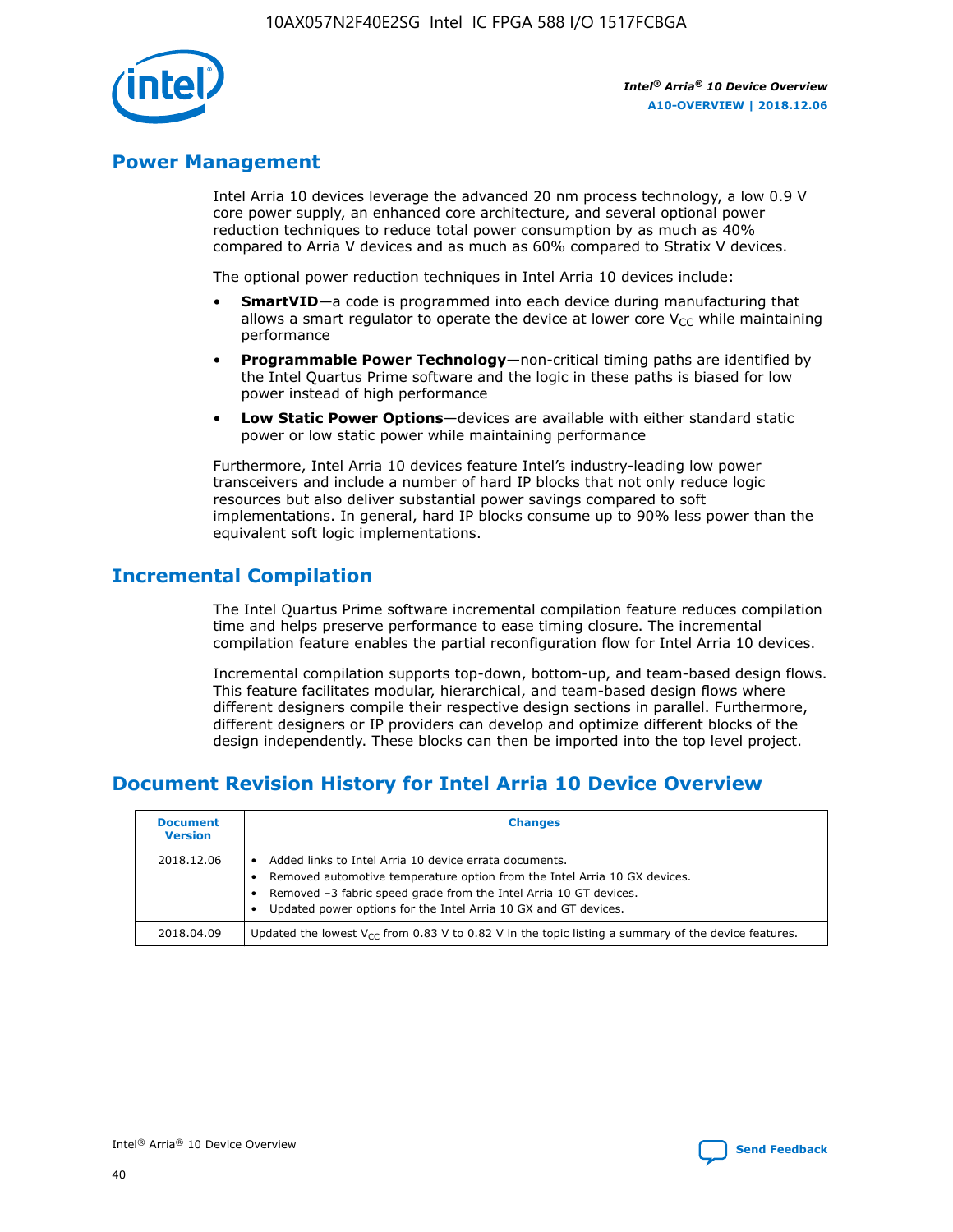*Intel® Arria® 10 Device Overview* **A10-OVERVIEW | 2018.12.06**



| <b>Date</b>    | <b>Version</b> | <b>Changes</b>                                                                                                                                                                                                                                                                                                                                                                                                                                                                                                                                                                                                                                                                                                                                                                                                                                                                                                                                                                         |
|----------------|----------------|----------------------------------------------------------------------------------------------------------------------------------------------------------------------------------------------------------------------------------------------------------------------------------------------------------------------------------------------------------------------------------------------------------------------------------------------------------------------------------------------------------------------------------------------------------------------------------------------------------------------------------------------------------------------------------------------------------------------------------------------------------------------------------------------------------------------------------------------------------------------------------------------------------------------------------------------------------------------------------------|
| January 2018   | 2018.01.17     | Updated the maximum data rate for HPS (Intel Arria 10 SX devices<br>external memory interface DDR3 controller from 2,166 Mbps to 2,133<br>Mbps.<br>Updated maximum frequency supported for half rate QDRII and QDRII<br>+ SRAM to 633 MHz in Memory Standards Supported by the Soft<br>Memory Controller table.<br>Updated transceiver backplane capability to 12.5 Gbps.<br>$\bullet$<br>Removed transceiver speed grade 5 in Sample Ordering Core and<br>$\bullet$<br>Available Options for Intel Arria 10 GX Devices figure.<br>Removed package code 40, low static power, SmartVID, industrial, and<br>military operating temperature support from Sample Ordering Core and<br>Available Options for Intel Arria 10 GT Devices figure.<br>Updated short reach transceiver rate for Intel Arria 10 GT devices to<br>25.8 Gbps.<br>Removed On-Die Instrumentation - EyeQ and Jitter Margin Tool<br>support from PMA Features of the Transceivers in Intel Arria 10 Devices<br>table. |
| September 2017 | 2017.09.20     | Updated the maximum speed of the DDR4 external memory interface from<br>1,333 MHz/2,666 Mbps to 1,200 MHz/2,400 Mbps.                                                                                                                                                                                                                                                                                                                                                                                                                                                                                                                                                                                                                                                                                                                                                                                                                                                                  |
| July 2017      | 2017.07.13     | Corrected the automotive temperature range in the figure showing the<br>available options for the Intel Arria 10 GX devices from "-40°C to 100°C"<br>to "-40°C to 125°C".                                                                                                                                                                                                                                                                                                                                                                                                                                                                                                                                                                                                                                                                                                                                                                                                              |
| July 2017      | 2017.07.06     | Added automotive temperature option to Intel Arria 10 GX device family.                                                                                                                                                                                                                                                                                                                                                                                                                                                                                                                                                                                                                                                                                                                                                                                                                                                                                                                |
| May 2017       | 2017.05.08     | Corrected protocol names with "1588" to "IEEE 1588v2".<br>$\bullet$<br>Updated the vertical migration table to remove vertical migration<br>$\bullet$<br>between Intel Arria 10 GX and Intel Arria 10 SX device variants.<br>Removed all "Preliminary" marks.<br>$\bullet$                                                                                                                                                                                                                                                                                                                                                                                                                                                                                                                                                                                                                                                                                                             |
| March 2017     | 2017.03.15     | Removed the topic about migration from Intel Arria 10 to Intel Stratix<br>$\bullet$<br>10 devices.<br>Rebranded as Intel.<br>$\bullet$                                                                                                                                                                                                                                                                                                                                                                                                                                                                                                                                                                                                                                                                                                                                                                                                                                                 |
| October 2016   | 2016.10.31     | Removed package F36 from Intel Arria 10 GX devices.<br>Updated Intel Arria 10 GT sample ordering code and maximum GX<br>$\bullet$<br>transceiver count. Intel Arria 10 GT devices are available only in the<br>SF45 package option with a maximum of 72 transceivers.                                                                                                                                                                                                                                                                                                                                                                                                                                                                                                                                                                                                                                                                                                                  |
| May 2016       | 2016.05.02     | Updated the FPGA Configuration and HPS Booting topic.<br>$\bullet$<br>Remove V <sub>CC</sub> PowerManager from the Summary of Features, Power<br>Management and Arria 10 Device Variants and packages topics. This<br>feature is no longer supported in Arria 10 devices.<br>Removed LPDDR3 from the Memory Standards Supported by the HPS<br>Hard Memory Controller table in the Memory Standards Supported by<br>Intel Arria 10 Devices topic. This standard is only supported by the<br>FPGA.<br>Removed transceiver speed grade 5 from the Device Variants and<br>Packages topic for Arria 10 GX and SX devices.                                                                                                                                                                                                                                                                                                                                                                   |
| February 2016  | 2016.02.11     | Changed the maximum Arria 10 GT datarate to 25.8 Gbps and the<br>minimum datarate to 1 Gbps globally.<br>Revised the state for Core clock networks in the Summary of Features<br>$\bullet$<br>topic.<br>Changed the transceiver parameters in the "Summary of Features for<br>$\bullet$<br>Arria 10 Devices" table.<br>• Changed the transceiver parameters in the "Maximum Resource Counts<br>for Arria 10 GT Devices" table.<br>Changed the package availability for GT devices in the "Package Plan<br>for Arria 10 GT Devices" table.<br>Changed the package configurations for GT devices in the "Migration"<br>Capability Across Arria 10 Product Lines" figure.<br>continued                                                                                                                                                                                                                                                                                                    |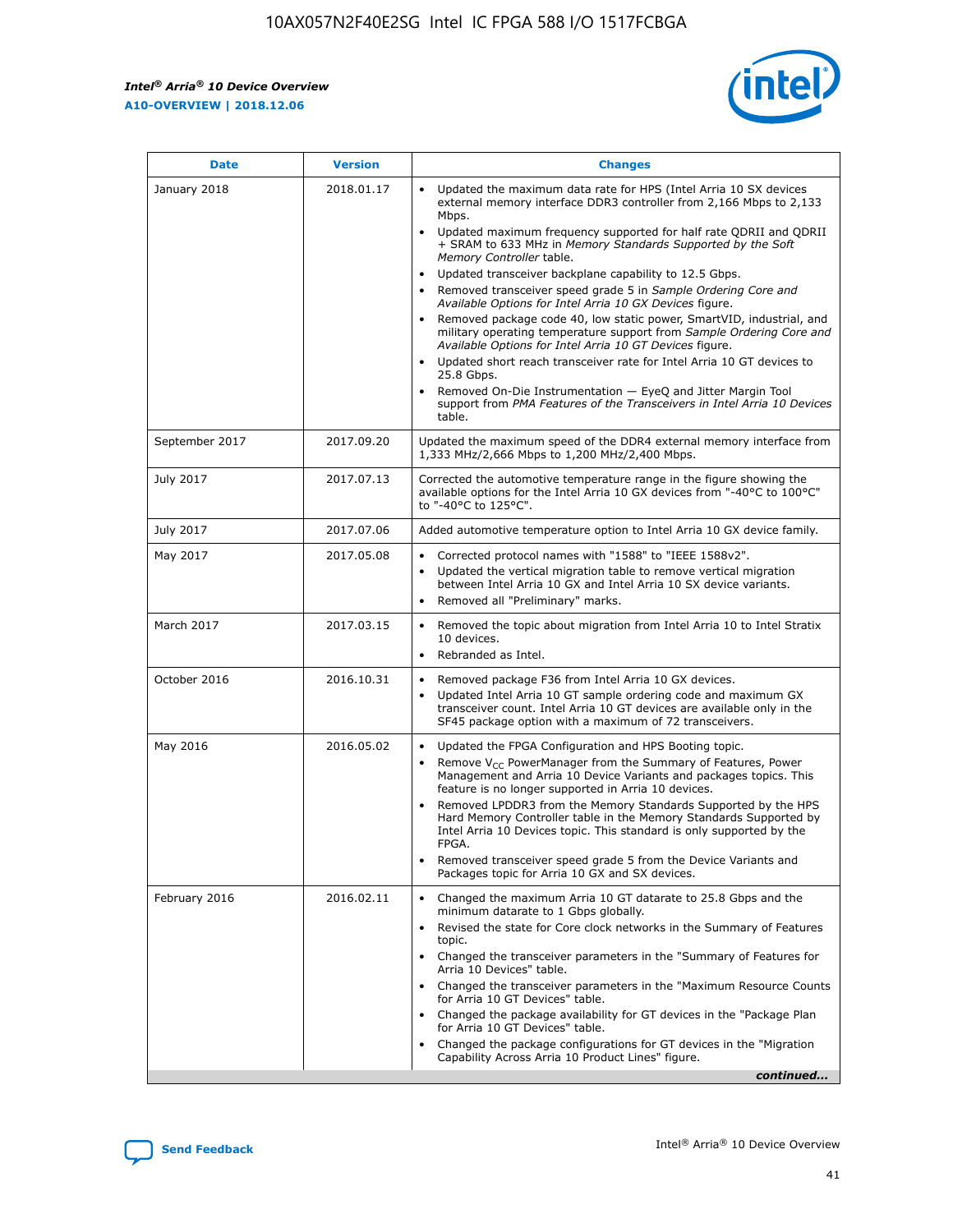

| <b>Date</b>   | <b>Version</b> | <b>Changes</b>                                                                                                                                                               |
|---------------|----------------|------------------------------------------------------------------------------------------------------------------------------------------------------------------------------|
|               |                | Changed transceiver parameters in the "Low Power Serial Transceivers"<br>section.                                                                                            |
|               |                | • Changed the transceiver descriptions in the "Device Variants for the<br>Arria 10 Device Family" table.                                                                     |
|               |                | Changed the "Sample Ordering Code and Available Options for Arria 10<br>GT Devices" figure.                                                                                  |
|               |                | Changed the datarates for GT devices in the "PMA Features" section.                                                                                                          |
|               |                | Changed the datarates for GT devices in the "PCS Features" section.<br>$\bullet$                                                                                             |
| December 2015 | 2015.12.14     | Updated the number of M20K memory blocks for Arria 10 GX 660 from<br>2133 to 2131 and corrected the total RAM bit from 48,448 Kb to<br>48,408 Kb.                            |
|               |                | Corrected the number of DSP blocks for Arria 10 GX 660 from 1688 to<br>$\bullet$<br>1687 in the table listing floating-point arithmetic resources.                           |
| November 2015 | 2015.11.02     | Updated the maximum resources for Arria 10 GX 220, GX 320, GX 480,<br>GX 660, SX 220, SX 320, SX 480, and SX 660.                                                            |
|               |                | Updated resource count for Arria 10 GX 320, GX 480, GX 660, SX 320,<br>SX 480, a SX 660 devices in Number of Multipliers in Intel Arria 10<br><b>Devices</b> table.          |
|               |                | Updated the available options for Arria 10 GX, GT, and SX.<br>$\bullet$                                                                                                      |
|               |                | Changed instances of Quartus II to Quartus Prime.<br>$\bullet$                                                                                                               |
| June 2015     | 2015.06.15     | Corrected label for Intel Arria 10 GT product lines in the vertical migration<br>figure.                                                                                     |
| May 2015      | 2015.05.15     | Corrected the DDR3 half rate and quarter rate maximum frequencies in the<br>table that lists the memory standards supported by the Intel Arria 10 hard<br>memory controller. |
| May 2015      | 2015.05.04     | Added support for 13.5G JESD204b in the Summary of Features table.<br>Added a link to Arria 10 GT Channel Usage in the Arria 10 GT Package                                   |
|               |                | Plan topic.                                                                                                                                                                  |
|               |                | • Added a note to the table, Maximum Resource Counts for Arria 10 GT<br>devices.                                                                                             |
|               |                | Updated the power requirements of the transceivers in the Low Power<br>Serial Transceivers topic.                                                                            |
| January 2015  | 2015.01.23     | • Added floating point arithmetic features in the Summary of Features<br>table.                                                                                              |
|               |                | Updated the total embedded memory from 38.38 megabits (Mb) to<br>$\bullet$<br>65.6 Mb.                                                                                       |
|               |                | • Updated the table that lists the memory standards supported by Intel<br>Arria 10 devices.                                                                                  |
|               |                | Removed support for DDR3U, LPDDR3 SDRAM, RLDRAM 2, and DDR2.                                                                                                                 |
|               |                | Moved RLDRAM 3 support from hard memory controller to soft memory<br>controller. RLDRAM 3 support uses hard PHY with soft memory<br>controller.                              |
|               |                | Added soft memory controller support for QDR IV.                                                                                                                             |
|               |                | Updated the maximum resource count table to include the number of<br>$\bullet$<br>hard memory controllers available in each device variant.                                  |
|               |                | Updated the transceiver PCS data rate from 12.5 Gbps to 12 Gbps.                                                                                                             |
|               |                | Updated the max clock rate of PS, FPP x8, FPP x16, and Configuration<br>via HPS from 125 MHz to 100 MHz.                                                                     |
|               |                | Added a feature for fractional synthesis PLLs: PLL cascading.                                                                                                                |
|               |                | Updated the HPS programmable general-purpose I/Os from 54 to 62.<br>$\bullet$                                                                                                |
|               |                | continued                                                                                                                                                                    |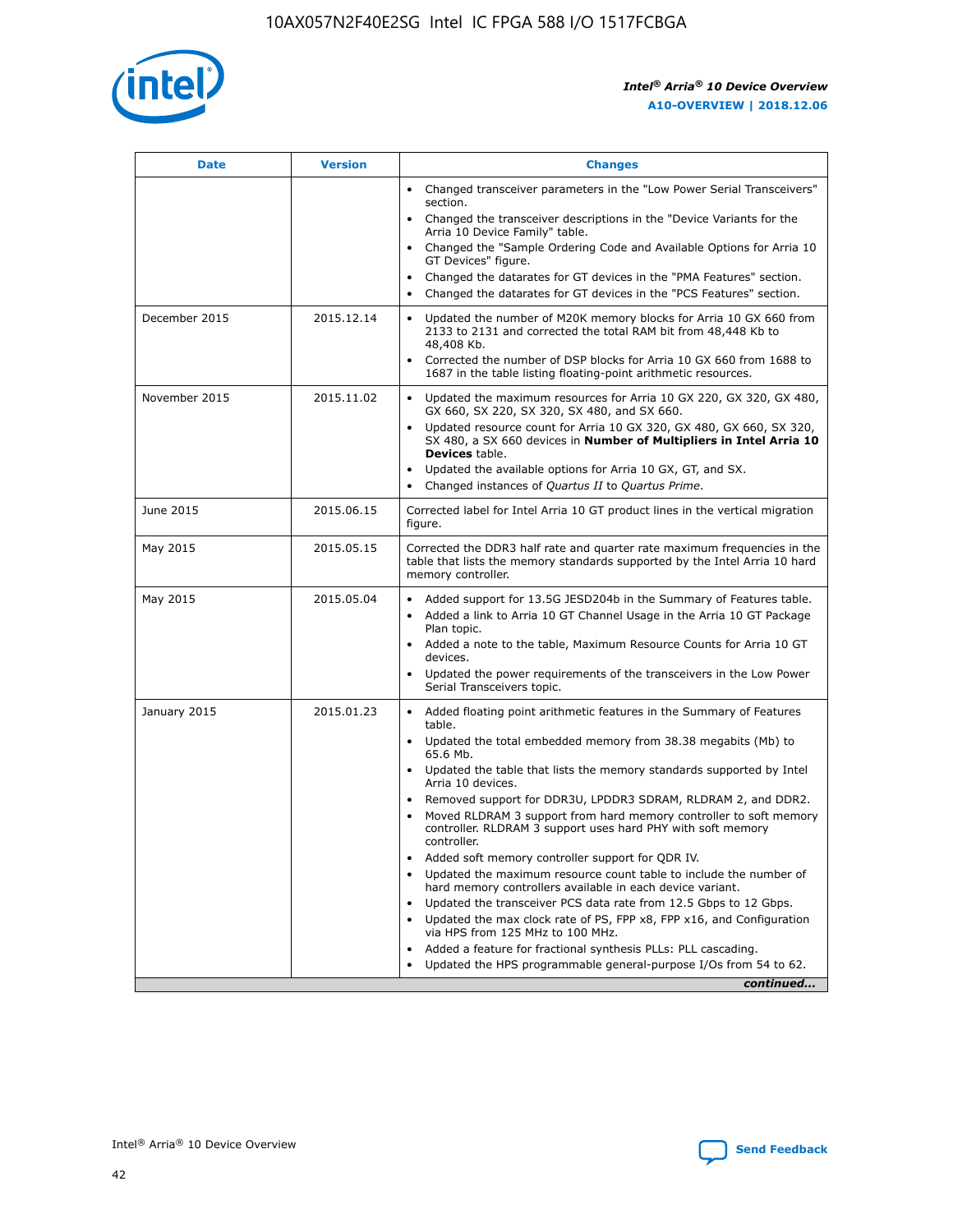r



| <b>Date</b>    | <b>Version</b> | <b>Changes</b>                                                                                                                                                                                                                                                                                                                                                                                                                                                                                                                                      |
|----------------|----------------|-----------------------------------------------------------------------------------------------------------------------------------------------------------------------------------------------------------------------------------------------------------------------------------------------------------------------------------------------------------------------------------------------------------------------------------------------------------------------------------------------------------------------------------------------------|
| September 2014 | 2014.09.30     | Corrected the 3 V I/O and LVDS I/O counts for F35 and F36 packages<br>$\bullet$<br>of Arria 10 GX.<br>Corrected the 3 V I/O, LVDS I/O, and transceiver counts for the NF40<br>$\bullet$<br>package of the Arria GX 570 and 660.<br>Removed 3 V I/O, LVDS I/O, and transceiver counts for the NF40<br>$\bullet$<br>package of the Arria GX 900 and 1150. The NF40 package is not<br>available for Arria 10 GX 900 and 1150.                                                                                                                          |
| August 2014    | 2014.08.18     | Updated Memory (Kb) M20K maximum resources for Arria 10 GX 660<br>devices from 42,660 to 42,620.<br>Added GPIO columns consisting of LVDS I/O Bank and 3V I/O Bank in<br>$\bullet$<br>the Package Plan table.<br>Added how to use memory interface clock frequency higher than 533<br>$\bullet$<br>MHz in the I/O vertical migration.<br>Added information to clarify that RLDRAM3 support uses hard PHY with<br>$\bullet$<br>soft memory controller.<br>Added variable precision DSP blocks support for floating-point<br>$\bullet$<br>arithmetic. |
| June 2014      | 2014.06.19     | Updated number of dedicated I/Os in the HPS block to 17.                                                                                                                                                                                                                                                                                                                                                                                                                                                                                            |
| February 2014  | 2014.02.21     | Updated transceiver speed grade options for GT devices in Figure 2.                                                                                                                                                                                                                                                                                                                                                                                                                                                                                 |
| February 2014  | 2014.02.06     | Updated data rate for Arria 10 GT devices from 28.1 Gbps to 28.3 Gbps.                                                                                                                                                                                                                                                                                                                                                                                                                                                                              |
| December 2013  | 2013.12.10     | Updated the HPS memory standards support from LPDDR2 to LPDDR3.<br>Updated HPS block diagram to include dedicated HPS I/O and FPGA<br>$\bullet$<br>Configuration blocks as well as repositioned SD/SDIO/MMC, DMA, SPI<br>and NAND Flash with ECC blocks.                                                                                                                                                                                                                                                                                            |
| December 2013  | 2013.12.02     | Initial release.                                                                                                                                                                                                                                                                                                                                                                                                                                                                                                                                    |